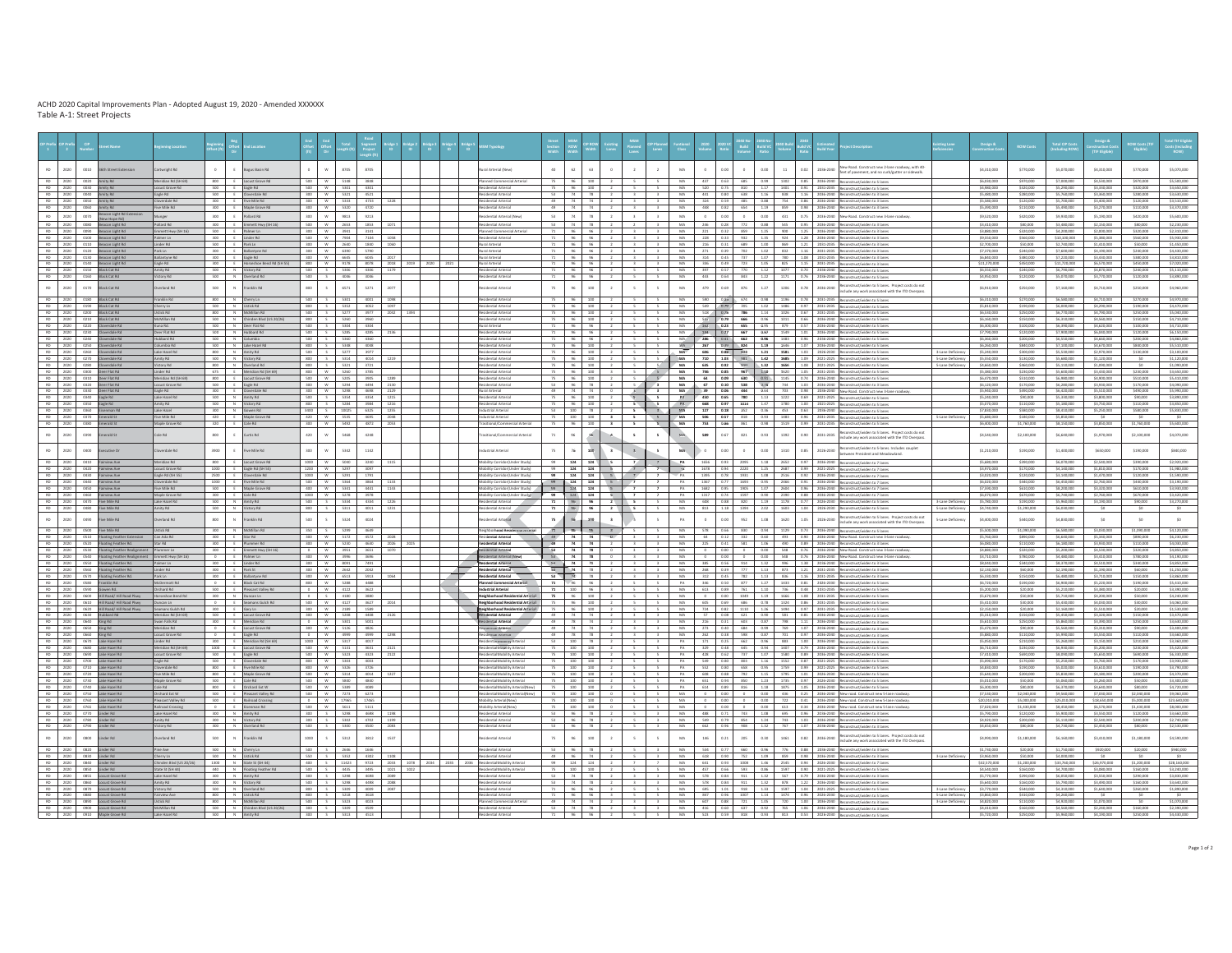| incities anim          |                                                                                                                                                                                                                                                                                                                                                                                                                                                                                                                                               | Location |                                                                                                                                                                                                                                                                                                                                                                                                                                                                                                                                                                                                                                                                                                                                                                                                                                                                                                                                                                                                                                                                                                                                                                                                                          |     | legment<br>Project                                                    |                                                                                                                                                                                                                                                                                                                                                                                                                                                                                                                                                                                                                                                                                                                                                                                                                                           |                                                                                                                                                                                                                                                                                                                                                            |                                                         | SM Typology                       |                                                                                                                                                                                                                                                                                                                                                                                                                                                                                                                                                                                                                                                                                                                                                                                                                                                                                                                                         | ROW                                                                           |                                                     |                              | <b>Manne</b><br>Lanes                                                                                                                                                                                                             |                                                                                                                                                                                                                                                                                                                                                                                                                                                                                                                                                                                                                                                                                                                                                         |                                                                                                                                                                                                                                                                                                                                                                                                                                                                                                                                                                                                                                                |                                                                                                                                                       |                                                                                | <b>Build</b>         | ild VO                                |                                                                                                                                                                                                                                                                                                                                                                           | ald V                                                                           |                                                                                                                                |                                                                       | sting Lane                                                                                                                                                                                                                                                                                                                                                                                                                                                                                                                                                                                                                                                                                                                                                                                                                                                                                                                                                                                                                                                                                                                                                                                                                                                                                                                                                                                                                                                                                                                                                                                                                                                                                                                                                                                                                                                                                                                                                                                                                                                                                                                                                                                                                                                                                                                                                                                                                                                                                                                                                                                                                                                                                                                                                                                                                                                                                                                                                                                                                                                                                                                                                                                                                                                                                                                                                                                                         | Design $\mathbf{S}_i$                                                                                 | <b>ROW Costs</b>                                                                                                                                                                                                                                                                                                                                                                                                                                                                                                                          | <b>Total CIP Costs</b><br>uding ROW                                                                                                                                                                                                                                                                                           | <b>THE Elisib</b>                                                                                                                                                                                                                                                                                                                                                                                            | <b>ROW Costs (TII</b><br>Eligible)                                                                                                                                                                                                                                                                                                                                                              | otal TIF Eligible                                                                                                                                                                                                                                                                                                                                                              |
|------------------------|-----------------------------------------------------------------------------------------------------------------------------------------------------------------------------------------------------------------------------------------------------------------------------------------------------------------------------------------------------------------------------------------------------------------------------------------------------------------------------------------------------------------------------------------------|----------|--------------------------------------------------------------------------------------------------------------------------------------------------------------------------------------------------------------------------------------------------------------------------------------------------------------------------------------------------------------------------------------------------------------------------------------------------------------------------------------------------------------------------------------------------------------------------------------------------------------------------------------------------------------------------------------------------------------------------------------------------------------------------------------------------------------------------------------------------------------------------------------------------------------------------------------------------------------------------------------------------------------------------------------------------------------------------------------------------------------------------------------------------------------------------------------------------------------------------|-----|-----------------------------------------------------------------------|-------------------------------------------------------------------------------------------------------------------------------------------------------------------------------------------------------------------------------------------------------------------------------------------------------------------------------------------------------------------------------------------------------------------------------------------------------------------------------------------------------------------------------------------------------------------------------------------------------------------------------------------------------------------------------------------------------------------------------------------------------------------------------------------------------------------------------------------|------------------------------------------------------------------------------------------------------------------------------------------------------------------------------------------------------------------------------------------------------------------------------------------------------------------------------------------------------------|---------------------------------------------------------|-----------------------------------|-----------------------------------------------------------------------------------------------------------------------------------------------------------------------------------------------------------------------------------------------------------------------------------------------------------------------------------------------------------------------------------------------------------------------------------------------------------------------------------------------------------------------------------------------------------------------------------------------------------------------------------------------------------------------------------------------------------------------------------------------------------------------------------------------------------------------------------------------------------------------------------------------------------------------------------------|-------------------------------------------------------------------------------|-----------------------------------------------------|------------------------------|-----------------------------------------------------------------------------------------------------------------------------------------------------------------------------------------------------------------------------------|---------------------------------------------------------------------------------------------------------------------------------------------------------------------------------------------------------------------------------------------------------------------------------------------------------------------------------------------------------------------------------------------------------------------------------------------------------------------------------------------------------------------------------------------------------------------------------------------------------------------------------------------------------------------------------------------------------------------------------------------------------|------------------------------------------------------------------------------------------------------------------------------------------------------------------------------------------------------------------------------------------------------------------------------------------------------------------------------------------------------------------------------------------------------------------------------------------------------------------------------------------------------------------------------------------------------------------------------------------------------------------------------------------------|-------------------------------------------------------------------------------------------------------------------------------------------------------|--------------------------------------------------------------------------------|----------------------|---------------------------------------|---------------------------------------------------------------------------------------------------------------------------------------------------------------------------------------------------------------------------------------------------------------------------------------------------------------------------------------------------------------------------|---------------------------------------------------------------------------------|--------------------------------------------------------------------------------------------------------------------------------|-----------------------------------------------------------------------|--------------------------------------------------------------------------------------------------------------------------------------------------------------------------------------------------------------------------------------------------------------------------------------------------------------------------------------------------------------------------------------------------------------------------------------------------------------------------------------------------------------------------------------------------------------------------------------------------------------------------------------------------------------------------------------------------------------------------------------------------------------------------------------------------------------------------------------------------------------------------------------------------------------------------------------------------------------------------------------------------------------------------------------------------------------------------------------------------------------------------------------------------------------------------------------------------------------------------------------------------------------------------------------------------------------------------------------------------------------------------------------------------------------------------------------------------------------------------------------------------------------------------------------------------------------------------------------------------------------------------------------------------------------------------------------------------------------------------------------------------------------------------------------------------------------------------------------------------------------------------------------------------------------------------------------------------------------------------------------------------------------------------------------------------------------------------------------------------------------------------------------------------------------------------------------------------------------------------------------------------------------------------------------------------------------------------------------------------------------------------------------------------------------------------------------------------------------------------------------------------------------------------------------------------------------------------------------------------------------------------------------------------------------------------------------------------------------------------------------------------------------------------------------------------------------------------------------------------------------------------------------------------------------------------------------------------------------------------------------------------------------------------------------------------------------------------------------------------------------------------------------------------------------------------------------------------------------------------------------------------------------------------------------------------------------------------------------------------------------------------------------------------------------------|-------------------------------------------------------------------------------------------------------|-------------------------------------------------------------------------------------------------------------------------------------------------------------------------------------------------------------------------------------------------------------------------------------------------------------------------------------------------------------------------------------------------------------------------------------------------------------------------------------------------------------------------------------------|-------------------------------------------------------------------------------------------------------------------------------------------------------------------------------------------------------------------------------------------------------------------------------------------------------------------------------|--------------------------------------------------------------------------------------------------------------------------------------------------------------------------------------------------------------------------------------------------------------------------------------------------------------------------------------------------------------------------------------------------------------|-------------------------------------------------------------------------------------------------------------------------------------------------------------------------------------------------------------------------------------------------------------------------------------------------------------------------------------------------------------------------------------------------|--------------------------------------------------------------------------------------------------------------------------------------------------------------------------------------------------------------------------------------------------------------------------------------------------------------------------------------------------------------------------------|
| List voim/             |                                                                                                                                                                                                                                                                                                                                                                                                                                                                                                                                               |          |                                                                                                                                                                                                                                                                                                                                                                                                                                                                                                                                                                                                                                                                                                                                                                                                                                                                                                                                                                                                                                                                                                                                                                                                                          |     |                                                                       | 1239                                                                                                                                                                                                                                                                                                                                                                                                                                                                                                                                                                                                                                                                                                                                                                                                                                      |                                                                                                                                                                                                                                                                                                                                                            |                                                         | IsinstyA Isitmabized              |                                                                                                                                                                                                                                                                                                                                                                                                                                                                                                                                                                                                                                                                                                                                                                                                                                                                                                                                         |                                                                               |                                                     |                              |                                                                                                                                                                                                                                   |                                                                                                                                                                                                                                                                                                                                                                                                                                                                                                                                                                                                                                                                                                                                                         | MA                                                                                                                                                                                                                                                                                                                                                                                                                                                                                                                                                                                                                                             |                                                                                                                                                       |                                                                                |                      |                                       |                                                                                                                                                                                                                                                                                                                                                                           |                                                                                 |                                                                                                                                |                                                                       | 5-Lane Deficiency                                                                                                                                                                                                                                                                                                                                                                                                                                                                                                                                                                                                                                                                                                                                                                                                                                                                                                                                                                                                                                                                                                                                                                                                                                                                                                                                                                                                                                                                                                                                                                                                                                                                                                                                                                                                                                                                                                                                                                                                                                                                                                                                                                                                                                                                                                                                                                                                                                                                                                                                                                                                                                                                                                                                                                                                                                                                                                                                                                                                                                                                                                                                                                                                                                                                                                                                                                                                  | \$4,250,000                                                                                           | \$670,000                                                                                                                                                                                                                                                                                                                                                                                                                                                                                                                                 | \$4,920,000                                                                                                                                                                                                                                                                                                                   | SO                                                                                                                                                                                                                                                                                                                                                                                                           | SO                                                                                                                                                                                                                                                                                                                                                                                              | SO                                                                                                                                                                                                                                                                                                                                                                             |
|                        |                                                                                                                                                                                                                                                                                                                                                                                                                                                                                                                                               |          |                                                                                                                                                                                                                                                                                                                                                                                                                                                                                                                                                                                                                                                                                                                                                                                                                                                                                                                                                                                                                                                                                                                                                                                                                          |     | 3733                                                                  |                                                                                                                                                                                                                                                                                                                                                                                                                                                                                                                                                                                                                                                                                                                                                                                                                                           |                                                                                                                                                                                                                                                                                                                                                            |                                                         |                                   |                                                                                                                                                                                                                                                                                                                                                                                                                                                                                                                                                                                                                                                                                                                                                                                                                                                                                                                                         |                                                                               |                                                     |                              |                                                                                                                                                                                                                                   |                                                                                                                                                                                                                                                                                                                                                                                                                                                                                                                                                                                                                                                                                                                                                         |                                                                                                                                                                                                                                                                                                                                                                                                                                                                                                                                                                                                                                                |                                                                                                                                                       |                                                                                |                      | 1.33                                  | 1688                                                                                                                                                                                                                                                                                                                                                                      |                                                                                 |                                                                                                                                |                                                                       | 3-Lane Defici                                                                                                                                                                                                                                                                                                                                                                                                                                                                                                                                                                                                                                                                                                                                                                                                                                                                                                                                                                                                                                                                                                                                                                                                                                                                                                                                                                                                                                                                                                                                                                                                                                                                                                                                                                                                                                                                                                                                                                                                                                                                                                                                                                                                                                                                                                                                                                                                                                                                                                                                                                                                                                                                                                                                                                                                                                                                                                                                                                                                                                                                                                                                                                                                                                                                                                                                                                                                      |                                                                                                       |                                                                                                                                                                                                                                                                                                                                                                                                                                                                                                                                           |                                                                                                                                                                                                                                                                                                                               |                                                                                                                                                                                                                                                                                                                                                                                                              |                                                                                                                                                                                                                                                                                                                                                                                                 | \$310,000                                                                                                                                                                                                                                                                                                                                                                      |
|                        |                                                                                                                                                                                                                                                                                                                                                                                                                                                                                                                                               |          |                                                                                                                                                                                                                                                                                                                                                                                                                                                                                                                                                                                                                                                                                                                                                                                                                                                                                                                                                                                                                                                                                                                                                                                                                          |     |                                                                       |                                                                                                                                                                                                                                                                                                                                                                                                                                                                                                                                                                                                                                                                                                                                                                                                                                           |                                                                                                                                                                                                                                                                                                                                                            |                                                         |                                   |                                                                                                                                                                                                                                                                                                                                                                                                                                                                                                                                                                                                                                                                                                                                                                                                                                                                                                                                         |                                                                               |                                                     |                              |                                                                                                                                                                                                                                   |                                                                                                                                                                                                                                                                                                                                                                                                                                                                                                                                                                                                                                                                                                                                                         |                                                                                                                                                                                                                                                                                                                                                                                                                                                                                                                                                                                                                                                |                                                                                                                                                       |                                                                                |                      |                                       |                                                                                                                                                                                                                                                                                                                                                                           |                                                                                 |                                                                                                                                |                                                                       |                                                                                                                                                                                                                                                                                                                                                                                                                                                                                                                                                                                                                                                                                                                                                                                                                                                                                                                                                                                                                                                                                                                                                                                                                                                                                                                                                                                                                                                                                                                                                                                                                                                                                                                                                                                                                                                                                                                                                                                                                                                                                                                                                                                                                                                                                                                                                                                                                                                                                                                                                                                                                                                                                                                                                                                                                                                                                                                                                                                                                                                                                                                                                                                                                                                                                                                                                                                                                    |                                                                                                       |                                                                                                                                                                                                                                                                                                                                                                                                                                                                                                                                           |                                                                                                                                                                                                                                                                                                                               |                                                                                                                                                                                                                                                                                                                                                                                                              |                                                                                                                                                                                                                                                                                                                                                                                                 | \$3,480,000<br>53,480,000                                                                                                                                                                                                                                                                                                                                                      |
|                        |                                                                                                                                                                                                                                                                                                                                                                                                                                                                                                                                               |          |                                                                                                                                                                                                                                                                                                                                                                                                                                                                                                                                                                                                                                                                                                                                                                                                                                                                                                                                                                                                                                                                                                                                                                                                                          |     |                                                                       |                                                                                                                                                                                                                                                                                                                                                                                                                                                                                                                                                                                                                                                                                                                                                                                                                                           |                                                                                                                                                                                                                                                                                                                                                            |                                                         |                                   |                                                                                                                                                                                                                                                                                                                                                                                                                                                                                                                                                                                                                                                                                                                                                                                                                                                                                                                                         |                                                                               |                                                     |                              |                                                                                                                                                                                                                                   |                                                                                                                                                                                                                                                                                                                                                                                                                                                                                                                                                                                                                                                                                                                                                         |                                                                                                                                                                                                                                                                                                                                                                                                                                                                                                                                                                                                                                                |                                                                                                                                                       |                                                                                |                      |                                       |                                                                                                                                                                                                                                                                                                                                                                           |                                                                                 |                                                                                                                                |                                                                       |                                                                                                                                                                                                                                                                                                                                                                                                                                                                                                                                                                                                                                                                                                                                                                                                                                                                                                                                                                                                                                                                                                                                                                                                                                                                                                                                                                                                                                                                                                                                                                                                                                                                                                                                                                                                                                                                                                                                                                                                                                                                                                                                                                                                                                                                                                                                                                                                                                                                                                                                                                                                                                                                                                                                                                                                                                                                                                                                                                                                                                                                                                                                                                                                                                                                                                                                                                                                                    |                                                                                                       |                                                                                                                                                                                                                                                                                                                                                                                                                                                                                                                                           |                                                                                                                                                                                                                                                                                                                               |                                                                                                                                                                                                                                                                                                                                                                                                              |                                                                                                                                                                                                                                                                                                                                                                                                 | \$3,150,000                                                                                                                                                                                                                                                                                                                                                                    |
| en Mile Rd             |                                                                                                                                                                                                                                                                                                                                                                                                                                                                                                                                               |          |                                                                                                                                                                                                                                                                                                                                                                                                                                                                                                                                                                                                                                                                                                                                                                                                                                                                                                                                                                                                                                                                                                                                                                                                                          |     | 4532                                                                  |                                                                                                                                                                                                                                                                                                                                                                                                                                                                                                                                                                                                                                                                                                                                                                                                                                           |                                                                                                                                                                                                                                                                                                                                                            |                                                         | Residential Arterial              |                                                                                                                                                                                                                                                                                                                                                                                                                                                                                                                                                                                                                                                                                                                                                                                                                                                                                                                                         |                                                                               |                                                     |                              |                                                                                                                                                                                                                                   |                                                                                                                                                                                                                                                                                                                                                                                                                                                                                                                                                                                                                                                                                                                                                         | MA                                                                                                                                                                                                                                                                                                                                                                                                                                                                                                                                                                                                                                             |                                                                                                                                                       |                                                                                |                      |                                       |                                                                                                                                                                                                                                                                                                                                                                           |                                                                                 |                                                                                                                                |                                                                       |                                                                                                                                                                                                                                                                                                                                                                                                                                                                                                                                                                                                                                                                                                                                                                                                                                                                                                                                                                                                                                                                                                                                                                                                                                                                                                                                                                                                                                                                                                                                                                                                                                                                                                                                                                                                                                                                                                                                                                                                                                                                                                                                                                                                                                                                                                                                                                                                                                                                                                                                                                                                                                                                                                                                                                                                                                                                                                                                                                                                                                                                                                                                                                                                                                                                                                                                                                                                                    | \$5,130,000                                                                                           | \$400,000                                                                                                                                                                                                                                                                                                                                                                                                                                                                                                                                 | \$5,530,000                                                                                                                                                                                                                                                                                                                   | \$3,150,000                                                                                                                                                                                                                                                                                                                                                                                                  | \$400,000                                                                                                                                                                                                                                                                                                                                                                                       | \$3,550,000                                                                                                                                                                                                                                                                                                                                                                    |
| inder Rd               |                                                                                                                                                                                                                                                                                                                                                                                                                                                                                                                                               |          |                                                                                                                                                                                                                                                                                                                                                                                                                                                                                                                                                                                                                                                                                                                                                                                                                                                                                                                                                                                                                                                                                                                                                                                                                          |     | 4665                                                                  |                                                                                                                                                                                                                                                                                                                                                                                                                                                                                                                                                                                                                                                                                                                                                                                                                                           |                                                                                                                                                                                                                                                                                                                                                            |                                                         | Residential Arterial              |                                                                                                                                                                                                                                                                                                                                                                                                                                                                                                                                                                                                                                                                                                                                                                                                                                                                                                                                         |                                                                               |                                                     |                              |                                                                                                                                                                                                                                   |                                                                                                                                                                                                                                                                                                                                                                                                                                                                                                                                                                                                                                                                                                                                                         | MA                                                                                                                                                                                                                                                                                                                                                                                                                                                                                                                                                                                                                                             |                                                                                                                                                       |                                                                                |                      |                                       |                                                                                                                                                                                                                                                                                                                                                                           |                                                                                 |                                                                                                                                |                                                                       | 3-Lane Deficiency                                                                                                                                                                                                                                                                                                                                                                                                                                                                                                                                                                                                                                                                                                                                                                                                                                                                                                                                                                                                                                                                                                                                                                                                                                                                                                                                                                                                                                                                                                                                                                                                                                                                                                                                                                                                                                                                                                                                                                                                                                                                                                                                                                                                                                                                                                                                                                                                                                                                                                                                                                                                                                                                                                                                                                                                                                                                                                                                                                                                                                                                                                                                                                                                                                                                                                                                                                                                  | \$5,240,000                                                                                           | \$290,000                                                                                                                                                                                                                                                                                                                                                                                                                                                                                                                                 | \$5,520,000                                                                                                                                                                                                                                                                                                                   | \$1,040,000                                                                                                                                                                                                                                                                                                                                                                                                  | $\infty$                                                                                                                                                                                                                                                                                                                                                                                        | \$1,040,000                                                                                                                                                                                                                                                                                                                                                                    |
|                        |                                                                                                                                                                                                                                                                                                                                                                                                                                                                                                                                               |          |                                                                                                                                                                                                                                                                                                                                                                                                                                                                                                                                                                                                                                                                                                                                                                                                                                                                                                                                                                                                                                                                                                                                                                                                                          |     |                                                                       |                                                                                                                                                                                                                                                                                                                                                                                                                                                                                                                                                                                                                                                                                                                                                                                                                                           |                                                                                                                                                                                                                                                                                                                                                            |                                                         |                                   |                                                                                                                                                                                                                                                                                                                                                                                                                                                                                                                                                                                                                                                                                                                                                                                                                                                                                                                                         |                                                                               |                                                     |                              |                                                                                                                                                                                                                                   |                                                                                                                                                                                                                                                                                                                                                                                                                                                                                                                                                                                                                                                                                                                                                         |                                                                                                                                                                                                                                                                                                                                                                                                                                                                                                                                                                                                                                                |                                                                                                                                                       |                                                                                |                      |                                       |                                                                                                                                                                                                                                                                                                                                                                           |                                                                                 |                                                                                                                                |                                                                       |                                                                                                                                                                                                                                                                                                                                                                                                                                                                                                                                                                                                                                                                                                                                                                                                                                                                                                                                                                                                                                                                                                                                                                                                                                                                                                                                                                                                                                                                                                                                                                                                                                                                                                                                                                                                                                                                                                                                                                                                                                                                                                                                                                                                                                                                                                                                                                                                                                                                                                                                                                                                                                                                                                                                                                                                                                                                                                                                                                                                                                                                                                                                                                                                                                                                                                                                                                                                                    |                                                                                                       |                                                                                                                                                                                                                                                                                                                                                                                                                                                                                                                                           |                                                                                                                                                                                                                                                                                                                               |                                                                                                                                                                                                                                                                                                                                                                                                              | SO.                                                                                                                                                                                                                                                                                                                                                                                             | $-90$                                                                                                                                                                                                                                                                                                                                                                          |
|                        |                                                                                                                                                                                                                                                                                                                                                                                                                                                                                                                                               |          |                                                                                                                                                                                                                                                                                                                                                                                                                                                                                                                                                                                                                                                                                                                                                                                                                                                                                                                                                                                                                                                                                                                                                                                                                          |     |                                                                       |                                                                                                                                                                                                                                                                                                                                                                                                                                                                                                                                                                                                                                                                                                                                                                                                                                           |                                                                                                                                                                                                                                                                                                                                                            |                                                         |                                   |                                                                                                                                                                                                                                                                                                                                                                                                                                                                                                                                                                                                                                                                                                                                                                                                                                                                                                                                         |                                                                               |                                                     |                              |                                                                                                                                                                                                                                   |                                                                                                                                                                                                                                                                                                                                                                                                                                                                                                                                                                                                                                                                                                                                                         |                                                                                                                                                                                                                                                                                                                                                                                                                                                                                                                                                                                                                                                |                                                                                                                                                       |                                                                                |                      |                                       |                                                                                                                                                                                                                                                                                                                                                                           |                                                                                 |                                                                                                                                |                                                                       |                                                                                                                                                                                                                                                                                                                                                                                                                                                                                                                                                                                                                                                                                                                                                                                                                                                                                                                                                                                                                                                                                                                                                                                                                                                                                                                                                                                                                                                                                                                                                                                                                                                                                                                                                                                                                                                                                                                                                                                                                                                                                                                                                                                                                                                                                                                                                                                                                                                                                                                                                                                                                                                                                                                                                                                                                                                                                                                                                                                                                                                                                                                                                                                                                                                                                                                                                                                                                    |                                                                                                       |                                                                                                                                                                                                                                                                                                                                                                                                                                                                                                                                           |                                                                                                                                                                                                                                                                                                                               |                                                                                                                                                                                                                                                                                                                                                                                                              |                                                                                                                                                                                                                                                                                                                                                                                                 | 53.050.000<br>\$3,350,000                                                                                                                                                                                                                                                                                                                                                      |
|                        |                                                                                                                                                                                                                                                                                                                                                                                                                                                                                                                                               |          |                                                                                                                                                                                                                                                                                                                                                                                                                                                                                                                                                                                                                                                                                                                                                                                                                                                                                                                                                                                                                                                                                                                                                                                                                          |     |                                                                       | -IC                                                                                                                                                                                                                                                                                                                                                                                                                                                                                                                                                                                                                                                                                                                                                                                                                                       |                                                                                                                                                                                                                                                                                                                                                            |                                                         |                                   | 49                                                                                                                                                                                                                                                                                                                                                                                                                                                                                                                                                                                                                                                                                                                                                                                                                                                                                                                                      |                                                                               |                                                     |                              | $\sim$                                                                                                                                                                                                                            |                                                                                                                                                                                                                                                                                                                                                                                                                                                                                                                                                                                                                                                                                                                                                         | MA                                                                                                                                                                                                                                                                                                                                                                                                                                                                                                                                                                                                                                             |                                                                                                                                                       |                                                                                |                      |                                       | 222                                                                                                                                                                                                                                                                                                                                                                       |                                                                                 |                                                                                                                                |                                                                       |                                                                                                                                                                                                                                                                                                                                                                                                                                                                                                                                                                                                                                                                                                                                                                                                                                                                                                                                                                                                                                                                                                                                                                                                                                                                                                                                                                                                                                                                                                                                                                                                                                                                                                                                                                                                                                                                                                                                                                                                                                                                                                                                                                                                                                                                                                                                                                                                                                                                                                                                                                                                                                                                                                                                                                                                                                                                                                                                                                                                                                                                                                                                                                                                                                                                                                                                                                                                                    |                                                                                                       | \$400,000                                                                                                                                                                                                                                                                                                                                                                                                                                                                                                                                 | \$18,520,000                                                                                                                                                                                                                                                                                                                  |                                                                                                                                                                                                                                                                                                                                                                                                              | \$400,000                                                                                                                                                                                                                                                                                                                                                                                       | \$15,810,000                                                                                                                                                                                                                                                                                                                                                                   |
| stick Rd               |                                                                                                                                                                                                                                                                                                                                                                                                                                                                                                                                               |          |                                                                                                                                                                                                                                                                                                                                                                                                                                                                                                                                                                                                                                                                                                                                                                                                                                                                                                                                                                                                                                                                                                                                                                                                                          |     | 4210                                                                  |                                                                                                                                                                                                                                                                                                                                                                                                                                                                                                                                                                                                                                                                                                                                                                                                                                           |                                                                                                                                                                                                                                                                                                                                                            |                                                         | lesidential Arterial              | 53                                                                                                                                                                                                                                                                                                                                                                                                                                                                                                                                                                                                                                                                                                                                                                                                                                                                                                                                      |                                                                               |                                                     |                              |                                                                                                                                                                                                                                   |                                                                                                                                                                                                                                                                                                                                                                                                                                                                                                                                                                                                                                                                                                                                                         | MA                                                                                                                                                                                                                                                                                                                                                                                                                                                                                                                                                                                                                                             |                                                                                                                                                       |                                                                                |                      |                                       |                                                                                                                                                                                                                                                                                                                                                                           |                                                                                 |                                                                                                                                |                                                                       |                                                                                                                                                                                                                                                                                                                                                                                                                                                                                                                                                                                                                                                                                                                                                                                                                                                                                                                                                                                                                                                                                                                                                                                                                                                                                                                                                                                                                                                                                                                                                                                                                                                                                                                                                                                                                                                                                                                                                                                                                                                                                                                                                                                                                                                                                                                                                                                                                                                                                                                                                                                                                                                                                                                                                                                                                                                                                                                                                                                                                                                                                                                                                                                                                                                                                                                                                                                                                    | \$4,570,000                                                                                           | \$130,000                                                                                                                                                                                                                                                                                                                                                                                                                                                                                                                                 | \$4,700,000                                                                                                                                                                                                                                                                                                                   | \$2,830,000                                                                                                                                                                                                                                                                                                                                                                                                  | \$130,000                                                                                                                                                                                                                                                                                                                                                                                       | \$2,950,000                                                                                                                                                                                                                                                                                                                                                                    |
|                        |                                                                                                                                                                                                                                                                                                                                                                                                                                                                                                                                               |          |                                                                                                                                                                                                                                                                                                                                                                                                                                                                                                                                                                                                                                                                                                                                                                                                                                                                                                                                                                                                                                                                                                                                                                                                                          |     | 4502                                                                  |                                                                                                                                                                                                                                                                                                                                                                                                                                                                                                                                                                                                                                                                                                                                                                                                                                           |                                                                                                                                                                                                                                                                                                                                                            |                                                         |                                   | 63                                                                                                                                                                                                                                                                                                                                                                                                                                                                                                                                                                                                                                                                                                                                                                                                                                                                                                                                      |                                                                               |                                                     |                              |                                                                                                                                                                                                                                   |                                                                                                                                                                                                                                                                                                                                                                                                                                                                                                                                                                                                                                                                                                                                                         | <b>MA</b>                                                                                                                                                                                                                                                                                                                                                                                                                                                                                                                                                                                                                                      |                                                                                                                                                       |                                                                                |                      |                                       |                                                                                                                                                                                                                                                                                                                                                                           |                                                                                 |                                                                                                                                |                                                                       |                                                                                                                                                                                                                                                                                                                                                                                                                                                                                                                                                                                                                                                                                                                                                                                                                                                                                                                                                                                                                                                                                                                                                                                                                                                                                                                                                                                                                                                                                                                                                                                                                                                                                                                                                                                                                                                                                                                                                                                                                                                                                                                                                                                                                                                                                                                                                                                                                                                                                                                                                                                                                                                                                                                                                                                                                                                                                                                                                                                                                                                                                                                                                                                                                                                                                                                                                                                                                    | \$4,610,000                                                                                           | \$120,000                                                                                                                                                                                                                                                                                                                                                                                                                                                                                                                                 | S4 720 000                                                                                                                                                                                                                                                                                                                    | \$2,760,000                                                                                                                                                                                                                                                                                                                                                                                                  | \$120,000                                                                                                                                                                                                                                                                                                                                                                                       | \$2.870,000                                                                                                                                                                                                                                                                                                                                                                    |
|                        |                                                                                                                                                                                                                                                                                                                                                                                                                                                                                                                                               |          |                                                                                                                                                                                                                                                                                                                                                                                                                                                                                                                                                                                                                                                                                                                                                                                                                                                                                                                                                                                                                                                                                                                                                                                                                          |     |                                                                       |                                                                                                                                                                                                                                                                                                                                                                                                                                                                                                                                                                                                                                                                                                                                                                                                                                           |                                                                                                                                                                                                                                                                                                                                                            |                                                         |                                   |                                                                                                                                                                                                                                                                                                                                                                                                                                                                                                                                                                                                                                                                                                                                                                                                                                                                                                                                         |                                                                               |                                                     |                              |                                                                                                                                                                                                                                   |                                                                                                                                                                                                                                                                                                                                                                                                                                                                                                                                                                                                                                                                                                                                                         |                                                                                                                                                                                                                                                                                                                                                                                                                                                                                                                                                                                                                                                |                                                                                                                                                       |                                                                                |                      |                                       |                                                                                                                                                                                                                                                                                                                                                                           |                                                                                 |                                                                                                                                |                                                                       |                                                                                                                                                                                                                                                                                                                                                                                                                                                                                                                                                                                                                                                                                                                                                                                                                                                                                                                                                                                                                                                                                                                                                                                                                                                                                                                                                                                                                                                                                                                                                                                                                                                                                                                                                                                                                                                                                                                                                                                                                                                                                                                                                                                                                                                                                                                                                                                                                                                                                                                                                                                                                                                                                                                                                                                                                                                                                                                                                                                                                                                                                                                                                                                                                                                                                                                                                                                                                    |                                                                                                       |                                                                                                                                                                                                                                                                                                                                                                                                                                                                                                                                           |                                                                                                                                                                                                                                                                                                                               |                                                                                                                                                                                                                                                                                                                                                                                                              |                                                                                                                                                                                                                                                                                                                                                                                                 | 52,490,000<br>\$3,500,000                                                                                                                                                                                                                                                                                                                                                      |
|                        |                                                                                                                                                                                                                                                                                                                                                                                                                                                                                                                                               |          |                                                                                                                                                                                                                                                                                                                                                                                                                                                                                                                                                                                                                                                                                                                                                                                                                                                                                                                                                                                                                                                                                                                                                                                                                          |     | $\overline{m}$                                                        |                                                                                                                                                                                                                                                                                                                                                                                                                                                                                                                                                                                                                                                                                                                                                                                                                                           |                                                                                                                                                                                                                                                                                                                                                            |                                                         |                                   |                                                                                                                                                                                                                                                                                                                                                                                                                                                                                                                                                                                                                                                                                                                                                                                                                                                                                                                                         |                                                                               |                                                     |                              |                                                                                                                                                                                                                                   |                                                                                                                                                                                                                                                                                                                                                                                                                                                                                                                                                                                                                                                                                                                                                         |                                                                                                                                                                                                                                                                                                                                                                                                                                                                                                                                                                                                                                                |                                                                                                                                                       |                                                                                |                      |                                       |                                                                                                                                                                                                                                                                                                                                                                           |                                                                                 |                                                                                                                                |                                                                       |                                                                                                                                                                                                                                                                                                                                                                                                                                                                                                                                                                                                                                                                                                                                                                                                                                                                                                                                                                                                                                                                                                                                                                                                                                                                                                                                                                                                                                                                                                                                                                                                                                                                                                                                                                                                                                                                                                                                                                                                                                                                                                                                                                                                                                                                                                                                                                                                                                                                                                                                                                                                                                                                                                                                                                                                                                                                                                                                                                                                                                                                                                                                                                                                                                                                                                                                                                                                                    |                                                                                                       |                                                                                                                                                                                                                                                                                                                                                                                                                                                                                                                                           |                                                                                                                                                                                                                                                                                                                               |                                                                                                                                                                                                                                                                                                                                                                                                              |                                                                                                                                                                                                                                                                                                                                                                                                 | \$1,050,000                                                                                                                                                                                                                                                                                                                                                                    |
|                        |                                                                                                                                                                                                                                                                                                                                                                                                                                                                                                                                               |          |                                                                                                                                                                                                                                                                                                                                                                                                                                                                                                                                                                                                                                                                                                                                                                                                                                                                                                                                                                                                                                                                                                                                                                                                                          |     | 5409                                                                  | 2169                                                                                                                                                                                                                                                                                                                                                                                                                                                                                                                                                                                                                                                                                                                                                                                                                                      |                                                                                                                                                                                                                                                                                                                                                            |                                                         |                                   |                                                                                                                                                                                                                                                                                                                                                                                                                                                                                                                                                                                                                                                                                                                                                                                                                                                                                                                                         |                                                                               |                                                     |                              |                                                                                                                                                                                                                                   |                                                                                                                                                                                                                                                                                                                                                                                                                                                                                                                                                                                                                                                                                                                                                         | PA                                                                                                                                                                                                                                                                                                                                                                                                                                                                                                                                                                                                                                             |                                                                                                                                                       |                                                                                |                      |                                       |                                                                                                                                                                                                                                                                                                                                                                           |                                                                                 |                                                                                                                                |                                                                       |                                                                                                                                                                                                                                                                                                                                                                                                                                                                                                                                                                                                                                                                                                                                                                                                                                                                                                                                                                                                                                                                                                                                                                                                                                                                                                                                                                                                                                                                                                                                                                                                                                                                                                                                                                                                                                                                                                                                                                                                                                                                                                                                                                                                                                                                                                                                                                                                                                                                                                                                                                                                                                                                                                                                                                                                                                                                                                                                                                                                                                                                                                                                                                                                                                                                                                                                                                                                                    | \$6,440,000                                                                                           | \$940,000                                                                                                                                                                                                                                                                                                                                                                                                                                                                                                                                 | \$7,980,000                                                                                                                                                                                                                                                                                                                   | \$3,880,000                                                                                                                                                                                                                                                                                                                                                                                                  | \$940,000                                                                                                                                                                                                                                                                                                                                                                                       | \$4,820,000                                                                                                                                                                                                                                                                                                                                                                    |
| MrDermott Rd           |                                                                                                                                                                                                                                                                                                                                                                                                                                                                                                                                               |          |                                                                                                                                                                                                                                                                                                                                                                                                                                                                                                                                                                                                                                                                                                                                                                                                                                                                                                                                                                                                                                                                                                                                                                                                                          |     |                                                                       |                                                                                                                                                                                                                                                                                                                                                                                                                                                                                                                                                                                                                                                                                                                                                                                                                                           |                                                                                                                                                                                                                                                                                                                                                            |                                                         | <b>Residential Arterial (New)</b> |                                                                                                                                                                                                                                                                                                                                                                                                                                                                                                                                                                                                                                                                                                                                                                                                                                                                                                                                         |                                                                               |                                                     |                              |                                                                                                                                                                                                                                   |                                                                                                                                                                                                                                                                                                                                                                                                                                                                                                                                                                                                                                                                                                                                                         | <b>MA</b>                                                                                                                                                                                                                                                                                                                                                                                                                                                                                                                                                                                                                                      |                                                                                                                                                       |                                                                                |                      |                                       |                                                                                                                                                                                                                                                                                                                                                                           |                                                                                 |                                                                                                                                |                                                                       |                                                                                                                                                                                                                                                                                                                                                                                                                                                                                                                                                                                                                                                                                                                                                                                                                                                                                                                                                                                                                                                                                                                                                                                                                                                                                                                                                                                                                                                                                                                                                                                                                                                                                                                                                                                                                                                                                                                                                                                                                                                                                                                                                                                                                                                                                                                                                                                                                                                                                                                                                                                                                                                                                                                                                                                                                                                                                                                                                                                                                                                                                                                                                                                                                                                                                                                                                                                                                    | \$5,820,000                                                                                           | \$870,000                                                                                                                                                                                                                                                                                                                                                                                                                                                                                                                                 | 56,680,000                                                                                                                                                                                                                                                                                                                    | 53,550,000                                                                                                                                                                                                                                                                                                                                                                                                   | \$870,000                                                                                                                                                                                                                                                                                                                                                                                       | \$4,410,000                                                                                                                                                                                                                                                                                                                                                                    |
| <b>Nark Cat Rd</b>     |                                                                                                                                                                                                                                                                                                                                                                                                                                                                                                                                               |          |                                                                                                                                                                                                                                                                                                                                                                                                                                                                                                                                                                                                                                                                                                                                                                                                                                                                                                                                                                                                                                                                                                                                                                                                                          |     | 5091                                                                  |                                                                                                                                                                                                                                                                                                                                                                                                                                                                                                                                                                                                                                                                                                                                                                                                                                           |                                                                                                                                                                                                                                                                                                                                                            |                                                         | Planned Commercial Arterial (New  |                                                                                                                                                                                                                                                                                                                                                                                                                                                                                                                                                                                                                                                                                                                                                                                                                                                                                                                                         |                                                                               |                                                     |                              |                                                                                                                                                                                                                                   |                                                                                                                                                                                                                                                                                                                                                                                                                                                                                                                                                                                                                                                                                                                                                         | <b>MA</b>                                                                                                                                                                                                                                                                                                                                                                                                                                                                                                                                                                                                                                      |                                                                                                                                                       |                                                                                |                      |                                       |                                                                                                                                                                                                                                                                                                                                                                           |                                                                                 |                                                                                                                                |                                                                       |                                                                                                                                                                                                                                                                                                                                                                                                                                                                                                                                                                                                                                                                                                                                                                                                                                                                                                                                                                                                                                                                                                                                                                                                                                                                                                                                                                                                                                                                                                                                                                                                                                                                                                                                                                                                                                                                                                                                                                                                                                                                                                                                                                                                                                                                                                                                                                                                                                                                                                                                                                                                                                                                                                                                                                                                                                                                                                                                                                                                                                                                                                                                                                                                                                                                                                                                                                                                                    | \$4,670,000                                                                                           | 5560,000                                                                                                                                                                                                                                                                                                                                                                                                                                                                                                                                  | \$5,230,000                                                                                                                                                                                                                                                                                                                   | \$2,420,000                                                                                                                                                                                                                                                                                                                                                                                                  | \$560,000                                                                                                                                                                                                                                                                                                                                                                                       | 52.980.000                                                                                                                                                                                                                                                                                                                                                                     |
|                        |                                                                                                                                                                                                                                                                                                                                                                                                                                                                                                                                               |          |                                                                                                                                                                                                                                                                                                                                                                                                                                                                                                                                                                                                                                                                                                                                                                                                                                                                                                                                                                                                                                                                                                                                                                                                                          |     |                                                                       |                                                                                                                                                                                                                                                                                                                                                                                                                                                                                                                                                                                                                                                                                                                                                                                                                                           |                                                                                                                                                                                                                                                                                                                                                            |                                                         |                                   | 99                                                                                                                                                                                                                                                                                                                                                                                                                                                                                                                                                                                                                                                                                                                                                                                                                                                                                                                                      |                                                                               |                                                     |                              | $\overline{7}$                                                                                                                                                                                                                    |                                                                                                                                                                                                                                                                                                                                                                                                                                                                                                                                                                                                                                                                                                                                                         |                                                                                                                                                                                                                                                                                                                                                                                                                                                                                                                                                                                                                                                |                                                                                                                                                       |                                                                                |                      |                                       |                                                                                                                                                                                                                                                                                                                                                                           |                                                                                 |                                                                                                                                |                                                                       |                                                                                                                                                                                                                                                                                                                                                                                                                                                                                                                                                                                                                                                                                                                                                                                                                                                                                                                                                                                                                                                                                                                                                                                                                                                                                                                                                                                                                                                                                                                                                                                                                                                                                                                                                                                                                                                                                                                                                                                                                                                                                                                                                                                                                                                                                                                                                                                                                                                                                                                                                                                                                                                                                                                                                                                                                                                                                                                                                                                                                                                                                                                                                                                                                                                                                                                                                                                                                    |                                                                                                       |                                                                                                                                                                                                                                                                                                                                                                                                                                                                                                                                           |                                                                                                                                                                                                                                                                                                                               |                                                                                                                                                                                                                                                                                                                                                                                                              |                                                                                                                                                                                                                                                                                                                                                                                                 | \$3,050,000<br>\$6,400,000                                                                                                                                                                                                                                                                                                                                                     |
|                        |                                                                                                                                                                                                                                                                                                                                                                                                                                                                                                                                               |          |                                                                                                                                                                                                                                                                                                                                                                                                                                                                                                                                                                                                                                                                                                                                                                                                                                                                                                                                                                                                                                                                                                                                                                                                                          |     |                                                                       |                                                                                                                                                                                                                                                                                                                                                                                                                                                                                                                                                                                                                                                                                                                                                                                                                                           |                                                                                                                                                                                                                                                                                                                                                            |                                                         |                                   |                                                                                                                                                                                                                                                                                                                                                                                                                                                                                                                                                                                                                                                                                                                                                                                                                                                                                                                                         |                                                                               |                                                     |                              |                                                                                                                                                                                                                                   |                                                                                                                                                                                                                                                                                                                                                                                                                                                                                                                                                                                                                                                                                                                                                         |                                                                                                                                                                                                                                                                                                                                                                                                                                                                                                                                                                                                                                                |                                                                                                                                                       |                                                                                |                      |                                       |                                                                                                                                                                                                                                                                                                                                                                           |                                                                                 |                                                                                                                                |                                                                       |                                                                                                                                                                                                                                                                                                                                                                                                                                                                                                                                                                                                                                                                                                                                                                                                                                                                                                                                                                                                                                                                                                                                                                                                                                                                                                                                                                                                                                                                                                                                                                                                                                                                                                                                                                                                                                                                                                                                                                                                                                                                                                                                                                                                                                                                                                                                                                                                                                                                                                                                                                                                                                                                                                                                                                                                                                                                                                                                                                                                                                                                                                                                                                                                                                                                                                                                                                                                                    |                                                                                                       |                                                                                                                                                                                                                                                                                                                                                                                                                                                                                                                                           |                                                                                                                                                                                                                                                                                                                               |                                                                                                                                                                                                                                                                                                                                                                                                              |                                                                                                                                                                                                                                                                                                                                                                                                 | \$3,160,000                                                                                                                                                                                                                                                                                                                                                                    |
| Five Mile Rd           |                                                                                                                                                                                                                                                                                                                                                                                                                                                                                                                                               |          |                                                                                                                                                                                                                                                                                                                                                                                                                                                                                                                                                                                                                                                                                                                                                                                                                                                                                                                                                                                                                                                                                                                                                                                                                          |     |                                                                       |                                                                                                                                                                                                                                                                                                                                                                                                                                                                                                                                                                                                                                                                                                                                                                                                                                           |                                                                                                                                                                                                                                                                                                                                                            |                                                         | Mohility Arterial                 |                                                                                                                                                                                                                                                                                                                                                                                                                                                                                                                                                                                                                                                                                                                                                                                                                                                                                                                                         |                                                                               |                                                     |                              |                                                                                                                                                                                                                                   |                                                                                                                                                                                                                                                                                                                                                                                                                                                                                                                                                                                                                                                                                                                                                         | PA                                                                                                                                                                                                                                                                                                                                                                                                                                                                                                                                                                                                                                             |                                                                                                                                                       |                                                                                |                      |                                       |                                                                                                                                                                                                                                                                                                                                                                           |                                                                                 |                                                                                                                                |                                                                       |                                                                                                                                                                                                                                                                                                                                                                                                                                                                                                                                                                                                                                                                                                                                                                                                                                                                                                                                                                                                                                                                                                                                                                                                                                                                                                                                                                                                                                                                                                                                                                                                                                                                                                                                                                                                                                                                                                                                                                                                                                                                                                                                                                                                                                                                                                                                                                                                                                                                                                                                                                                                                                                                                                                                                                                                                                                                                                                                                                                                                                                                                                                                                                                                                                                                                                                                                                                                                    | \$5,170,000                                                                                           | \$510,000                                                                                                                                                                                                                                                                                                                                                                                                                                                                                                                                 | 55, 280, 000                                                                                                                                                                                                                                                                                                                  | $-90$                                                                                                                                                                                                                                                                                                                                                                                                        | $-50$                                                                                                                                                                                                                                                                                                                                                                                           | $-90$                                                                                                                                                                                                                                                                                                                                                                          |
| Maple Grove Rd         |                                                                                                                                                                                                                                                                                                                                                                                                                                                                                                                                               |          |                                                                                                                                                                                                                                                                                                                                                                                                                                                                                                                                                                                                                                                                                                                                                                                                                                                                                                                                                                                                                                                                                                                                                                                                                          |     | 2189                                                                  |                                                                                                                                                                                                                                                                                                                                                                                                                                                                                                                                                                                                                                                                                                                                                                                                                                           |                                                                                                                                                                                                                                                                                                                                                            |                                                         | Mobility Arterial                 | 99                                                                                                                                                                                                                                                                                                                                                                                                                                                                                                                                                                                                                                                                                                                                                                                                                                                                                                                                      |                                                                               |                                                     |                              |                                                                                                                                                                                                                                   |                                                                                                                                                                                                                                                                                                                                                                                                                                                                                                                                                                                                                                                                                                                                                         | PA                                                                                                                                                                                                                                                                                                                                                                                                                                                                                                                                                                                                                                             |                                                                                                                                                       |                                                                                |                      |                                       |                                                                                                                                                                                                                                                                                                                                                                           |                                                                                 |                                                                                                                                |                                                                       |                                                                                                                                                                                                                                                                                                                                                                                                                                                                                                                                                                                                                                                                                                                                                                                                                                                                                                                                                                                                                                                                                                                                                                                                                                                                                                                                                                                                                                                                                                                                                                                                                                                                                                                                                                                                                                                                                                                                                                                                                                                                                                                                                                                                                                                                                                                                                                                                                                                                                                                                                                                                                                                                                                                                                                                                                                                                                                                                                                                                                                                                                                                                                                                                                                                                                                                                                                                                                    | \$3,340,000                                                                                           | \$410,000                                                                                                                                                                                                                                                                                                                                                                                                                                                                                                                                 | \$3,750,000                                                                                                                                                                                                                                                                                                                   | \$1,620,000                                                                                                                                                                                                                                                                                                                                                                                                  | \$410,000                                                                                                                                                                                                                                                                                                                                                                                       | \$2,030,000                                                                                                                                                                                                                                                                                                                                                                    |
| Orchard Ext            |                                                                                                                                                                                                                                                                                                                                                                                                                                                                                                                                               |          |                                                                                                                                                                                                                                                                                                                                                                                                                                                                                                                                                                                                                                                                                                                                                                                                                                                                                                                                                                                                                                                                                                                                                                                                                          |     | 8615                                                                  |                                                                                                                                                                                                                                                                                                                                                                                                                                                                                                                                                                                                                                                                                                                                                                                                                                           |                                                                                                                                                                                                                                                                                                                                                            |                                                         | Mobility Arterial(New)            |                                                                                                                                                                                                                                                                                                                                                                                                                                                                                                                                                                                                                                                                                                                                                                                                                                                                                                                                         |                                                                               |                                                     |                              |                                                                                                                                                                                                                                   |                                                                                                                                                                                                                                                                                                                                                                                                                                                                                                                                                                                                                                                                                                                                                         | MA                                                                                                                                                                                                                                                                                                                                                                                                                                                                                                                                                                                                                                             |                                                                                                                                                       |                                                                                |                      |                                       |                                                                                                                                                                                                                                                                                                                                                                           |                                                                                 |                                                                                                                                |                                                                       |                                                                                                                                                                                                                                                                                                                                                                                                                                                                                                                                                                                                                                                                                                                                                                                                                                                                                                                                                                                                                                                                                                                                                                                                                                                                                                                                                                                                                                                                                                                                                                                                                                                                                                                                                                                                                                                                                                                                                                                                                                                                                                                                                                                                                                                                                                                                                                                                                                                                                                                                                                                                                                                                                                                                                                                                                                                                                                                                                                                                                                                                                                                                                                                                                                                                                                                                                                                                                    | \$9,740,000                                                                                           | \$410,000                                                                                                                                                                                                                                                                                                                                                                                                                                                                                                                                 | \$10,150,000                                                                                                                                                                                                                                                                                                                  | \$9,030,000                                                                                                                                                                                                                                                                                                                                                                                                  | \$410,000                                                                                                                                                                                                                                                                                                                                                                                       | \$9,440,000                                                                                                                                                                                                                                                                                                                                                                    |
|                        |                                                                                                                                                                                                                                                                                                                                                                                                                                                                                                                                               |          |                                                                                                                                                                                                                                                                                                                                                                                                                                                                                                                                                                                                                                                                                                                                                                                                                                                                                                                                                                                                                                                                                                                                                                                                                          |     |                                                                       |                                                                                                                                                                                                                                                                                                                                                                                                                                                                                                                                                                                                                                                                                                                                                                                                                                           |                                                                                                                                                                                                                                                                                                                                                            |                                                         |                                   |                                                                                                                                                                                                                                                                                                                                                                                                                                                                                                                                                                                                                                                                                                                                                                                                                                                                                                                                         |                                                                               |                                                     |                              |                                                                                                                                                                                                                                   |                                                                                                                                                                                                                                                                                                                                                                                                                                                                                                                                                                                                                                                                                                                                                         |                                                                                                                                                                                                                                                                                                                                                                                                                                                                                                                                                                                                                                                |                                                                                                                                                       |                                                                                |                      |                                       |                                                                                                                                                                                                                                                                                                                                                                           |                                                                                 |                                                                                                                                |                                                                       |                                                                                                                                                                                                                                                                                                                                                                                                                                                                                                                                                                                                                                                                                                                                                                                                                                                                                                                                                                                                                                                                                                                                                                                                                                                                                                                                                                                                                                                                                                                                                                                                                                                                                                                                                                                                                                                                                                                                                                                                                                                                                                                                                                                                                                                                                                                                                                                                                                                                                                                                                                                                                                                                                                                                                                                                                                                                                                                                                                                                                                                                                                                                                                                                                                                                                                                                                                                                                    |                                                                                                       |                                                                                                                                                                                                                                                                                                                                                                                                                                                                                                                                           |                                                                                                                                                                                                                                                                                                                               |                                                                                                                                                                                                                                                                                                                                                                                                              |                                                                                                                                                                                                                                                                                                                                                                                                 | \$5,010,000                                                                                                                                                                                                                                                                                                                                                                    |
|                        |                                                                                                                                                                                                                                                                                                                                                                                                                                                                                                                                               |          |                                                                                                                                                                                                                                                                                                                                                                                                                                                                                                                                                                                                                                                                                                                                                                                                                                                                                                                                                                                                                                                                                                                                                                                                                          |     |                                                                       |                                                                                                                                                                                                                                                                                                                                                                                                                                                                                                                                                                                                                                                                                                                                                                                                                                           |                                                                                                                                                                                                                                                                                                                                                            |                                                         |                                   |                                                                                                                                                                                                                                                                                                                                                                                                                                                                                                                                                                                                                                                                                                                                                                                                                                                                                                                                         |                                                                               |                                                     |                              |                                                                                                                                                                                                                                   |                                                                                                                                                                                                                                                                                                                                                                                                                                                                                                                                                                                                                                                                                                                                                         |                                                                                                                                                                                                                                                                                                                                                                                                                                                                                                                                                                                                                                                |                                                                                                                                                       |                                                                                |                      |                                       |                                                                                                                                                                                                                                                                                                                                                                           |                                                                                 |                                                                                                                                |                                                                       |                                                                                                                                                                                                                                                                                                                                                                                                                                                                                                                                                                                                                                                                                                                                                                                                                                                                                                                                                                                                                                                                                                                                                                                                                                                                                                                                                                                                                                                                                                                                                                                                                                                                                                                                                                                                                                                                                                                                                                                                                                                                                                                                                                                                                                                                                                                                                                                                                                                                                                                                                                                                                                                                                                                                                                                                                                                                                                                                                                                                                                                                                                                                                                                                                                                                                                                                                                                                                    |                                                                                                       |                                                                                                                                                                                                                                                                                                                                                                                                                                                                                                                                           |                                                                                                                                                                                                                                                                                                                               |                                                                                                                                                                                                                                                                                                                                                                                                              |                                                                                                                                                                                                                                                                                                                                                                                                 | \$4,870,000<br>\$10,920,000                                                                                                                                                                                                                                                                                                                                                    |
|                        |                                                                                                                                                                                                                                                                                                                                                                                                                                                                                                                                               |          |                                                                                                                                                                                                                                                                                                                                                                                                                                                                                                                                                                                                                                                                                                                                                                                                                                                                                                                                                                                                                                                                                                                                                                                                                          |     |                                                                       |                                                                                                                                                                                                                                                                                                                                                                                                                                                                                                                                                                                                                                                                                                                                                                                                                                           |                                                                                                                                                                                                                                                                                                                                                            |                                                         |                                   |                                                                                                                                                                                                                                                                                                                                                                                                                                                                                                                                                                                                                                                                                                                                                                                                                                                                                                                                         |                                                                               |                                                     |                              |                                                                                                                                                                                                                                   |                                                                                                                                                                                                                                                                                                                                                                                                                                                                                                                                                                                                                                                                                                                                                         |                                                                                                                                                                                                                                                                                                                                                                                                                                                                                                                                                                                                                                                |                                                                                                                                                       |                                                                                |                      |                                       |                                                                                                                                                                                                                                                                                                                                                                           |                                                                                 |                                                                                                                                |                                                                       |                                                                                                                                                                                                                                                                                                                                                                                                                                                                                                                                                                                                                                                                                                                                                                                                                                                                                                                                                                                                                                                                                                                                                                                                                                                                                                                                                                                                                                                                                                                                                                                                                                                                                                                                                                                                                                                                                                                                                                                                                                                                                                                                                                                                                                                                                                                                                                                                                                                                                                                                                                                                                                                                                                                                                                                                                                                                                                                                                                                                                                                                                                                                                                                                                                                                                                                                                                                                                    |                                                                                                       |                                                                                                                                                                                                                                                                                                                                                                                                                                                                                                                                           |                                                                                                                                                                                                                                                                                                                               |                                                                                                                                                                                                                                                                                                                                                                                                              |                                                                                                                                                                                                                                                                                                                                                                                                 | \$0                                                                                                                                                                                                                                                                                                                                                                            |
| ierce Park Ln          |                                                                                                                                                                                                                                                                                                                                                                                                                                                                                                                                               |          | 1000                                                                                                                                                                                                                                                                                                                                                                                                                                                                                                                                                                                                                                                                                                                                                                                                                                                                                                                                                                                                                                                                                                                                                                                                                     |     | 5091                                                                  | 1408                                                                                                                                                                                                                                                                                                                                                                                                                                                                                                                                                                                                                                                                                                                                                                                                                                      |                                                                                                                                                                                                                                                                                                                                                            |                                                         | Mobility Corridor/Under Study)    | 99                                                                                                                                                                                                                                                                                                                                                                                                                                                                                                                                                                                                                                                                                                                                                                                                                                                                                                                                      | 124                                                                           |                                                     |                              | $\overline{z}$                                                                                                                                                                                                                    |                                                                                                                                                                                                                                                                                                                                                                                                                                                                                                                                                                                                                                                                                                                                                         | PA                                                                                                                                                                                                                                                                                                                                                                                                                                                                                                                                                                                                                                             | 1668                                                                                                                                                  |                                                                                |                      | 1.13                                  |                                                                                                                                                                                                                                                                                                                                                                           | 1.00                                                                            |                                                                                                                                |                                                                       | 7-Lane Deficiency                                                                                                                                                                                                                                                                                                                                                                                                                                                                                                                                                                                                                                                                                                                                                                                                                                                                                                                                                                                                                                                                                                                                                                                                                                                                                                                                                                                                                                                                                                                                                                                                                                                                                                                                                                                                                                                                                                                                                                                                                                                                                                                                                                                                                                                                                                                                                                                                                                                                                                                                                                                                                                                                                                                                                                                                                                                                                                                                                                                                                                                                                                                                                                                                                                                                                                                                                                                                  | \$7,130,000                                                                                           | \$710,000                                                                                                                                                                                                                                                                                                                                                                                                                                                                                                                                 | \$7,830,000                                                                                                                                                                                                                                                                                                                   | \$0                                                                                                                                                                                                                                                                                                                                                                                                          | SO                                                                                                                                                                                                                                                                                                                                                                                              | \$0                                                                                                                                                                                                                                                                                                                                                                            |
| ollister Dr            |                                                                                                                                                                                                                                                                                                                                                                                                                                                                                                                                               |          | 1000                                                                                                                                                                                                                                                                                                                                                                                                                                                                                                                                                                                                                                                                                                                                                                                                                                                                                                                                                                                                                                                                                                                                                                                                                     |     | 2907                                                                  |                                                                                                                                                                                                                                                                                                                                                                                                                                                                                                                                                                                                                                                                                                                                                                                                                                           |                                                                                                                                                                                                                                                                                                                                                            |                                                         | Mobility Corridor(Under Study)    | 99                                                                                                                                                                                                                                                                                                                                                                                                                                                                                                                                                                                                                                                                                                                                                                                                                                                                                                                                      | 124                                                                           |                                                     |                              | $\overline{z}$                                                                                                                                                                                                                    |                                                                                                                                                                                                                                                                                                                                                                                                                                                                                                                                                                                                                                                                                                                                                         | PA                                                                                                                                                                                                                                                                                                                                                                                                                                                                                                                                                                                                                                             | 1739                                                                                                                                                  |                                                                                |                      |                                       |                                                                                                                                                                                                                                                                                                                                                                           |                                                                                 |                                                                                                                                |                                                                       | 7-Lane Deficiency                                                                                                                                                                                                                                                                                                                                                                                                                                                                                                                                                                                                                                                                                                                                                                                                                                                                                                                                                                                                                                                                                                                                                                                                                                                                                                                                                                                                                                                                                                                                                                                                                                                                                                                                                                                                                                                                                                                                                                                                                                                                                                                                                                                                                                                                                                                                                                                                                                                                                                                                                                                                                                                                                                                                                                                                                                                                                                                                                                                                                                                                                                                                                                                                                                                                                                                                                                                                  | \$3,890,000                                                                                           | \$170,000                                                                                                                                                                                                                                                                                                                                                                                                                                                                                                                                 | \$4,050,000                                                                                                                                                                                                                                                                                                                   | \$0                                                                                                                                                                                                                                                                                                                                                                                                          | SO                                                                                                                                                                                                                                                                                                                                                                                              | \$0                                                                                                                                                                                                                                                                                                                                                                            |
| Sth St                 |                                                                                                                                                                                                                                                                                                                                                                                                                                                                                                                                               |          | $^{\circ}$                                                                                                                                                                                                                                                                                                                                                                                                                                                                                                                                                                                                                                                                                                                                                                                                                                                                                                                                                                                                                                                                                                                                                                                                               |     | 3327                                                                  |                                                                                                                                                                                                                                                                                                                                                                                                                                                                                                                                                                                                                                                                                                                                                                                                                                           |                                                                                                                                                                                                                                                                                                                                                            |                                                         | Mobility Corridor(Under Study)    | 99                                                                                                                                                                                                                                                                                                                                                                                                                                                                                                                                                                                                                                                                                                                                                                                                                                                                                                                                      | 124                                                                           |                                                     |                              | $\overline{z}$                                                                                                                                                                                                                    |                                                                                                                                                                                                                                                                                                                                                                                                                                                                                                                                                                                                                                                                                                                                                         | PA                                                                                                                                                                                                                                                                                                                                                                                                                                                                                                                                                                                                                                             | 1679                                                                                                                                                  |                                                                                | 88                   | 0.16                                  | 2574                                                                                                                                                                                                                                                                                                                                                                      |                                                                                 |                                                                                                                                | Reconstruct/widen to 7-lanes consistent with the<br>State Street TTOP |                                                                                                                                                                                                                                                                                                                                                                                                                                                                                                                                                                                                                                                                                                                                                                                                                                                                                                                                                                                                                                                                                                                                                                                                                                                                                                                                                                                                                                                                                                                                                                                                                                                                                                                                                                                                                                                                                                                                                                                                                                                                                                                                                                                                                                                                                                                                                                                                                                                                                                                                                                                                                                                                                                                                                                                                                                                                                                                                                                                                                                                                                                                                                                                                                                                                                                                                                                                                                    | \$4,830,000                                                                                           | \$340,000                                                                                                                                                                                                                                                                                                                                                                                                                                                                                                                                 | \$5,160,000                                                                                                                                                                                                                                                                                                                   | \$2,200,000                                                                                                                                                                                                                                                                                                                                                                                                  | 5340,000                                                                                                                                                                                                                                                                                                                                                                                        | \$2,530,000                                                                                                                                                                                                                                                                                                                                                                    |
|                        |                                                                                                                                                                                                                                                                                                                                                                                                                                                                                                                                               |          |                                                                                                                                                                                                                                                                                                                                                                                                                                                                                                                                                                                                                                                                                                                                                                                                                                                                                                                                                                                                                                                                                                                                                                                                                          |     |                                                                       |                                                                                                                                                                                                                                                                                                                                                                                                                                                                                                                                                                                                                                                                                                                                                                                                                                           |                                                                                                                                                                                                                                                                                                                                                            |                                                         |                                   |                                                                                                                                                                                                                                                                                                                                                                                                                                                                                                                                                                                                                                                                                                                                                                                                                                                                                                                                         |                                                                               |                                                     |                              |                                                                                                                                                                                                                                   |                                                                                                                                                                                                                                                                                                                                                                                                                                                                                                                                                                                                                                                                                                                                                         |                                                                                                                                                                                                                                                                                                                                                                                                                                                                                                                                                                                                                                                |                                                                                                                                                       |                                                                                |                      |                                       |                                                                                                                                                                                                                                                                                                                                                                           |                                                                                 |                                                                                                                                |                                                                       |                                                                                                                                                                                                                                                                                                                                                                                                                                                                                                                                                                                                                                                                                                                                                                                                                                                                                                                                                                                                                                                                                                                                                                                                                                                                                                                                                                                                                                                                                                                                                                                                                                                                                                                                                                                                                                                                                                                                                                                                                                                                                                                                                                                                                                                                                                                                                                                                                                                                                                                                                                                                                                                                                                                                                                                                                                                                                                                                                                                                                                                                                                                                                                                                                                                                                                                                                                                                                    |                                                                                                       |                                                                                                                                                                                                                                                                                                                                                                                                                                                                                                                                           |                                                                                                                                                                                                                                                                                                                               |                                                                                                                                                                                                                                                                                                                                                                                                              |                                                                                                                                                                                                                                                                                                                                                                                                 | 515,430,000                                                                                                                                                                                                                                                                                                                                                                    |
|                        |                                                                                                                                                                                                                                                                                                                                                                                                                                                                                                                                               |          |                                                                                                                                                                                                                                                                                                                                                                                                                                                                                                                                                                                                                                                                                                                                                                                                                                                                                                                                                                                                                                                                                                                                                                                                                          |     |                                                                       |                                                                                                                                                                                                                                                                                                                                                                                                                                                                                                                                                                                                                                                                                                                                                                                                                                           |                                                                                                                                                                                                                                                                                                                                                            |                                                         |                                   |                                                                                                                                                                                                                                                                                                                                                                                                                                                                                                                                                                                                                                                                                                                                                                                                                                                                                                                                         |                                                                               |                                                     |                              |                                                                                                                                                                                                                                   |                                                                                                                                                                                                                                                                                                                                                                                                                                                                                                                                                                                                                                                                                                                                                         |                                                                                                                                                                                                                                                                                                                                                                                                                                                                                                                                                                                                                                                |                                                                                                                                                       |                                                                                |                      |                                       |                                                                                                                                                                                                                                                                                                                                                                           |                                                                                 |                                                                                                                                |                                                                       |                                                                                                                                                                                                                                                                                                                                                                                                                                                                                                                                                                                                                                                                                                                                                                                                                                                                                                                                                                                                                                                                                                                                                                                                                                                                                                                                                                                                                                                                                                                                                                                                                                                                                                                                                                                                                                                                                                                                                                                                                                                                                                                                                                                                                                                                                                                                                                                                                                                                                                                                                                                                                                                                                                                                                                                                                                                                                                                                                                                                                                                                                                                                                                                                                                                                                                                                                                                                                    |                                                                                                       |                                                                                                                                                                                                                                                                                                                                                                                                                                                                                                                                           |                                                                                                                                                                                                                                                                                                                               |                                                                                                                                                                                                                                                                                                                                                                                                              |                                                                                                                                                                                                                                                                                                                                                                                                 | \$3,120,000<br>\$3,280,000                                                                                                                                                                                                                                                                                                                                                     |
| <b>bR</b> sidmulo      |                                                                                                                                                                                                                                                                                                                                                                                                                                                                                                                                               |          |                                                                                                                                                                                                                                                                                                                                                                                                                                                                                                                                                                                                                                                                                                                                                                                                                                                                                                                                                                                                                                                                                                                                                                                                                          |     |                                                                       | 1184                                                                                                                                                                                                                                                                                                                                                                                                                                                                                                                                                                                                                                                                                                                                                                                                                                      |                                                                                                                                                                                                                                                                                                                                                            |                                                         | Transitional/Commercial Arterial  | 53                                                                                                                                                                                                                                                                                                                                                                                                                                                                                                                                                                                                                                                                                                                                                                                                                                                                                                                                      |                                                                               |                                                     |                              |                                                                                                                                                                                                                                   |                                                                                                                                                                                                                                                                                                                                                                                                                                                                                                                                                                                                                                                                                                                                                         | PA                                                                                                                                                                                                                                                                                                                                                                                                                                                                                                                                                                                                                                             |                                                                                                                                                       |                                                                                |                      |                                       |                                                                                                                                                                                                                                                                                                                                                                           |                                                                                 |                                                                                                                                |                                                                       |                                                                                                                                                                                                                                                                                                                                                                                                                                                                                                                                                                                                                                                                                                                                                                                                                                                                                                                                                                                                                                                                                                                                                                                                                                                                                                                                                                                                                                                                                                                                                                                                                                                                                                                                                                                                                                                                                                                                                                                                                                                                                                                                                                                                                                                                                                                                                                                                                                                                                                                                                                                                                                                                                                                                                                                                                                                                                                                                                                                                                                                                                                                                                                                                                                                                                                                                                                                                                    | \$5,920,000                                                                                           | \$160,000                                                                                                                                                                                                                                                                                                                                                                                                                                                                                                                                 | \$6,070,000                                                                                                                                                                                                                                                                                                                   | \$3,520,000                                                                                                                                                                                                                                                                                                                                                                                                  | \$160,000                                                                                                                                                                                                                                                                                                                                                                                       | \$3,680,000                                                                                                                                                                                                                                                                                                                                                                    |
| <b>P/R loccH ode I</b> |                                                                                                                                                                                                                                                                                                                                                                                                                                                                                                                                               |          |                                                                                                                                                                                                                                                                                                                                                                                                                                                                                                                                                                                                                                                                                                                                                                                                                                                                                                                                                                                                                                                                                                                                                                                                                          |     |                                                                       |                                                                                                                                                                                                                                                                                                                                                                                                                                                                                                                                                                                                                                                                                                                                                                                                                                           |                                                                                                                                                                                                                                                                                                                                                            |                                                         | <b>Residential Arterial</b>       |                                                                                                                                                                                                                                                                                                                                                                                                                                                                                                                                                                                                                                                                                                                                                                                                                                                                                                                                         |                                                                               |                                                     |                              |                                                                                                                                                                                                                                   |                                                                                                                                                                                                                                                                                                                                                                                                                                                                                                                                                                                                                                                                                                                                                         |                                                                                                                                                                                                                                                                                                                                                                                                                                                                                                                                                                                                                                                |                                                                                                                                                       |                                                                                |                      |                                       |                                                                                                                                                                                                                                                                                                                                                                           |                                                                                 |                                                                                                                                |                                                                       |                                                                                                                                                                                                                                                                                                                                                                                                                                                                                                                                                                                                                                                                                                                                                                                                                                                                                                                                                                                                                                                                                                                                                                                                                                                                                                                                                                                                                                                                                                                                                                                                                                                                                                                                                                                                                                                                                                                                                                                                                                                                                                                                                                                                                                                                                                                                                                                                                                                                                                                                                                                                                                                                                                                                                                                                                                                                                                                                                                                                                                                                                                                                                                                                                                                                                                                                                                                                                    | 55,290,000                                                                                            | \$120,000                                                                                                                                                                                                                                                                                                                                                                                                                                                                                                                                 | 55,400,000                                                                                                                                                                                                                                                                                                                    | \$3.250.000                                                                                                                                                                                                                                                                                                                                                                                                  | \$120,000                                                                                                                                                                                                                                                                                                                                                                                       | 53.360.000                                                                                                                                                                                                                                                                                                                                                                     |
| <b>Amity Rd.</b>       |                                                                                                                                                                                                                                                                                                                                                                                                                                                                                                                                               |          |                                                                                                                                                                                                                                                                                                                                                                                                                                                                                                                                                                                                                                                                                                                                                                                                                                                                                                                                                                                                                                                                                                                                                                                                                          |     |                                                                       | 1182                                                                                                                                                                                                                                                                                                                                                                                                                                                                                                                                                                                                                                                                                                                                                                                                                                      |                                                                                                                                                                                                                                                                                                                                                            |                                                         | Planned Commercial Arterial       | 75                                                                                                                                                                                                                                                                                                                                                                                                                                                                                                                                                                                                                                                                                                                                                                                                                                                                                                                                      |                                                                               |                                                     |                              |                                                                                                                                                                                                                                   |                                                                                                                                                                                                                                                                                                                                                                                                                                                                                                                                                                                                                                                                                                                                                         | $P_A$                                                                                                                                                                                                                                                                                                                                                                                                                                                                                                                                                                                                                                          |                                                                                                                                                       |                                                                                |                      |                                       |                                                                                                                                                                                                                                                                                                                                                                           |                                                                                 |                                                                                                                                |                                                                       |                                                                                                                                                                                                                                                                                                                                                                                                                                                                                                                                                                                                                                                                                                                                                                                                                                                                                                                                                                                                                                                                                                                                                                                                                                                                                                                                                                                                                                                                                                                                                                                                                                                                                                                                                                                                                                                                                                                                                                                                                                                                                                                                                                                                                                                                                                                                                                                                                                                                                                                                                                                                                                                                                                                                                                                                                                                                                                                                                                                                                                                                                                                                                                                                                                                                                                                                                                                                                    | \$6,400,000                                                                                           | \$200,000                                                                                                                                                                                                                                                                                                                                                                                                                                                                                                                                 | 56,590,000                                                                                                                                                                                                                                                                                                                    | \$4,750,000                                                                                                                                                                                                                                                                                                                                                                                                  | \$200,000                                                                                                                                                                                                                                                                                                                                                                                       | 54.950.000                                                                                                                                                                                                                                                                                                                                                                     |
|                        |                                                                                                                                                                                                                                                                                                                                                                                                                                                                                                                                               |          |                                                                                                                                                                                                                                                                                                                                                                                                                                                                                                                                                                                                                                                                                                                                                                                                                                                                                                                                                                                                                                                                                                                                                                                                                          |     |                                                                       |                                                                                                                                                                                                                                                                                                                                                                                                                                                                                                                                                                                                                                                                                                                                                                                                                                           |                                                                                                                                                                                                                                                                                                                                                            |                                                         |                                   |                                                                                                                                                                                                                                                                                                                                                                                                                                                                                                                                                                                                                                                                                                                                                                                                                                                                                                                                         |                                                                               |                                                     |                              |                                                                                                                                                                                                                                   |                                                                                                                                                                                                                                                                                                                                                                                                                                                                                                                                                                                                                                                                                                                                                         |                                                                                                                                                                                                                                                                                                                                                                                                                                                                                                                                                                                                                                                |                                                                                                                                                       |                                                                                |                      |                                       |                                                                                                                                                                                                                                                                                                                                                                           |                                                                                 |                                                                                                                                |                                                                       |                                                                                                                                                                                                                                                                                                                                                                                                                                                                                                                                                                                                                                                                                                                                                                                                                                                                                                                                                                                                                                                                                                                                                                                                                                                                                                                                                                                                                                                                                                                                                                                                                                                                                                                                                                                                                                                                                                                                                                                                                                                                                                                                                                                                                                                                                                                                                                                                                                                                                                                                                                                                                                                                                                                                                                                                                                                                                                                                                                                                                                                                                                                                                                                                                                                                                                                                                                                                                    |                                                                                                       |                                                                                                                                                                                                                                                                                                                                                                                                                                                                                                                                           |                                                                                                                                                                                                                                                                                                                               |                                                                                                                                                                                                                                                                                                                                                                                                              |                                                                                                                                                                                                                                                                                                                                                                                                 | \$1,280,000<br>\$370,000                                                                                                                                                                                                                                                                                                                                                       |
|                        |                                                                                                                                                                                                                                                                                                                                                                                                                                                                                                                                               |          |                                                                                                                                                                                                                                                                                                                                                                                                                                                                                                                                                                                                                                                                                                                                                                                                                                                                                                                                                                                                                                                                                                                                                                                                                          |     |                                                                       |                                                                                                                                                                                                                                                                                                                                                                                                                                                                                                                                                                                                                                                                                                                                                                                                                                           |                                                                                                                                                                                                                                                                                                                                                            |                                                         |                                   |                                                                                                                                                                                                                                                                                                                                                                                                                                                                                                                                                                                                                                                                                                                                                                                                                                                                                                                                         |                                                                               |                                                     |                              |                                                                                                                                                                                                                                   |                                                                                                                                                                                                                                                                                                                                                                                                                                                                                                                                                                                                                                                                                                                                                         |                                                                                                                                                                                                                                                                                                                                                                                                                                                                                                                                                                                                                                                |                                                                                                                                                       |                                                                                |                      |                                       |                                                                                                                                                                                                                                                                                                                                                                           |                                                                                 |                                                                                                                                |                                                                       |                                                                                                                                                                                                                                                                                                                                                                                                                                                                                                                                                                                                                                                                                                                                                                                                                                                                                                                                                                                                                                                                                                                                                                                                                                                                                                                                                                                                                                                                                                                                                                                                                                                                                                                                                                                                                                                                                                                                                                                                                                                                                                                                                                                                                                                                                                                                                                                                                                                                                                                                                                                                                                                                                                                                                                                                                                                                                                                                                                                                                                                                                                                                                                                                                                                                                                                                                                                                                    | \$2,770,000                                                                                           | 540,000                                                                                                                                                                                                                                                                                                                                                                                                                                                                                                                                   | \$2,800,000                                                                                                                                                                                                                                                                                                                   |                                                                                                                                                                                                                                                                                                                                                                                                              | san one                                                                                                                                                                                                                                                                                                                                                                                         | 52.050.000                                                                                                                                                                                                                                                                                                                                                                     |
| McDermott Rd           |                                                                                                                                                                                                                                                                                                                                                                                                                                                                                                                                               |          |                                                                                                                                                                                                                                                                                                                                                                                                                                                                                                                                                                                                                                                                                                                                                                                                                                                                                                                                                                                                                                                                                                                                                                                                                          |     |                                                                       |                                                                                                                                                                                                                                                                                                                                                                                                                                                                                                                                                                                                                                                                                                                                                                                                                                           |                                                                                                                                                                                                                                                                                                                                                            |                                                         | Residential Arterial              |                                                                                                                                                                                                                                                                                                                                                                                                                                                                                                                                                                                                                                                                                                                                                                                                                                                                                                                                         |                                                                               |                                                     |                              |                                                                                                                                                                                                                                   |                                                                                                                                                                                                                                                                                                                                                                                                                                                                                                                                                                                                                                                                                                                                                         |                                                                                                                                                                                                                                                                                                                                                                                                                                                                                                                                                                                                                                                |                                                                                                                                                       |                                                                                |                      |                                       |                                                                                                                                                                                                                                                                                                                                                                           |                                                                                 |                                                                                                                                |                                                                       |                                                                                                                                                                                                                                                                                                                                                                                                                                                                                                                                                                                                                                                                                                                                                                                                                                                                                                                                                                                                                                                                                                                                                                                                                                                                                                                                                                                                                                                                                                                                                                                                                                                                                                                                                                                                                                                                                                                                                                                                                                                                                                                                                                                                                                                                                                                                                                                                                                                                                                                                                                                                                                                                                                                                                                                                                                                                                                                                                                                                                                                                                                                                                                                                                                                                                                                                                                                                                    | \$5,220,000                                                                                           | \$370,000                                                                                                                                                                                                                                                                                                                                                                                                                                                                                                                                 | \$5,580,000                                                                                                                                                                                                                                                                                                                   | \$3,880,000                                                                                                                                                                                                                                                                                                                                                                                                  | \$370,000                                                                                                                                                                                                                                                                                                                                                                                       | \$4,240,000                                                                                                                                                                                                                                                                                                                                                                    |
| Slack Cat Rd           |                                                                                                                                                                                                                                                                                                                                                                                                                                                                                                                                               |          |                                                                                                                                                                                                                                                                                                                                                                                                                                                                                                                                                                                                                                                                                                                                                                                                                                                                                                                                                                                                                                                                                                                                                                                                                          |     | 3964                                                                  |                                                                                                                                                                                                                                                                                                                                                                                                                                                                                                                                                                                                                                                                                                                                                                                                                                           |                                                                                                                                                                                                                                                                                                                                                            |                                                         | lainsthA laitmsbized              |                                                                                                                                                                                                                                                                                                                                                                                                                                                                                                                                                                                                                                                                                                                                                                                                                                                                                                                                         |                                                                               |                                                     |                              |                                                                                                                                                                                                                                   |                                                                                                                                                                                                                                                                                                                                                                                                                                                                                                                                                                                                                                                                                                                                                         | PA                                                                                                                                                                                                                                                                                                                                                                                                                                                                                                                                                                                                                                             |                                                                                                                                                       |                                                                                |                      |                                       |                                                                                                                                                                                                                                                                                                                                                                           |                                                                                 |                                                                                                                                |                                                                       |                                                                                                                                                                                                                                                                                                                                                                                                                                                                                                                                                                                                                                                                                                                                                                                                                                                                                                                                                                                                                                                                                                                                                                                                                                                                                                                                                                                                                                                                                                                                                                                                                                                                                                                                                                                                                                                                                                                                                                                                                                                                                                                                                                                                                                                                                                                                                                                                                                                                                                                                                                                                                                                                                                                                                                                                                                                                                                                                                                                                                                                                                                                                                                                                                                                                                                                                                                                                                    | \$4,180,000                                                                                           | \$160,000                                                                                                                                                                                                                                                                                                                                                                                                                                                                                                                                 | \$4,340,000                                                                                                                                                                                                                                                                                                                   | \$2,800,000                                                                                                                                                                                                                                                                                                                                                                                                  | \$160,000                                                                                                                                                                                                                                                                                                                                                                                       | \$2,960,000                                                                                                                                                                                                                                                                                                                                                                    |
|                        |                                                                                                                                                                                                                                                                                                                                                                                                                                                                                                                                               |          |                                                                                                                                                                                                                                                                                                                                                                                                                                                                                                                                                                                                                                                                                                                                                                                                                                                                                                                                                                                                                                                                                                                                                                                                                          |     |                                                                       | 2061                                                                                                                                                                                                                                                                                                                                                                                                                                                                                                                                                                                                                                                                                                                                                                                                                                      |                                                                                                                                                                                                                                                                                                                                                            |                                                         |                                   | 75                                                                                                                                                                                                                                                                                                                                                                                                                                                                                                                                                                                                                                                                                                                                                                                                                                                                                                                                      |                                                                               |                                                     |                              |                                                                                                                                                                                                                                   |                                                                                                                                                                                                                                                                                                                                                                                                                                                                                                                                                                                                                                                                                                                                                         | PA                                                                                                                                                                                                                                                                                                                                                                                                                                                                                                                                                                                                                                             |                                                                                                                                                       |                                                                                |                      | 1.10                                  |                                                                                                                                                                                                                                                                                                                                                                           |                                                                                 |                                                                                                                                |                                                                       |                                                                                                                                                                                                                                                                                                                                                                                                                                                                                                                                                                                                                                                                                                                                                                                                                                                                                                                                                                                                                                                                                                                                                                                                                                                                                                                                                                                                                                                                                                                                                                                                                                                                                                                                                                                                                                                                                                                                                                                                                                                                                                                                                                                                                                                                                                                                                                                                                                                                                                                                                                                                                                                                                                                                                                                                                                                                                                                                                                                                                                                                                                                                                                                                                                                                                                                                                                                                                    |                                                                                                       | \$210,000                                                                                                                                                                                                                                                                                                                                                                                                                                                                                                                                 |                                                                                                                                                                                                                                                                                                                               | \$4,190,000                                                                                                                                                                                                                                                                                                                                                                                                  | \$210,000                                                                                                                                                                                                                                                                                                                                                                                       | \$4,390,000                                                                                                                                                                                                                                                                                                                                                                    |
|                        |                                                                                                                                                                                                                                                                                                                                                                                                                                                                                                                                               |          |                                                                                                                                                                                                                                                                                                                                                                                                                                                                                                                                                                                                                                                                                                                                                                                                                                                                                                                                                                                                                                                                                                                                                                                                                          |     |                                                                       |                                                                                                                                                                                                                                                                                                                                                                                                                                                                                                                                                                                                                                                                                                                                                                                                                                           |                                                                                                                                                                                                                                                                                                                                                            |                                                         |                                   |                                                                                                                                                                                                                                                                                                                                                                                                                                                                                                                                                                                                                                                                                                                                                                                                                                                                                                                                         |                                                                               |                                                     |                              |                                                                                                                                                                                                                                   |                                                                                                                                                                                                                                                                                                                                                                                                                                                                                                                                                                                                                                                                                                                                                         |                                                                                                                                                                                                                                                                                                                                                                                                                                                                                                                                                                                                                                                |                                                                                                                                                       |                                                                                |                      |                                       |                                                                                                                                                                                                                                                                                                                                                                           |                                                                                 |                                                                                                                                |                                                                       |                                                                                                                                                                                                                                                                                                                                                                                                                                                                                                                                                                                                                                                                                                                                                                                                                                                                                                                                                                                                                                                                                                                                                                                                                                                                                                                                                                                                                                                                                                                                                                                                                                                                                                                                                                                                                                                                                                                                                                                                                                                                                                                                                                                                                                                                                                                                                                                                                                                                                                                                                                                                                                                                                                                                                                                                                                                                                                                                                                                                                                                                                                                                                                                                                                                                                                                                                                                                                    |                                                                                                       |                                                                                                                                                                                                                                                                                                                                                                                                                                                                                                                                           |                                                                                                                                                                                                                                                                                                                               |                                                                                                                                                                                                                                                                                                                                                                                                              |                                                                                                                                                                                                                                                                                                                                                                                                 | \$1,170,000<br>53,260,000                                                                                                                                                                                                                                                                                                                                                      |
| en Mile Rd             |                                                                                                                                                                                                                                                                                                                                                                                                                                                                                                                                               |          |                                                                                                                                                                                                                                                                                                                                                                                                                                                                                                                                                                                                                                                                                                                                                                                                                                                                                                                                                                                                                                                                                                                                                                                                                          |     |                                                                       |                                                                                                                                                                                                                                                                                                                                                                                                                                                                                                                                                                                                                                                                                                                                                                                                                                           |                                                                                                                                                                                                                                                                                                                                                            |                                                         |                                   |                                                                                                                                                                                                                                                                                                                                                                                                                                                                                                                                                                                                                                                                                                                                                                                                                                                                                                                                         |                                                                               |                                                     |                              |                                                                                                                                                                                                                                   |                                                                                                                                                                                                                                                                                                                                                                                                                                                                                                                                                                                                                                                                                                                                                         | MA                                                                                                                                                                                                                                                                                                                                                                                                                                                                                                                                                                                                                                             |                                                                                                                                                       |                                                                                |                      |                                       |                                                                                                                                                                                                                                                                                                                                                                           |                                                                                 |                                                                                                                                |                                                                       |                                                                                                                                                                                                                                                                                                                                                                                                                                                                                                                                                                                                                                                                                                                                                                                                                                                                                                                                                                                                                                                                                                                                                                                                                                                                                                                                                                                                                                                                                                                                                                                                                                                                                                                                                                                                                                                                                                                                                                                                                                                                                                                                                                                                                                                                                                                                                                                                                                                                                                                                                                                                                                                                                                                                                                                                                                                                                                                                                                                                                                                                                                                                                                                                                                                                                                                                                                                                                    | \$5,470,000                                                                                           | \$230,000                                                                                                                                                                                                                                                                                                                                                                                                                                                                                                                                 | \$5,700,000                                                                                                                                                                                                                                                                                                                   | \$3,350,000                                                                                                                                                                                                                                                                                                                                                                                                  | \$230,000                                                                                                                                                                                                                                                                                                                                                                                       | \$3,570,000                                                                                                                                                                                                                                                                                                                                                                    |
| inder Rd               |                                                                                                                                                                                                                                                                                                                                                                                                                                                                                                                                               |          |                                                                                                                                                                                                                                                                                                                                                                                                                                                                                                                                                                                                                                                                                                                                                                                                                                                                                                                                                                                                                                                                                                                                                                                                                          |     |                                                                       |                                                                                                                                                                                                                                                                                                                                                                                                                                                                                                                                                                                                                                                                                                                                                                                                                                           |                                                                                                                                                                                                                                                                                                                                                            |                                                         | Residential Arterial              |                                                                                                                                                                                                                                                                                                                                                                                                                                                                                                                                                                                                                                                                                                                                                                                                                                                                                                                                         |                                                                               |                                                     |                              |                                                                                                                                                                                                                                   |                                                                                                                                                                                                                                                                                                                                                                                                                                                                                                                                                                                                                                                                                                                                                         | <b>MA</b>                                                                                                                                                                                                                                                                                                                                                                                                                                                                                                                                                                                                                                      |                                                                                                                                                       |                                                                                |                      |                                       |                                                                                                                                                                                                                                                                                                                                                                           |                                                                                 |                                                                                                                                |                                                                       |                                                                                                                                                                                                                                                                                                                                                                                                                                                                                                                                                                                                                                                                                                                                                                                                                                                                                                                                                                                                                                                                                                                                                                                                                                                                                                                                                                                                                                                                                                                                                                                                                                                                                                                                                                                                                                                                                                                                                                                                                                                                                                                                                                                                                                                                                                                                                                                                                                                                                                                                                                                                                                                                                                                                                                                                                                                                                                                                                                                                                                                                                                                                                                                                                                                                                                                                                                                                                    | \$5,540,000                                                                                           | \$250,000                                                                                                                                                                                                                                                                                                                                                                                                                                                                                                                                 | \$5,780,000                                                                                                                                                                                                                                                                                                                   | \$3,400,000                                                                                                                                                                                                                                                                                                                                                                                                  | \$250,000                                                                                                                                                                                                                                                                                                                                                                                       | \$3,640,000                                                                                                                                                                                                                                                                                                                                                                    |
| Meridian Rd            |                                                                                                                                                                                                                                                                                                                                                                                                                                                                                                                                               |          |                                                                                                                                                                                                                                                                                                                                                                                                                                                                                                                                                                                                                                                                                                                                                                                                                                                                                                                                                                                                                                                                                                                                                                                                                          |     |                                                                       |                                                                                                                                                                                                                                                                                                                                                                                                                                                                                                                                                                                                                                                                                                                                                                                                                                           |                                                                                                                                                                                                                                                                                                                                                            |                                                         | <b>Residential Arterial</b>       |                                                                                                                                                                                                                                                                                                                                                                                                                                                                                                                                                                                                                                                                                                                                                                                                                                                                                                                                         |                                                                               |                                                     |                              |                                                                                                                                                                                                                                   |                                                                                                                                                                                                                                                                                                                                                                                                                                                                                                                                                                                                                                                                                                                                                         | MA                                                                                                                                                                                                                                                                                                                                                                                                                                                                                                                                                                                                                                             |                                                                                                                                                       |                                                                                |                      |                                       |                                                                                                                                                                                                                                                                                                                                                                           |                                                                                 |                                                                                                                                |                                                                       |                                                                                                                                                                                                                                                                                                                                                                                                                                                                                                                                                                                                                                                                                                                                                                                                                                                                                                                                                                                                                                                                                                                                                                                                                                                                                                                                                                                                                                                                                                                                                                                                                                                                                                                                                                                                                                                                                                                                                                                                                                                                                                                                                                                                                                                                                                                                                                                                                                                                                                                                                                                                                                                                                                                                                                                                                                                                                                                                                                                                                                                                                                                                                                                                                                                                                                                                                                                                                    | \$4,440,000                                                                                           | \$140,000                                                                                                                                                                                                                                                                                                                                                                                                                                                                                                                                 | \$4,580,000                                                                                                                                                                                                                                                                                                                   | \$920,000                                                                                                                                                                                                                                                                                                                                                                                                    | SO                                                                                                                                                                                                                                                                                                                                                                                              | \$920,000                                                                                                                                                                                                                                                                                                                                                                      |
|                        |                                                                                                                                                                                                                                                                                                                                                                                                                                                                                                                                               |          |                                                                                                                                                                                                                                                                                                                                                                                                                                                                                                                                                                                                                                                                                                                                                                                                                                                                                                                                                                                                                                                                                                                                                                                                                          |     |                                                                       |                                                                                                                                                                                                                                                                                                                                                                                                                                                                                                                                                                                                                                                                                                                                                                                                                                           |                                                                                                                                                                                                                                                                                                                                                            |                                                         |                                   |                                                                                                                                                                                                                                                                                                                                                                                                                                                                                                                                                                                                                                                                                                                                                                                                                                                                                                                                         |                                                                               |                                                     |                              |                                                                                                                                                                                                                                   |                                                                                                                                                                                                                                                                                                                                                                                                                                                                                                                                                                                                                                                                                                                                                         |                                                                                                                                                                                                                                                                                                                                                                                                                                                                                                                                                                                                                                                |                                                                                                                                                       |                                                                                |                      |                                       |                                                                                                                                                                                                                                                                                                                                                                           |                                                                                 |                                                                                                                                |                                                                       | 3-Lane Deficiency                                                                                                                                                                                                                                                                                                                                                                                                                                                                                                                                                                                                                                                                                                                                                                                                                                                                                                                                                                                                                                                                                                                                                                                                                                                                                                                                                                                                                                                                                                                                                                                                                                                                                                                                                                                                                                                                                                                                                                                                                                                                                                                                                                                                                                                                                                                                                                                                                                                                                                                                                                                                                                                                                                                                                                                                                                                                                                                                                                                                                                                                                                                                                                                                                                                                                                                                                                                                  |                                                                                                       |                                                                                                                                                                                                                                                                                                                                                                                                                                                                                                                                           |                                                                                                                                                                                                                                                                                                                               | \$0                                                                                                                                                                                                                                                                                                                                                                                                          |                                                                                                                                                                                                                                                                                                                                                                                                 | 50<br>53,200,000                                                                                                                                                                                                                                                                                                                                                               |
|                        |                                                                                                                                                                                                                                                                                                                                                                                                                                                                                                                                               |          |                                                                                                                                                                                                                                                                                                                                                                                                                                                                                                                                                                                                                                                                                                                                                                                                                                                                                                                                                                                                                                                                                                                                                                                                                          |     |                                                                       |                                                                                                                                                                                                                                                                                                                                                                                                                                                                                                                                                                                                                                                                                                                                                                                                                                           |                                                                                                                                                                                                                                                                                                                                                            |                                                         |                                   |                                                                                                                                                                                                                                                                                                                                                                                                                                                                                                                                                                                                                                                                                                                                                                                                                                                                                                                                         |                                                                               |                                                     |                              |                                                                                                                                                                                                                                   |                                                                                                                                                                                                                                                                                                                                                                                                                                                                                                                                                                                                                                                                                                                                                         |                                                                                                                                                                                                                                                                                                                                                                                                                                                                                                                                                                                                                                                |                                                                                                                                                       |                                                                                |                      |                                       |                                                                                                                                                                                                                                                                                                                                                                           |                                                                                 |                                                                                                                                |                                                                       |                                                                                                                                                                                                                                                                                                                                                                                                                                                                                                                                                                                                                                                                                                                                                                                                                                                                                                                                                                                                                                                                                                                                                                                                                                                                                                                                                                                                                                                                                                                                                                                                                                                                                                                                                                                                                                                                                                                                                                                                                                                                                                                                                                                                                                                                                                                                                                                                                                                                                                                                                                                                                                                                                                                                                                                                                                                                                                                                                                                                                                                                                                                                                                                                                                                                                                                                                                                                                    |                                                                                                       |                                                                                                                                                                                                                                                                                                                                                                                                                                                                                                                                           |                                                                                                                                                                                                                                                                                                                               |                                                                                                                                                                                                                                                                                                                                                                                                              |                                                                                                                                                                                                                                                                                                                                                                                                 | \$1,150,000                                                                                                                                                                                                                                                                                                                                                                    |
| ive Mile Rd            |                                                                                                                                                                                                                                                                                                                                                                                                                                                                                                                                               |          |                                                                                                                                                                                                                                                                                                                                                                                                                                                                                                                                                                                                                                                                                                                                                                                                                                                                                                                                                                                                                                                                                                                                                                                                                          |     |                                                                       |                                                                                                                                                                                                                                                                                                                                                                                                                                                                                                                                                                                                                                                                                                                                                                                                                                           |                                                                                                                                                                                                                                                                                                                                                            |                                                         | dential Artenial                  |                                                                                                                                                                                                                                                                                                                                                                                                                                                                                                                                                                                                                                                                                                                                                                                                                                                                                                                                         |                                                                               |                                                     |                              |                                                                                                                                                                                                                                   |                                                                                                                                                                                                                                                                                                                                                                                                                                                                                                                                                                                                                                                                                                                                                         | MA                                                                                                                                                                                                                                                                                                                                                                                                                                                                                                                                                                                                                                             |                                                                                                                                                       |                                                                                |                      | 0.94                                  |                                                                                                                                                                                                                                                                                                                                                                           |                                                                                 |                                                                                                                                |                                                                       | 5-Lane Deficiency                                                                                                                                                                                                                                                                                                                                                                                                                                                                                                                                                                                                                                                                                                                                                                                                                                                                                                                                                                                                                                                                                                                                                                                                                                                                                                                                                                                                                                                                                                                                                                                                                                                                                                                                                                                                                                                                                                                                                                                                                                                                                                                                                                                                                                                                                                                                                                                                                                                                                                                                                                                                                                                                                                                                                                                                                                                                                                                                                                                                                                                                                                                                                                                                                                                                                                                                                                                                  | \$5,850,000                                                                                           | \$270,000                                                                                                                                                                                                                                                                                                                                                                                                                                                                                                                                 | \$6,110,000                                                                                                                                                                                                                                                                                                                   | \$1,350,000                                                                                                                                                                                                                                                                                                                                                                                                  | so.                                                                                                                                                                                                                                                                                                                                                                                             | \$1,350,000                                                                                                                                                                                                                                                                                                                                                                    |
| Maple Grove Rd         |                                                                                                                                                                                                                                                                                                                                                                                                                                                                                                                                               |          |                                                                                                                                                                                                                                                                                                                                                                                                                                                                                                                                                                                                                                                                                                                                                                                                                                                                                                                                                                                                                                                                                                                                                                                                                          |     |                                                                       | 2118                                                                                                                                                                                                                                                                                                                                                                                                                                                                                                                                                                                                                                                                                                                                                                                                                                      |                                                                                                                                                                                                                                                                                                                                                            |                                                         | Industrial Arterial               |                                                                                                                                                                                                                                                                                                                                                                                                                                                                                                                                                                                                                                                                                                                                                                                                                                                                                                                                         |                                                                               |                                                     |                              |                                                                                                                                                                                                                                   |                                                                                                                                                                                                                                                                                                                                                                                                                                                                                                                                                                                                                                                                                                                                                         |                                                                                                                                                                                                                                                                                                                                                                                                                                                                                                                                                                                                                                                |                                                                                                                                                       |                                                                                |                      |                                       |                                                                                                                                                                                                                                                                                                                                                                           |                                                                                 |                                                                                                                                |                                                                       |                                                                                                                                                                                                                                                                                                                                                                                                                                                                                                                                                                                                                                                                                                                                                                                                                                                                                                                                                                                                                                                                                                                                                                                                                                                                                                                                                                                                                                                                                                                                                                                                                                                                                                                                                                                                                                                                                                                                                                                                                                                                                                                                                                                                                                                                                                                                                                                                                                                                                                                                                                                                                                                                                                                                                                                                                                                                                                                                                                                                                                                                                                                                                                                                                                                                                                                                                                                                                    | \$5,580,000                                                                                           | \$190,000                                                                                                                                                                                                                                                                                                                                                                                                                                                                                                                                 | \$5,760,000                                                                                                                                                                                                                                                                                                                   | \$1,360,000                                                                                                                                                                                                                                                                                                                                                                                                  | \$0                                                                                                                                                                                                                                                                                                                                                                                             | \$1,360,000                                                                                                                                                                                                                                                                                                                                                                    |
|                        |                                                                                                                                                                                                                                                                                                                                                                                                                                                                                                                                               |          |                                                                                                                                                                                                                                                                                                                                                                                                                                                                                                                                                                                                                                                                                                                                                                                                                                                                                                                                                                                                                                                                                                                                                                                                                          |     |                                                                       |                                                                                                                                                                                                                                                                                                                                                                                                                                                                                                                                                                                                                                                                                                                                                                                                                                           |                                                                                                                                                                                                                                                                                                                                                            |                                                         |                                   |                                                                                                                                                                                                                                                                                                                                                                                                                                                                                                                                                                                                                                                                                                                                                                                                                                                                                                                                         |                                                                               |                                                     |                              |                                                                                                                                                                                                                                   |                                                                                                                                                                                                                                                                                                                                                                                                                                                                                                                                                                                                                                                                                                                                                         |                                                                                                                                                                                                                                                                                                                                                                                                                                                                                                                                                                                                                                                |                                                                                                                                                       |                                                                                |                      |                                       |                                                                                                                                                                                                                                                                                                                                                                           |                                                                                 |                                                                                                                                |                                                                       |                                                                                                                                                                                                                                                                                                                                                                                                                                                                                                                                                                                                                                                                                                                                                                                                                                                                                                                                                                                                                                                                                                                                                                                                                                                                                                                                                                                                                                                                                                                                                                                                                                                                                                                                                                                                                                                                                                                                                                                                                                                                                                                                                                                                                                                                                                                                                                                                                                                                                                                                                                                                                                                                                                                                                                                                                                                                                                                                                                                                                                                                                                                                                                                                                                                                                                                                                                                                                    |                                                                                                       |                                                                                                                                                                                                                                                                                                                                                                                                                                                                                                                                           |                                                                                                                                                                                                                                                                                                                               |                                                                                                                                                                                                                                                                                                                                                                                                              |                                                                                                                                                                                                                                                                                                                                                                                                 |                                                                                                                                                                                                                                                                                                                                                                                |
|                        |                                                                                                                                                                                                                                                                                                                                                                                                                                                                                                                                               |          |                                                                                                                                                                                                                                                                                                                                                                                                                                                                                                                                                                                                                                                                                                                                                                                                                                                                                                                                                                                                                                                                                                                                                                                                                          |     |                                                                       |                                                                                                                                                                                                                                                                                                                                                                                                                                                                                                                                                                                                                                                                                                                                                                                                                                           |                                                                                                                                                                                                                                                                                                                                                            |                                                         |                                   |                                                                                                                                                                                                                                                                                                                                                                                                                                                                                                                                                                                                                                                                                                                                                                                                                                                                                                                                         |                                                                               |                                                     |                              |                                                                                                                                                                                                                                   |                                                                                                                                                                                                                                                                                                                                                                                                                                                                                                                                                                                                                                                                                                                                                         |                                                                                                                                                                                                                                                                                                                                                                                                                                                                                                                                                                                                                                                |                                                                                                                                                       |                                                                                |                      |                                       |                                                                                                                                                                                                                                                                                                                                                                           |                                                                                 |                                                                                                                                |                                                                       |                                                                                                                                                                                                                                                                                                                                                                                                                                                                                                                                                                                                                                                                                                                                                                                                                                                                                                                                                                                                                                                                                                                                                                                                                                                                                                                                                                                                                                                                                                                                                                                                                                                                                                                                                                                                                                                                                                                                                                                                                                                                                                                                                                                                                                                                                                                                                                                                                                                                                                                                                                                                                                                                                                                                                                                                                                                                                                                                                                                                                                                                                                                                                                                                                                                                                                                                                                                                                    |                                                                                                       |                                                                                                                                                                                                                                                                                                                                                                                                                                                                                                                                           |                                                                                                                                                                                                                                                                                                                               |                                                                                                                                                                                                                                                                                                                                                                                                              |                                                                                                                                                                                                                                                                                                                                                                                                 |                                                                                                                                                                                                                                                                                                                                                                                |
|                        | ictory Rd<br>itar Rd<br>McDermott Rd<br><b>Black Cat Rd</b><br>Meridian Rd<br>h8 elshrown<br>b8 sitte syl<br>King Rd<br>Mr nellian M<br>Can Aria Rd<br>Lake Hazel Ext<br>Orchard Ext W<br>Sowen Rd<br>RD 2020 1110 Overland Rd Ext (Airport Rd)<br>pcust Grove Rd<br>aale Rd<br>Noverdale Rd<br>stick Rd<br><b>NR nelliteratu</b><br>hinden Blvd (US 20/26)<br>boownel<br>Mi cidmin's<br>Deer Flat Rd<br>bbard Rd<br>Fictory Rd<br>stick Rd<br>Star Rd<br>en Mile Rd<br>Cole Rd<br>Black Cat Rd<br>pcust Grove Rd<br>Eagle Rd<br>Deverdale Rd |          | 300 N Victory Rd<br>800 N Overland Rd<br>300 E McDermott Rd<br>300 E Black Cat Rd<br>300 E Ten Mile Rd<br>300 E Linder Rd<br>400 E Meridian Rd (SH 69)<br>300 E Locust Grove Rd<br>600 E Five Mile Rd<br>300 E Maple Grove Rd<br>0 N Kuna Rd<br>300 N McMillan Rd<br>300 N Chinden Blvd (US 20/26)<br>300 E Munger Rd<br>500 N Orchard Ext<br>500 N Gowen Rd<br>500 E Interstate 84 Interch<br>0 E Black Cat Rd<br>300 E Ten Mile Rd<br>1000 E Eagle Rd<br>1000 E Cloverdale Rd<br>1000 E Five Mile Rd<br>1000 F Manle Group Rd<br>1000 E Cole Rd<br>500 N Pleasant Valley Rd<br>500 N McMillan Rd<br>500 N Chinden Blvd (US 20/26)<br>500 N State St (SH 44)<br>1000 E Pierce Park Ln<br>800 E Collister Dr<br>1000 E 36th St<br>1000 E 28th St<br>300 N Memory Rd<br>300 E Hubbard Rd<br>300 N Columbia Rd<br>300 N Lake Hazel Rd<br>500 N Aminu Rd<br>500 N Victory Rd<br>500 N Overland Rd<br>800 N McMillan Rd<br>500 E McDermott Rd<br>500 E Black Cat Rd<br>800 E Ten Mile Rd<br>600 E Linder Rd<br>300 E Curtis Rd<br>300 E Ten Mile Rd<br>500 E Linder Rd<br>300 E Meridian Rd<br>300 E Locust Grove Rd<br>500 E Eagle Rd<br>800 E Cloverdale Rd<br>800 E Five Mile Rd<br>800 E Maple Grove Rd<br>800 E Cole Rd | 800 | $0 \quad S$<br>$800$ S<br>W<br>w.<br><b>W</b><br>w.<br>300 S<br>300 S | Total<br>800 S S305<br>5333<br>300 W 5290<br>4690<br>300 W 5270<br>300 W 5305<br>400 W 5232<br>300 W 5365<br>600 W 5042<br>300 W 5347<br>300 W 5264<br>5278<br>5310<br>$\frac{1}{2}$ sm $\frac{1}{2}$ sm $\frac{1}{2}$<br>300 W 2559<br>500 W 4525<br>3525<br>500 S 1777<br>300 W 6209<br>0 W 5253<br>0 W 5391<br>1000 W 5314<br>3314<br>1000 W 5342<br>3342<br>900 W 5329<br>$1000$ $W$ $5333$<br>2100 W 5289<br>sin 1 5 1 0615<br>500 S 5262<br>500 S 5285<br>500 S 10553<br>3714<br>1914<br>6891<br>4907<br>4327<br>3400 W 12300<br>300 W 5320<br>5313<br>4713<br>5284<br>$500 - 5 = 5303$<br>$500$ $515$<br>230 S 3365<br>1200 S 5274<br>3274<br>800 W 5279<br>500 W 5264<br>400 W 5285<br>1200 W 6613<br>500 W 5269<br>300 W 5311<br>300 W 5440<br>500 W 5090<br>500 W 5364<br>800 W 5311<br>800 W 5352<br>800 W 5286<br>1000 W 5332 | 4205 L<br>4670<br>4705 <b>I</b><br>4142<br>4447<br>4664 2059<br>5278<br>1959<br>5253<br>3429 1263<br>- २२२२ - 1<br>4262  <br>2040<br>4285 1092<br>11700<br>4720<br>1185<br>4684<br>asse.<br>4315<br>2635<br>2044<br>500 W 5308 4308<br>3979<br>4285<br>5113<br>2194<br>4469<br>4511<br>4840 2115<br>4290 1272<br>4364 1275<br>9711<br>3752<br>3686<br>3532 | $\overline{10}$<br>UPRR<br>1093<br>1103<br>2116<br>2117 |                                   | <b>besidential Arterial</b><br><b>Residential Arterial</b><br>Residential Arterial<br>Residential Arterial<br>Residential Arterial<br>Residential Arterial<br>Neighborhood Residential Arterial<br>Mobility Arterial(New)<br>Residential Arterial<br>Residential Arterial<br>Mobility Arterial/New)<br>Mobility Arterial(New)<br>Mobility Arterial(New)<br>Mobility Arterial<br>Aobility Arterial<br>Mobility Arterial<br><b>Residential Arterial</b><br>Residential Arterial<br>9553 2031 1392 1076 1075 2030 Residential Arterial<br>Mobility Corridor(Under Study)<br>Industrial Arterial<br>ransitional/Commercial Arterial<br>nsitional/Commercial Arterial<br>Residential Arterial<br><b>cesidential Mobility Arterial</b><br>Residential Arterial<br>lainsthA laitmsbized<br>Residential Arterial<br>Residential Arterial<br>Residential Arterial<br>Planned Commercial Arterial<br>Recidential Arterial<br>kesidential Arterial | 49.00<br>$-53$<br>75<br>75<br>99<br>21<br>75 F<br>$99 -$<br>$-52$<br>52<br>75 | 53<br>71<br>49  <br>49 1<br>124<br>75<br>71  <br>71 | 74 78<br>124<br>124<br>96 78 | 96 96 2<br>100 74 2<br>74 78 2<br>124 124 5<br>124 124 2<br>124 124 5<br>96 96 2<br>124 5<br>$\overline{\phantom{0}}$<br>124 5<br>$\overline{\phantom{a}}$<br>96 78 2<br>96 78 2<br>$\overline{2}$<br>$96$ $100$ $2$ 1<br>96 96 3 | $\sim$ 5<br>$74$ $74$ $2$ $13$<br>74 74 2 3<br>49 74 74 2 3<br>74 78 2 3<br>74 78 2 3<br>49 74 74 2 3<br>96 96 3 5<br>74 74 2 3<br>$\sim$<br>74 78 7 3<br>100 100 2 5<br>124 100 2 5<br>124 100 3 5<br>49 74 74 2 3<br>74 74 2 3<br>$99$ $134$ $124$ $5$ $7$<br>124 124 5 7<br>124 96 0 1 2<br>$\sim$ 5<br>75 96 100 2 5<br>96 100 2 5<br>$\overline{z}$<br>76 78 2 3<br>$-5$<br>S<br>$\mathsf{S}$<br>96 100 2 5<br>96 100 2 5<br>$100 \t 100 \t 2 \t 5$<br>71 96 96 2 5<br>$96$ 95 2 3<br>96 96 2 5<br>$-5$<br>S<br>53 74 78 2 3<br>$53$ 74 78 2 3<br>53 74 78 2 3<br>$-53$ $74$ $78$ $2$ $3$<br>53 74 78 2 3<br>75 96 100 2 5<br>75 / 96 / 100 2 / 5<br>$\begin{array}{c cccc}\n75 & 96 & 100 & 2 & 3 \\ \hline\n75 & 100 & 100 & 4 & 5\n\end{array}$ | $\sim$<br>$\mathbf{R}$<br>$\overline{\phantom{a}}$<br>$\overline{\phantom{a}}$<br>$\overline{\phantom{a}}$<br>$\sim$<br>$\sim$<br>$\overline{\phantom{a}}$<br>$\mathbb{R}$<br>$\mathbf{R}$<br>$\sim$<br>$\sim$<br>$\alpha$<br>$\alpha$<br>$\mathcal{L}$<br>$\overline{z}$<br>5<br>5<br>$\overline{z}$<br>$\mathcal{L}$<br>$\sim$<br>$\overline{\mathbf{3}}$<br>3 <sub>1</sub><br>$\overline{\phantom{a}}$<br>$\overline{\phantom{a}}$<br>$\sim$<br>$-5$<br>$5 -$<br>$-5$<br>$\overline{\phantom{a}}$<br>$\overline{\phantom{a}}$<br>$\overline{\mathbf{3}}$<br>$\overline{\mathbf{3}}$<br>$\overline{\mathbf{3}}$<br>$\sim$<br>$\sim$<br>- 5 - | MA<br>MA<br>n.s.a.<br><b>MA</b><br>MA<br>MA<br>PA<br>PA<br>PA<br>PA<br>PA<br>MA.<br>MA<br>PA<br>PA<br>$-PA$<br>$5$ MA<br>MA-<br>MA<br>MA<br><b>MA</b> | MA<br>MA <sub>1</sub><br>$\sim$ $\sim$ $\sim$ $\sim$<br>S PA<br>PA<br>MA<br>MA | $\circ$<br>1368 0.77 | 0.94<br>$0.00$ 0<br>0.94 2016<br>0.94 | 918<br>378 0.55 827<br>1.20<br>587 0.85 820<br>0.00<br>674 0.98 736<br>1.07<br>465 067 610<br>1661 0.93 2163<br>1787<br>1748 0.98 2268 1.27<br>0 0.00 0 0<br>1675 0.94 2191<br>1.23<br>0.98 2078 1.17<br>306 0.44 392<br>0.57<br>575 0.83 664<br>$0.96$  <br>465 0.67 801<br>604 0.88 762<br>659 0.95 800<br>388 0.56 724<br>516 0.75 710<br>389 0.56 685<br>740 0.84 829 | 2750<br>2730<br>2803<br>127 0.18 252 0.36 453<br>542<br>687<br>1.03 887<br>1797 | 1.10<br>456 0.66 689 1.00 737 1.02<br>0.32<br>2852 1.05<br>$0.00$ $420$ $0.25$<br>1.01<br>1.03<br>0.95<br>0.75<br>0.95<br>1.23 | 2031-2035<br>2031-2035<br>2031-2035<br>2031-2035                      | 736 1.07 1002 1.45 1620 1.05 2021-2025 Reconstruct/widen to 5 lanes<br>2021-2025 Reconstruct/widen to 5 lanes<br>438 0.63 731 1.06 778 1.08 2036-2040 Reconstruct/widen to 3 lanes<br>896 1.24 2036-2040 Reconstruct/widen to 3 lanes<br>564 0.82 955 1.38 683 0.95 2031-2035 Reconstruct/widen to 3 lanes<br>2031-2035 Reconstruct/widen to 3 lanes<br>437 0.63 682 0.99 865 1.20 2031-2035 Reconstruct/widen to 3 lanes<br>742 1.07 1020 1.48 960 1.33 2031-2035 Reconstruct/widen to 3 lanes<br>690 0.78 914 1.04 1479 0.96 2031-2035 Reconstruct/widen to 5 lanes<br>1.19 759 1.05 2031-2035 Reconstruct/widen to 3 lanes<br>2036-2040 Reconstruct/widen to 3 lanes<br>884 1.23 2026-2030 Reconstruct/widen to 3 lanes<br>0.88 599 0.83 2026-2030 Reconstruct/widen to 3 lanes<br>118 0.00 481 0.94 454 0.89 2036-2040 Reconstruct/widen to 3 lanes<br>0 00 0 1 0 1 000 1 1439 0.81 2036-2040 Reconstruct/widen to lanes<br>0 0.00 0 0.00 1857 1.04 2036-2040 Reconstruct/widen to lanes<br>0 0.00 0 0.00 1495 0.84 2021-2025 New road. Construct new 5-lane roadway.<br>0 0.00 0 0.00 660 0.75 2036-2040 Reconstruct/widen to 3 lanes<br>0 0.00 0 0.00 826 0.94 2036-2040 Reconstruct/widen to 3 lanes<br>1.21 2655 0.98 2036-2040 Reconstruct/widen to 7 lanes<br>1.00 2469 0.91 2036-2040 Reconstruct/widen to 7 lanes<br>1545 0.87 1865 1.05 2640 0.97 2036-2040 Reconstruct/widen to 7 lanes<br>1877 1887 2333 131 2808 1.03 2036-2040 Reconstruct/widen to 7 lanes<br>2031-2035 Reconstruct/widen to 7 lanes<br>2036-2040 New road. Construct new 5-lane roadway.<br>313 0.45 700 1.01 1109 0.72 2031-2035 Reconstruct/widen to 5 lanes<br>MA 458 0.66 831 1.20 1374 0.89 2031-2035 Reconstruct/widen to 5 lanes<br>650 0.94 0.94 1.48 1412 0.92 2031-2035 Reconstruct/widen to 5 lanes<br>Reconstruct/widen to 7-lanes consistent with the<br>State Street TTOP<br>Reconstruct/widen to 7-lanes consistent with the<br>State Street TTOP<br>Reconstruct/widen to 7-lanes consistent with the<br>State Street TTOP<br>0.63 2036-2040 Bernestnut Feirlen to 3 lanes<br>2031-2035 Reconstruct/widen to 3 lanes<br>2031-2035 Reconstruct/widen to 3 lanes<br>422 0.61 606 0.88 533 0.74 2036-2040 Reconstruct/widen to 3 lanes<br>489 0.71 708 1.03 729 0.83 2036-2040 Reconstruct/widen to 3 lanes<br>551 080 809 117 1193 0.64 2031-2035 Reconstruction to Slames<br>699 1.01 940 1.36 1.679 0.94 2021-2025 Reconstruct/widen to 5 lanes<br>808 0.46 1680 0.95 1416 0.92 2021-2025 Reconstruct/widen to 5 lanes<br>469 0.68 723 1.05 1717 0.96 2026-2030 Reconstruct/widen to 5 lanes<br>343 0.50 854 1.24 1699 0.95 2026-2030 Reconstruct/widen to 5 lanes<br>1.16 1388 0.78 2026-2030 Reconstruct/widen to 5 lanes<br>1335 0.75 2021-2025 Reconstruct/widen to 5 lanes<br>1.16 1366 0.98 2036-2040 Reconstruct/widen to 5 lanes<br>427 0.62 694 1.01 811 1.13 2031-2035 Reconstruct/widen to 3 lanes<br>1.05 760 1.06 2036-2040 Reconstruct/widen to 3 lanes<br>321 0.47 854 1.24 897 1.25 2031-2035 Reconstruct/widen to 3 lanes<br>2021-2025 Reconstruct/widen to 3 lanes<br>612 0.89 864 1.25 788 1.09 2026-2030 Reconstruct/widen to 3 lanes<br>0.99 1421 0.92 2026-2030 Reconstruct/widen to 5 lanes<br>713 1.03 1002 1.45 1658 1.08 2026-2030 Reconstruct/widen to 5 lanes<br>1.17 2036-2040 Reconstruct/widen to 5 lanes<br>1380 1.00 1778 1.29 1882 1.22 2036-2040 Reconstruct/widen to 5 lanes | 3-Lane Deficiency<br>7.Jane Definienn<br>5-Lane Deficiency<br>3. Jane Definienny<br>5-Lane Deficiency | \$5,360,000<br>55,340,000<br>\$5,020,000<br>3-Lane Deficiency<br>\$3,640,000<br>\$4,740,000<br>\$5,160,000<br>\$18,130,000<br>\$3.280,000<br>\$4,460,000<br>\$1,390,000<br>\$5,150,000<br>\$5,190,000<br>\$5,500,000<br>7.1 and Definiency<br>\$6,530,000<br>\$6,320,000<br>\$22,210,000<br>\$2,990,000<br>\$10,590,000<br>\$5,270,000<br>\$5,280,000<br>\$2,840,000<br>3-Lane Deficiency<br>\$480,000<br>\$5,620,000<br>\$8,010,000<br>55,080,000<br>3-Lane Deficiency<br>\$3,820,000<br>\$5.160.000<br>\$5,200,000<br>5-Lane Deficiency | \$220,000<br>\$220,000<br>\$100,000<br>\$150,000<br>5560,000<br>\$150,000<br>\$150,000<br>\$480,000<br>50<br>\$660,000<br>\$2,420,000<br>\$550,000<br>\$260,000<br>\$250,000<br>\$590,000<br>\$310,000<br>\$5,710,000<br>\$50,000<br>\$90,000<br>\$100,000<br>\$4,570,000<br>\$160,000<br>\$140,000<br>\$610,000<br>\$760,000 | \$5,570,000<br>55,560,000<br>\$5,120,000<br>\$3,780,000<br>55,290,000<br>\$5,310,000<br>53,420,000<br>\$4,940,000<br>\$1,390,000<br>\$5,810,000<br>\$7,600,000<br>\$6,050,000<br>\$6,790,000<br>\$6,560,000<br>\$22,800,000<br>53,300,000<br>\$16,300,000<br>\$5,310,000<br>\$5,370,000<br>\$2,930,000<br>\$480,000<br>\$5,820,000<br>\$12,570,000<br>55.230.000<br>\$3,950,000<br>55.760.000<br>\$5,960,000 | \$3,270,000<br>\$3.260,000<br>\$3,050,000<br>SO<br>\$2,510,000<br>\$3,200,000<br>\$15,410,000<br>\$2,350,000<br>\$3,030,000<br>\$1,050,000<br>\$2,390,000<br>\$3,990,000<br>\$2,610,000<br>\$4,760,000<br>\$4,630,000<br>\$10,670,000<br>SO<br>\$9.220,000<br>\$3,080,000<br>\$3,190,000<br>\$1,240,000<br>\$370,000<br>\$2,030,000<br>\$1,170,000<br>\$3,110,000<br>\$2,930,000<br>\$1,150,000 | \$220,000<br>\$220,000<br>\$100,000<br>\$560,000<br>\$150,000<br>\$150,000<br>\$480,000<br>50<br>\$660,000<br>\$2,420,000<br>\$550,000<br>\$260,000<br>\$250,000<br>\$260,000<br>SO<br>\$5.710,000<br>\$50,000<br>\$90,000<br>san one<br>\$160,000<br>\$270,000<br>SO<br>Road Segment Totals \$846,230,000 \$67,920,000 \$913,370,000 \$510,370,000 \$54,590,000 \$564,370,000 |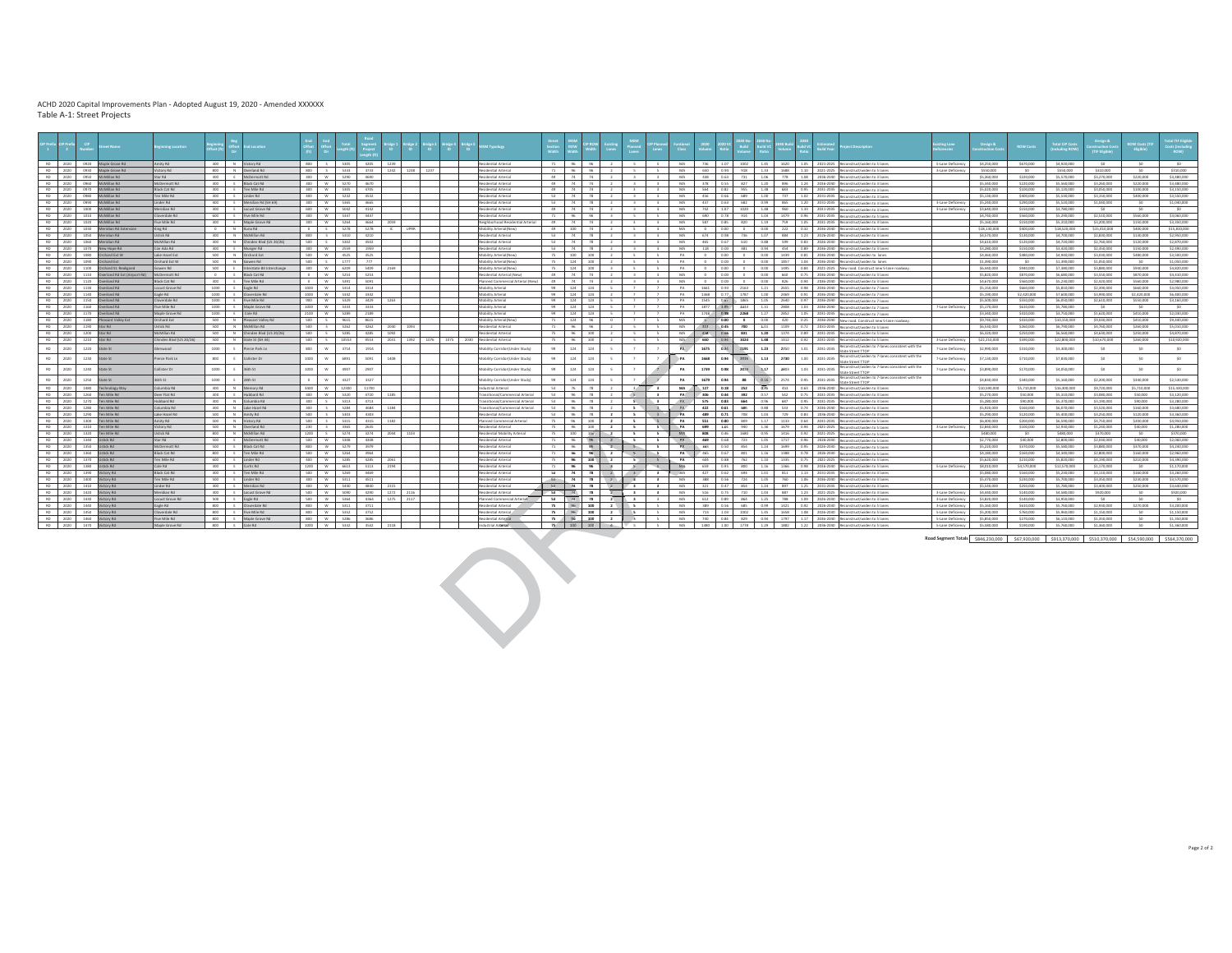|              |                                          |                                        | <b>Intersection Type</b> |      | Bridge Bridge Bridge Bridge: Concrete Mung - Nung - Nung - Nung - Nung - Nung - Sung - Sung - Sung - Sung - Sung - Sung - Sung - Sung - Sung - Sung - Sung - Sung - Sung - Sung - Sung - Sung - Sung - Sung - Sung - Sung - Su |               |           |                                |                |                    |                |       |      |                         | Planned<br>Lanes         | SLeg-Lane SLeg | Config ROW Street |       |                  |                         |                |                     | Wileg - Wileg - Wileg - Wileg - Lane Wileg - Wileg - Eleg - Eleg - Eleg - Eleg - Eleg - Eleg - Eleg - Eleg - Eleg - Eleg - Eleg - Eleg - Eleg - Eleg - Eleg - Eleg - Eleg - Eleg - Eleg - Eleg - Eleg - Eleg - Eleg - Eleg - E |          |                                 |                     |             | <b>Project Descriptio</b>                                                                                                                                                                                      | Construction<br>Costs | <b>ROW Costs</b> | <b>Total CIP Costs</b><br>(Including ROW) Costs (TIF | Construction ROW Costs (TIP<br>Filipible | Eligible) | <b>Total TIF Elip</b><br>Costs (Includi |
|--------------|------------------------------------------|----------------------------------------|--------------------------|------|--------------------------------------------------------------------------------------------------------------------------------------------------------------------------------------------------------------------------------|---------------|-----------|--------------------------------|----------------|--------------------|----------------|-------|------|-------------------------|--------------------------|----------------|-------------------|-------|------------------|-------------------------|----------------|---------------------|--------------------------------------------------------------------------------------------------------------------------------------------------------------------------------------------------------------------------------|----------|---------------------------------|---------------------|-------------|----------------------------------------------------------------------------------------------------------------------------------------------------------------------------------------------------------------|-----------------------|------------------|------------------------------------------------------|------------------------------------------|-----------|-----------------------------------------|
|              | 2020 0010 Amity Rd                       | Black Cat Rd                           | Roundabout: Multi-Lane   |      |                                                                                                                                                                                                                                | A             | 2036-2040 | 500<br>$\overline{2}$          | $4 -$          | دزار د             | 60             | 30000 | 500  | $\overline{2}$          | 4                        | دا ا           | 60                | 30000 | 300              | $\overline{2}$          | $\overline{2}$ | ÷                   | 40                                                                                                                                                                                                                             | 12000    | 300<br>$\overline{2}$           | ÷                   | 40          | Add roundabout. Reconstruct/widen approach<br>To be constructed as a Multi-lane Roundabout<br>12000<br>with 2-lanes for northbound & southbound legs, 1<br>lane for eastbound & westbound legs.                | \$1,920,000           | \$80,000         | \$2,000,000                                          | \$1,820,000                              | \$80,000  | \$1,900,000                             |
|              | IN 2020 0020 Amity Rd                    | overdale Rd $\overline{\phantom{a}}$ , | Roundabout: Multi-Lane   |      |                                                                                                                                                                                                                                | $\mathbb{A}$  | 2021-2025 | 500                            | $4 -$          | درارات             | $60$           | 30000 | 500  | $\overline{3}$          | $\sim$                   | -!!-           | 60                | 30000 | 300              | $\overline{\mathbf{3}}$ | $\overline{2}$ | ÷                   | 40                                                                                                                                                                                                                             | 12000    | 300<br>$\overline{\mathbf{3}}$  | ÷                   | $40$        | Add roundabout. Reconstruct/widen approach<br>To be constructed as a Multi-lane Roundabout<br>with 2-lanes for northbound & southbound legs.<br>lane for eastbound & westbound legs.                           | \$1,580,000           | \$620,000        | \$2,200,000                                          | \$1,500,000                              | \$620,000 | \$2,120,000                             |
|              | 2020 0030 Amity Rd                       | ۱Ö<br>agle Rd                          | Roundabout:Dual-Lane     |      |                                                                                                                                                                                                                                | $\Delta$      | 021-202   | 500                            |                | -11-               | $60$           | 30000 | 500  |                         | 4                        | -11-           | 60                | nnnn  | 500              |                         |                | ÷                   | 60                                                                                                                                                                                                                             | 3000L    | 500                             | ÷                   | 60          | Reconstruct as Dual-Lane Roundabout<br>30000 Reconstruct/widen approaches. To be<br>constructed as a Dual-lane Roundabout                                                                                      | \$2,090,000           | \$20,000         | \$2,110,000                                          | \$1,980,000                              | \$20,000  | \$2,000,000                             |
|              | 2020 0040 Amity Rd                       | Five Mile Rd $\overrightarrow{a}$      | Roundabout: Multi-Lane   |      |                                                                                                                                                                                                                                | A             | 2026-2030 | 500                            |                | ⊸∔∤⊷               | 60             | 30000 | 500  |                         | $\overline{2}$           | -11-           | 60                | 30000 | 300              |                         |                |                     | 40                                                                                                                                                                                                                             | 12000    | 300                             | ÷                   | 40          | Replace signalized intersection with a<br>oundabout. To be constructed as a Multi-lane<br>12000 Roundabout (2-lanes for the northbound &<br>southbound legs, 1-lane for the eastbound &<br>westbound legs)     | \$1,690,000           | \$550,000        | \$2,240,000                                          | \$1,600,000                              | \$550,000 | \$2,150,000                             |
|              | IN 2020 0050 Amity Rd                    | ¦∦<br>der Rd                           | Roundabout: Single-Lan   |      |                                                                                                                                                                                                                                | $\mathbb A$   | 2036-204  | 300                            |                | ≁i∼                | $40\,$         | 12000 | 300  |                         | $\sim$                   | -1-            | 40                | 12000 | 300              |                         |                | ÷                   | 40                                                                                                                                                                                                                             | 12000    | 300                             | ÷                   | $40$        | Add roundabout. To be constructed as a Single<br>12000 ane Roundabout with a westbound right turn                                                                                                              | \$1,320,000           | \$40,000         | \$1,360,000                                          | \$1,240,000                              | \$40,000  | \$1,280,000                             |
|              | 2020 0060 Amity Rd                       | ust Grove Rd<br>Гë                     | Roundabout: Multi-Lane   |      |                                                                                                                                                                                                                                | A             | 2031-2035 | 500<br>$\overline{2}$          | $\overline{2}$ | ÷                  | 60             | 30000 | 500  | $\overline{2}$          | $\overline{2}$           | -∤-            | 60                | 30000 | $300\,$          |                         |                | ÷                   |                                                                                                                                                                                                                                | 40 12000 | 300<br>$\overline{2}$           | ÷                   | 40          | Add roundabout. Reconstruct/widen approac<br>To be constructed as a Multi-lane Roundabout<br>12000<br>with 2-lanes for eastbound & westbound legs, 1<br>lane for northbound & southbound legs.                 | \$1,800,000           | \$190,000        | \$1,990,000                                          | \$1,700,000                              | \$190,000 | \$1,890,000                             |
|              | IN 2020 0070 Amity Rd                    | Maple Grove Rd<br>屦                    | Roundabout: Multi-Lane   | 1243 |                                                                                                                                                                                                                                | A             | 2021-2025 | 500<br>$\overline{\mathbf{3}}$ | $4 -$          | دز زد              | 60             | 30000 | 500  | $\overline{3}$          | 4                        | $-11-$         | 60                | 30000 | 300              | $\overline{3}$          | $\overline{2}$ | ÷                   | 40                                                                                                                                                                                                                             | 12000    | 300<br>$\overline{2}$           | ÷<br>$\overline{2}$ | 40          | Replace signalized intersection with a<br>ndabout. To be constructed as a Single-lane<br>12000<br>Roundabout.(2-lanes northbound & southboun<br>legs, 1-lane eastbound & westbound legs).                      | \$1,930,000           | \$270,000        | \$2,200,000                                          | \$1,850,000                              | \$270,000 | \$2,120,000                             |
|              | IN 2020 0080 Amity Rd                    | McDermott Rd                           | Roundabout: Single-Lane  |      |                                                                                                                                                                                                                                | $\mathbb A$ . | 2036-2040 | 300                            | $\overline{2}$ | ÷                  | $40\,$         | 12000 | 300  |                         | $\overline{2}$           | -1-            | 40                | 12000 | 300              |                         |                | ÷                   | 40                                                                                                                                                                                                                             | 12000    | 300<br>$\overline{2}$           | ÷                   | $40$        | Add roundabout Reconstruct/wideo annonache<br>to construct Single-lane Roundabout. Project cost<br>12000 excludes Canyon County's portion of cost.<br>Canyon County portion of Construction Costs<br>\$620,000 | \$840,000             | \$20,000         | \$860,000                                            | \$760,000                                | \$20,000  | \$780,000                               |
|              | IN 2020 0090 Amity Rd                    | Meridian Rd (SH 69)                    | Signal                   |      |                                                                                                                                                                                                                                | A             | 2031-2035 | 800                            | 6              | -124 <u>  1</u> 24 | 99             | 79200 | 800  | 5                       | 6                        | ከተለተ           | 124<br>99         | 79200 | 800 <sub>0</sub> |                         |                | 斗                   | 71                                                                                                                                                                                                                             | 56800    | 800<br>$\overline{\mathbf{3}}$  | 生<br>17             | 82          | Replace/modify signal. Reconstruct/wide<br>roaches. Project cost excludes ITD's portion o<br>65600 app<br>cost. ITD portion of Construction Costs:<br>\$3,448,000                                              | \$2,780,000           | \$70,000         | \$2,850,000                                          | \$2,580,000                              | \$70,000  | \$2,650,000                             |
|              | IN 2020 0100 Amity Rd                    | Ten Mile Rd                            | Roundabout: Multi-Lane   |      |                                                                                                                                                                                                                                | $\mathbb{A}$  | 2021-2025 | 500                            | $\Delta$       | دزار د             | 60             | 30000 | 500  | $\overline{2}$          | $\ddot{a}$               | -11-           | 60                | 30000 | 300              |                         |                | ÷                   | 40                                                                                                                                                                                                                             | 12000    | 300<br>$\rightarrow$            | ÷                   | 40          | Add roundabout. Reconstruct/widen approach<br>12000 To be constructed as a Multi-lane Roundabout<br>with 2-lanes for northbound & southbound legs,<br>lane for eastbound & westbound legs.                     | \$20,000              | SO               | \$20,000                                             | \$20,000                                 | SO        | \$20,000                                |
|              | 2020 0110 Beacon Light Rd                | F.<br>lantyne Ln                       | Roundabout: Single-Lane  |      |                                                                                                                                                                                                                                | A             | 2031-203  | 300                            |                | ≁i−                | 40             | 12000 | 300  |                         | $\overline{2}$           | -1-            | 40                | 12000 | 300              |                         |                | ÷                   | 40                                                                                                                                                                                                                             | 12000    | 300                             | ÷                   | $40$        | Add roundabout. Reconstruct/widen approache<br>12000<br>To be constructed as a Single-lane Roundabout.                                                                                                         | \$1,140,000           | \$40,000         | \$1,180,000                                          | \$1,060,000                              | \$40,000  | \$1,100,000                             |
|              | 2020 0120 Beacon Light Rd                | ١ë<br>agle Rd                          | Roundabout: Single-Lane  | 2006 |                                                                                                                                                                                                                                | A             | 2031-2035 | 300                            |                | -i-                | 40             | 12000 | 300  |                         | $\overline{2}$           | -1-            | 40                | 12000 | 300              |                         | $\overline{2}$ | 齐                   | 40                                                                                                                                                                                                                             | 12000    | 300                             | ÷                   | 40          | Add roundabout. Reconstruct/widen approach<br>12000<br>To be constructed as a Single-lane Roundabout.                                                                                                          | \$1,140,000           | \$210,000        | \$1,350,000                                          | \$1,070,000                              | \$210,000 | \$1,280,000                             |
|              | 2020 0130 Beacon Light Rd                | mett Hwy (SH 16)                       | Signal                   |      |                                                                                                                                                                                                                                | A             | 2036-204  | 500                            |                | مالواسد            | 60             | 30000 | 500  | $\overline{a}$          | $\overline{a}$           | $+ -$          | 60                | 30000 | 500              | $\mathbf{A}$            | $\bullet$      | ÷                   | 75<br>nn.                                                                                                                                                                                                                      | 37500    | 500<br>$\Delta$                 |                     | 87          | Replace/modify signal. Reconstruct/widen<br>43500 approaches. Project cost excludes ITD's portion o<br>cost. ITD portion of Construction Costs:<br>\$1,837,000                                                 | \$1,910,000           | \$20,000         | \$1,930,000                                          | \$1,780,000                              | \$20,000  | \$1,800,000                             |
|              | IN 2020 0140 Beacon Light Rd             | 侵<br>Linder Rd                         | Roundabout: Multi-Lane   |      |                                                                                                                                                                                                                                | A             | 2031-2035 | 300                            | $\overline{2}$ | -i-                | 40             | 12000 | 300  |                         |                          | -!-            | 40                | 12000 | 500              |                         | $\Delta$       | ÷                   | 60                                                                                                                                                                                                                             | 30000    | 500<br>$\overline{z}$           |                     | 60          | Add roundabout. Reconstruct/widen approache<br>30000 To be constructed as a Multi-lane Roundabout (2-<br>lanes for the eastbound & westbound legs, 1-lan<br>for the northbound & southbound legs)              | \$1,800,000           | \$300,000        | \$2,100,000                                          | \$1,700,000                              | \$300,000 | \$2,000,000                             |
|              | 2020 0150 Beacon Light Rd                | 博<br>Imer Ln                           | Roundabout: Single-Lane  |      |                                                                                                                                                                                                                                | $\mathbb{A}$  | 2036-2040 | 300                            |                | -i-                | 40             | 12000 | 300  | $\overline{2}$          |                          | 4-             | 40                | 12000 | 300              |                         |                | ÷                   | 40                                                                                                                                                                                                                             | 12000    | 300                             | ÷                   | $40$        | Add roundabout. Reconstruct/widen approach<br>12000<br>To construct a Single-lane Roundabout.                                                                                                                  | \$1,220,000           | \$50,000         | \$1,270,000                                          | \$1,140,000                              | \$50,000  | \$1,190,000                             |
|              | 2020 0160 Beacon Light Rd                | 惨<br>Park Ln                           | Roundabout: Single-Lane  |      |                                                                                                                                                                                                                                | $\mathbb{A}$  | 2031-203  | 300                            |                | -i-                | $40\,$         | 12000 | 300  | 2                       | $\overline{2}$           | -l-            | 40                | 12000 | 300              |                         |                | ÷                   | 40                                                                                                                                                                                                                             | 12000    | 300                             | ÷                   | 40          | Add roundabout. Reconstruct/widen approach<br>12000<br>To be constructed as a Single-lane Roundabout                                                                                                           | \$1,140,000           | \$30,000         | \$1,170,000                                          | \$1,060,000                              | \$30,000  | \$1,090,000                             |
|              | 2020 0170 Beacon Light Rd                | ¦∲.<br>ollard Ln                       | Roundabout: Single-Lane  |      |                                                                                                                                                                                                                                | A             | 2036-204  | 300                            |                | −i−                | 40             | 12000 | 300  |                         | $\overline{2}$           | تناوب          |                   | 12000 | 300              |                         |                | ÷                   |                                                                                                                                                                                                                                | 12000    | 300                             | ÷                   | 40          | Add roundabout. Reconstruct/widen approach<br>12000<br>to construct a Single-lane Roundabout.                                                                                                                  | \$1,220,000           | \$180,000        | \$1,400,000                                          | \$1,140,000                              | \$180,000 | \$1,320,000                             |
|              | 2020 0180 Boise Ave                      | kert Rd                                | Signal                   |      |                                                                                                                                                                                                                                | A             | 2036-204  | 300                            |                | m i                |                | 11700 | 300  | $\overline{2}$          | $\overline{\mathbf{3}}$  |                |                   | 11700 | 300              |                         |                |                     | 39                                                                                                                                                                                                                             | 11700    | $\circ$                         |                     | $\circ$     | $\circ$<br>Add signal. Reconstruct/widen approaches.<br>Add roundabout. Reconstruct/widen approach                                                                                                             | \$1,020,000           | \$10,000         | \$1,030,000                                          | \$960,000                                | \$10,000  | \$970,000                               |
|              | 2020 0190 Cherry Ln                      | ١ö<br>Black Cat Rd                     | Roundabout:Dual-Lane     | 1098 |                                                                                                                                                                                                                                | $\mathbb C$   | 2031-2035 | 500                            |                | -11-               | $60$           | 30000 | 500  | $\overline{\mathbf{3}}$ |                          | دا اس          | 60                | 30000 | 500              |                         |                | ÷                   | 60                                                                                                                                                                                                                             | 30000    | 500                             | 수                   | 60          | 30000<br>To be constructed as a Dual-lane Roundabout.                                                                                                                                                          | \$2,860,000           | \$80,000         | \$2,940,000                                          | \$2,740,000                              | \$80,000  | \$2,820,000                             |
|              | 2020 0200 Cherry Ln                      | der Rd                                 | Signal                   |      |                                                                                                                                                                                                                                | $\mathbb C$   | 2036-204  | 500                            |                | ما الم             | 60             | 30000 | 500  |                         |                          | ٦fr            | 60<br>R5          | 30000 | 500              |                         |                | $\equiv$            | m<br>75                                                                                                                                                                                                                        | 37500    | 500                             | ÷                   | $^{\rm 87}$ | 43500 Replace/modify signal. Reconstruct/widen to add<br>designated northbound right turn lane.                                                                                                                | \$2,980,000           | \$10,000         | \$2,990,000                                          | \$2,850,000                              | \$10,000  | \$2,860,000                             |
|              | 2020 0210 Cherry Ln                      | n Mile Rd                              | Signal                   | 160  |                                                                                                                                                                                                                                | $\mathbb C$   | 2026-203  | 800                            |                | 山上                 | 87<br>112      | 69600 | 800  |                         |                          | -380           | 112<br>87         |       | 800              |                         |                | ٠,<br>ŧ             |                                                                                                                                                                                                                                | 6960     | 800                             | х.<br>16            | 82          | Replace/modify signal. Reconstruct/widen<br>65600<br>approaches.                                                                                                                                               | \$5,220,000           | \$390,000        | \$5,610,000                                          | \$5,040,000                              | \$390,000 | \$5,430,000                             |
| 2020 0220    | Chinden Blvd (US<br>20/26                | Black Cat Rd                           | Signal                   |      |                                                                                                                                                                                                                                | $\mathbb C$   | 2036-204  | 800                            |                | حاذاه              | 67<br>92       | 53600 | 800  | $\overline{2}$          | $\overline{\phantom{a}}$ | ١tr            | 71                | 6800  | 800              |                         |                | -11<br>÷            | 87<br>12                                                                                                                                                                                                                       | 69600    | 800                             | $\sim$<br>16        | 87          | Add signal. Reconstruct/widen approaches<br>69600 Project cost excludes ITD's portion of cost. ITD<br>portion of Construction Costs: \$3,731,000                                                               | \$2,530,000           | \$90,000         | \$2,620,000                                          | \$2,310,000                              | \$90,000  | \$2,400,000                             |
|              | Chinden Blvd (US<br>IN 2020 0230 Chinden | Lurtis Rd/Veterans<br>morial Pkwy      | Signal                   | 2206 |                                                                                                                                                                                                                                | $\mathbb C$   | 2021-2025 | 1000                           |                | $3 - 111 -$        | 136 111 111000 |       | 1000 | $\overline{z}$          | $\overline{7}$           | 47.00          | 118 93 93000      |       | 1000             |                         |                | ÷,<br>n a           | 124<br>99                                                                                                                                                                                                                      | 99000    | 1000                            | $\sim$<br>10        | 99          | Replace/modify signal. Reconstruct/wide<br>99000 approaches. Project cost excludes ITD's portion of<br>cost. ITD portion of Construction Costs:<br>\$3,470,000<br>Replace/modify signal. Reconstruct/wide      | \$3,550,000           | SO               | \$3,550,000                                          | \$3,330,000                              | SO        | \$3,330,000                             |
| 2020<br>0250 | hinden Blvd (US<br>20/26                 | chard St/36th St                       | Signal                   |      |                                                                                                                                                                                                                                | $\mathbb{A}$  | 2036-204  | 200                            |                | سا ۋە              | 84<br>59       | 11800 | 800  |                         | $\overline{\phantom{a}}$ | ما ہے۔         |                   | 6800  |                  |                         |                | $\cdot$<br>$\equiv$ |                                                                                                                                                                                                                                |          |                                 | ₫<br>۰.             | 87          | proaches. Project cost excludes ITD's portion<br>$\circ$<br>cost. ITD portion of Construction Costs:<br>\$564,000<br>Replace/modify signal. Reconstruct/wider                                                  | \$1,590,000           | \$20,000         | \$1,610,000                                          | \$1,520,000                              | \$20,000  | \$1,540,000                             |
| 2020 0260    | Chinden Blvd (US<br>20/26                | tar Rd                                 | Signal                   |      |                                                                                                                                                                                                                                | $\mathbb C$   | 2031-2035 | 500                            | 5              | بالمخد             | 96<br>$71\,$   | 35500 | 500  | $\overline{3}$          | $\overline{\phantom{a}}$ | ነዘረ            | 96<br>71          | cona  | 500              |                         |                | ٠.<br>÷<br>٦        | 100<br>75                                                                                                                                                                                                                      | 37500    | 800<br>$\overline{\phantom{a}}$ | $\sim$<br>10        | 87          | 69600 approaches. Project cost excludes ITD's portion o<br>cost. ITD portion of Construction Costs:<br>\$2,702,700                                                                                             | \$1,690,000           | \$50,000         | \$1,740,000                                          | \$1,540,000                              | \$50,000  | \$1,590,000                             |
|              | IN 2020 0270 Columbia Rd                 | $b = \frac{1}{2}$                      | Roundabout: Multi-Lan    |      |                                                                                                                                                                                                                                | $\mathbb A$   | 2036-2040 | 500                            |                | دز زد              | 60             | 30000 | 500  |                         | $\mathbf{A}$             | -11-           | 60                | nnnn  |                  |                         |                | ÷                   | 40                                                                                                                                                                                                                             | 12000    | 300                             | ÷                   | 40          | Add roundabout Reconstruct/wideo annonache<br>To be constructed as a Multi-lane Roundabout(2<br>12000<br>lanes northbound & southbound legs, 1-lane<br>vestbound & eastbound legs).                            | \$1,920,000           | \$80,000         | \$2,000,000                                          | \$1,820,000                              | \$80,000  | \$1,900,000                             |
|              | IN 2020 0280 Columbia Rd                 | ¦∯.<br>agle Rd                         | Roundabout: Single-Land  |      |                                                                                                                                                                                                                                | A             | 2036-204  | 300                            |                | ÷r                 |                | 12000 | 300  |                         |                          |                |                   |       |                  |                         |                |                     |                                                                                                                                                                                                                                | 1200     |                                 | ÷                   | $40\,$      | Add roundabout. Reconstruct/widen approaches<br>12000<br>To be constructed as Single-lane Roundabout.                                                                                                          | \$1,610,000           | \$50,000         | \$1,660,000                                          | \$1,530,000                              | \$50,000  | \$1,580,000                             |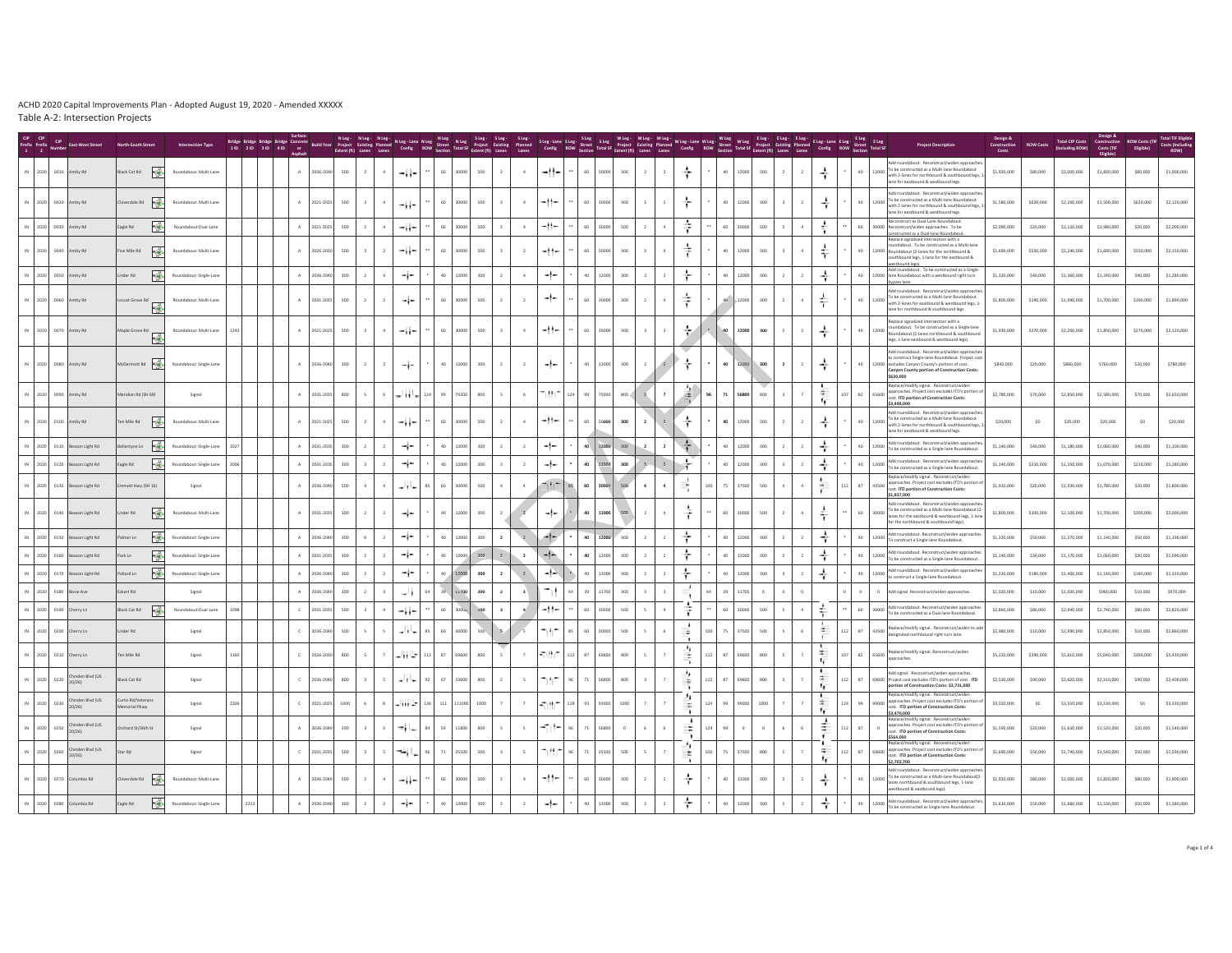|      |              |                                  |                                       |                         |      | Bridge Bridge Bridge Bridge Concrete and Stag. Ning. Ning. Ning. Ning. Ning. Ning. Sing. Sing. Sing.<br>Bridge Bridge Bridge Concrete Build Year Project Existing Planned Config. ROW Street Total SP Project Existing<br>10 210 310 |              |             |         |                |                |          |                 |                  |                                |                         | Steg- Steg-Lane Steg- Steg- Wileg- Wileg- Wileg- Wileg-Lane Wileg-Wileg- Wileg- Eleg- Eleg- Eleg- Eleg- Eleg- Eleg- Eleg- Eleg- Eleg- Eleg- Eleg- Eleg- Eleg- Eleg- Eleg- Eleg- Eleg- Eleg- Eleg- Eleg- Eleg- Eleg- Eleg- Eleg |                 |             |         |                         |                          |        |     |                          |         |                |                                            |        |         |        |                                                                                                                                                                                                                                                                                            |             |           | <b>Total CIP Costs</b><br>(Including ROW) | Nesian &<br>Construction<br>Costs (TIF | <b>ROW Costs (TIF</b><br>Eligible) | <b>Total TIF Eligil</b> |
|------|--------------|----------------------------------|---------------------------------------|-------------------------|------|--------------------------------------------------------------------------------------------------------------------------------------------------------------------------------------------------------------------------------------|--------------|-------------|---------|----------------|----------------|----------|-----------------|------------------|--------------------------------|-------------------------|--------------------------------------------------------------------------------------------------------------------------------------------------------------------------------------------------------------------------------|-----------------|-------------|---------|-------------------------|--------------------------|--------|-----|--------------------------|---------|----------------|--------------------------------------------|--------|---------|--------|--------------------------------------------------------------------------------------------------------------------------------------------------------------------------------------------------------------------------------------------------------------------------------------------|-------------|-----------|-------------------------------------------|----------------------------------------|------------------------------------|-------------------------|
| 2020 | 0290         | umbia Rd                         | cust Grove Rd<br>F                    | Roundabout: Single-Lane |      |                                                                                                                                                                                                                                      | A            | 2036-2040   | 300     |                |                | ÷        | -40             | 2000<br>300      |                                | $\overline{2}$          | -1-                                                                                                                                                                                                                            | 40              | 2000        | 300     | $\overline{2}$          |                          | ÷      |     | 40<br>12000              | 300     |                | ÷<br>$\overline{2}$                        |        | 40      | 12000  | roundabout. Reconstruct/widen appr<br>To be constructed as Single-lane Roundabout.                                                                                                                                                                                                         | \$1,220,000 | \$60,000  | \$1,280,000                               | \$1,140,000                            | \$60,000                           | \$1,200,000             |
| 2020 | 0300         | Columbia Rd                      | l,∉.<br>n Mile Rd                     | Roundabout: Single-Lane |      |                                                                                                                                                                                                                                      | A            | 2026-2030   | 300     |                |                | ≁i∼      | 40              | 12000<br>300     |                                | $\overline{2}$          | -i-                                                                                                                                                                                                                            | 40              | 12000       | 300     | $\overline{2}$          |                          | ÷      |     | 40<br>12000              | 300     | $\overline{2}$ | ÷<br>$\overline{2}$                        |        | 40      | 12000  | Add roundabout. Reconstruct/widen approache<br>To be constructed as Single-lane Roundabout.                                                                                                                                                                                                | \$1,070,000 | \$20,000  | \$1,090,000                               | \$1,000,000                            | \$20,000                           | \$1,020,000             |
|      |              | IN 2020 0310 Deer Flat Rd        | werdale Rd $\overline{\phantom{a}}$ . | Roundabout: Multi-Lane  |      |                                                                                                                                                                                                                                      | A            | 2036-2040   | 500     |                | $\overline{2}$ | ۰.,      | 60              | 30000<br>500     |                                | $\overline{2}$          | $-1$                                                                                                                                                                                                                           | 60              | 30000       | 300     | $\overline{2}$          |                          |        |     | 40<br>12000              | $\circ$ | $\overline{2}$ | $\overline{2}$                             |        | $\circ$ |        | To be constructed as a Multi-lane Roundabout (2<br>anes northbound & southbound legs, 1-lane<br>stbount & eastbound legs).                                                                                                                                                                 | \$1,590,000 | \$30,000  | \$1,620,000                               | \$1,510,000                            | \$30,000                           | \$1,540,000             |
|      | 2020<br>0320 | Deer Flat Rd                     | ∉<br>gle Rd                           | Roundabout: Single-Land |      |                                                                                                                                                                                                                                      | A            | 2036-2040   | $\circ$ |                |                |          |                 | 300              |                                | $\overline{2}$          | $\rightarrow$                                                                                                                                                                                                                  | 40              | 2000        | 300     |                         |                          | τ      |     | 40<br>12000              | 300     |                | Ŧ<br>$\,$ 2 $\,$                           |        | 40      | 12000  | dd roundabout. Reconstruct/widen approache.<br>o be constructed as a Single-lane Roundabout                                                                                                                                                                                                | \$990,000   | \$30,000  | \$1,020,000                               | \$930,000                              | \$30,000                           | \$960,000               |
| 2020 |              | 0330 Deer Flat Rd                | cust Grove Rd<br>嚊                    | Roundabout: Multi-Lane  |      |                                                                                                                                                                                                                                      | A            | 2036-2040   | 300     |                |                | ÷        | 40              | 12000<br>300     |                                | $\overline{2}$          | -l-                                                                                                                                                                                                                            | 40              | 12000       | 500     | $\overline{2}$          |                          | ÷      |     | 60<br>30000              | 500     | $\overline{2}$ | ÷<br>$\overline{2}$                        |        | 60      | 30000  | dd roundabout Reconstruct/widen annroache<br>o be constructed as a Multi-lane Roundabout(2<br>res eastbound & westbound legs, 1-lane<br>rthbound & southbound legs)                                                                                                                        | \$1,820,000 | \$100,000 | \$1,920,000                               | \$1,710,000                            | \$100,000                          | \$1,810,000             |
| 2020 |              | 0340 Deer Flat Rd                | eridian Rd (SH 69)                    | Signal                  |      |                                                                                                                                                                                                                                      | A            | 2031-2035   | 800     |                | 6              | ۰.,      | 87<br>112       | 69600<br>800     |                                | 6                       | ™r                                                                                                                                                                                                                             | 87              | 9600        | 800     |                         |                          | ىر     |     | 87<br>69600              | 800     |                | 厅                                          | 107    | 82      | 65600  | ace/modify signal. Reconstruct/wide<br>proaches. Project cost excludes ITD's portion<br>cost. ITD portion of Construction Costs:<br>\$3,145,000                                                                                                                                            | \$2,960,000 | \$100,000 | \$3,060,000                               | \$2,770,000                            | \$100,000                          | \$2,870,000             |
|      |              | 2020 0350 Deer Flat Rd           | en Mile Rd                            | Roundabout: Single-Land |      |                                                                                                                                                                                                                                      | $\mathbb{A}$ | 2026-2030   | 300     |                |                | ≁i−      | 40              | 300<br>12000     |                                | $\overline{2}$          | —∤—                                                                                                                                                                                                                            | 40              | 12000       | 300     |                         |                          | ÷      |     | 40 <sup>2</sup><br>12000 | 300     |                | ÷                                          |        | 40      | 12000  | Add roundabout. Reconstruct/widen approache<br>o be constructed as Single-lane Roundabout                                                                                                                                                                                                  | \$1,070,000 | \$40,000  | \$1,110,000                               | \$1,000,000                            | \$40,000                           | \$1,040,000             |
| 2020 | 0360         | Fairview Ave                     | verdale Rd                            | Signal                  |      |                                                                                                                                                                                                                                      | $\mathbb{C}$ | 2026-2030   | 1300    |                | 6              | حنا وؤ-  | 93<br>118       | 1600<br>120900   |                                | 6                       | √……                                                                                                                                                                                                                            | 93              | 48800       | 1000    |                         |                          | 睂      | 129 | 104<br>104000            | 1000    |                | ÷<br>15                                    | 129    | 104     | 104000 | approaches. No change to south leg approach.                                                                                                                                                                                                                                               | \$7,660,000 | \$290,000 | \$7,950,000                               | \$7,380,000                            | \$290,000                          | \$7,670,000             |
|      | 2020         | 0370 Fairview Ave                | cust Grove Rd                         | Signal                  |      |                                                                                                                                                                                                                                      | $\mathbb C$  | 2021-2025   | 800     |                |                | 川山       | 93<br>118       | 800<br>74400     |                                | 7                       | 45.11                                                                                                                                                                                                                          | 93              | 74400       | 1000    |                         |                          | 尘目     | 148 | 123<br>123000            | 1000    |                | $\equiv$<br>٠,                             | 148    |         |        | 123   123000 Replace/modify signal. Reconstruct/widen<br>soroaches.                                                                                                                                                                                                                        | \$6,000,000 | \$620,000 | \$6,620,000                               | \$5,810,000                            | \$620,000                          | \$6,430,000             |
|      |              | 2020 0380 Floating Feather Rd    | Ballantyne Ln                         | Roundabout: Single-Lane | 1028 |                                                                                                                                                                                                                                      | A            | 2031-2035   | 300     | $\overline{z}$ |                | ÷        | 40              | 300<br>12000     |                                | $\overline{2}$          | —∤—                                                                                                                                                                                                                            | 40 <sub>1</sub> | 12000       | 300     | $\overline{2}$          | $\overline{\phantom{a}}$ | ÷      |     | 40<br>12000              | 300     | $\overline{z}$ | ÷<br>$\overline{2}$                        |        | - an    | 12000  | Add roundabout. Reconstruct/widen approache<br>o be constructed as a Single-lane Roundabout.                                                                                                                                                                                               | \$1,340,000 | \$80,000  | \$1,420,000                               | \$1,260,000                            | \$80,000                           | \$1,340,000             |
|      |              | IN 2020 0390 Floating Feather Rd | H÷.<br>Linder Rd                      | Roundabout: Multi-Lane  |      |                                                                                                                                                                                                                                      |              | A 2021-2025 | 500     | $\overline{2}$ | $4 -$          | ۱۰۱۰     | 60              | 500<br>30000     |                                | 4                       | $-11-$                                                                                                                                                                                                                         | 60              | 30000       | 300     |                         |                          |        |     | 40 12000                 | 300     | $\overline{2}$ | ÷<br>2                                     |        | 40      |        | dd roundabout. Reconstruct/widen approache<br>12000 To be constructed as a Multi-lane Roundabout(2-<br>es northbound & southbound legs, 1-lane<br>.<br>stbound & eastbound legs).                                                                                                          | \$1,580,000 | \$60,000  | \$1,640,000                               | \$1,490,000                            | \$60,000                           | \$1,550,000             |
| 2020 | 0400         | Floating Feather Rd              | ŀë<br>mer Ln                          | Roundabout: Single-Lane |      | 1009 1019                                                                                                                                                                                                                            | A            | 2036-2040   | 300     |                |                | -i-      |                 | 300<br>12000     |                                | $\overline{2}$          | -1-                                                                                                                                                                                                                            | 40              | 12000       | 300     | $\circ$                 |                          | ÷      |     | 40<br>12000              | 300     |                | ÷<br>$\overline{2}$                        |        | 40      | 12000  | dd roundabout. Reconstruct/widen approach<br>o be constructed as a Single-lane Roundabout                                                                                                                                                                                                  | \$1,470,000 | \$110,000 | \$1,580,000                               | \$1,390,000                            | \$110,000                          | \$1,500,000             |
|      |              | 2020 0410 Floating Feather Rd    | ŀ۶<br>Park In                         | Roundabout: Single-Land |      |                                                                                                                                                                                                                                      | $\Delta$     | 2031-2035   | 300     |                |                | ÷        | 40 <sub>1</sub> | 12000<br>300     |                                | $\overline{2}$          | ⊸!~                                                                                                                                                                                                                            | 40 <sup>1</sup> | 12000       | $300 -$ | $\overline{z}$          |                          | ÷      |     | 40<br>12000              | 300     | $\overline{z}$ | ÷<br>$\overline{z}$                        |        | 40      | 12000  | dd roundabout. Reconstruct/widen approach<br>o be constructed as a Single-lane Rou                                                                                                                                                                                                         | \$1,140,000 | \$30,000  | \$1,170,000                               | \$1,060,000                            | 530000                             | \$1,090,000             |
|      |              | IN 2020 0420 Floating Feather Rd | Т¢.<br>mmer Rd                        | Roundabout: Single-Lane |      |                                                                                                                                                                                                                                      | $\Delta$     | 2036-2040   | $\circ$ |                |                |          | $\sqrt{2}$      | 300              |                                | $\overline{2}$          | سرد                                                                                                                                                                                                                            | 40              | 12000       | 300     | $\overline{z}$          |                          |        |     | 40<br>12000              | 300     | $\overline{z}$ | $\overline{\mathcal{L}}$<br>$\overline{z}$ |        | 40      | 12000  | Add roundabout. Reconstruct/widen approach<br>To be constructed as a Single-lane Roundabou                                                                                                                                                                                                 | \$990,000   | \$50,000  | \$1,040,000                               | \$930,000                              | \$50,000                           | \$980,000               |
|      | 2020 0430 FI | pating Feather Rd                | Feb.<br>tar Rd                        | Roundabout: Single-Lane | 2027 |                                                                                                                                                                                                                                      | A            | 2036-2040   | $\circ$ |                |                |          | $\sim$          | 300              |                                |                         | $\rightarrow$                                                                                                                                                                                                                  |                 | 40<br>12000 | 300     | $\overline{2}$          |                          | ᅮ      |     | 40<br>12000              | 300     |                | T                                          |        | 40      | 12000  | Add roundabout. Reconstruct/widen approach<br>To be constructed as a Single-lane Roundabout                                                                                                                                                                                                | \$1,280,000 | \$40,000  | \$1,320,000                               | \$1,220,000                            | \$40,000                           | \$1,260,000             |
| 2020 |              | 0440 Franklin Rd                 | der Rd                                | Signal                  |      | 1120 1200                                                                                                                                                                                                                            |              | C 2031-2035 | 1000    |                | 7              | حنا ووله | 87<br>112       | 87000<br>1000    |                                |                         | 47.847                                                                                                                                                                                                                         | 82              | 82000       |         |                         |                          | ÷      | 118 | 93<br>93000              | 1000    |                | ÷.<br>16                                   | 118    | 93      | 93000  | Replace/modify signal. Reconstruct/wider<br>pproaches.                                                                                                                                                                                                                                     | \$7,050,000 | S440.000  | \$7,490,000                               | \$6,810,000                            | \$440,000                          | \$7,250,000             |
| 2020 | 0450         | Goddard Rd/Mountair<br>View Dr   | snwood St                             | Signal                  | 1048 |                                                                                                                                                                                                                                      | $\epsilon$   | 2036-2040   | 500     |                |                | بالجالسة | 77<br>102       | 300<br>38500     | $\overline{a}$                 | 3 <sup>1</sup>          | $-4-$                                                                                                                                                                                                                          | 95              | 11700       | 500     |                         |                          | ୬<br>÷ |     | 55<br>27500              | 500     |                | 씃                                          | 92     | 67      | 33500  | Replace/modify signal. Reconstruc/widen<br>roaches.                                                                                                                                                                                                                                        | \$2,390,000 | \$150,000 | \$2,540,000                               | \$2,270,000                            | \$150,000                          | \$2,420,000             |
| 2020 | 0460         | iowen Rd                         | Т¢.<br>rchard St                      | Roundabout:Dual-Lane    |      |                                                                                                                                                                                                                                      | $\mathbb{C}$ | 2021-2025   | 500     |                |                | -ii-     | 60              | 00003<br>500     |                                |                         | $-11-$                                                                                                                                                                                                                         | 60              | 0000        | 500     |                         |                          | ÷      |     | 60<br>30000              | 500     |                | ÷                                          |        | 60      | 30000  | dd roundabout. Reconstruct/widen approach<br>To be constructed as a Dual-lane Roundabout.                                                                                                                                                                                                  | \$2,090,000 | \$130,000 | \$2,220,000                               | \$1,980,000                            | \$130,000                          | \$2,110,000             |
|      | 2020<br>0470 | Hill Rd                          | <b>Illister</b> Dr                    | Signal                  |      |                                                                                                                                                                                                                                      | $\mathbb A$  | 2036-204    | 300     |                |                | mil.     | 45              | 13500<br>300     |                                | $\overline{\mathbf{3}}$ |                                                                                                                                                                                                                                | 40              | 12000       | 300     | $\overline{2}$          |                          | 亍      |     | 49<br>14700              | 300     |                | ÷                                          | $74\,$ | 49      |        | 14700 Add signal. Reconstruct/widen approache                                                                                                                                                                                                                                              | \$1,370,000 | \$80,000  | \$1,450,000                               | \$1,290,000                            | \$80,000                           | \$1,370,000             |
| 2020 |              | 0480 Hill Rd                     | Horseshoe<br>Bend Rd<br><b>R</b>      | Roundabout: Multi-Lan   |      |                                                                                                                                                                                                                                      | $\mathbb A$  | 2031-2035   | 300     |                |                | -i-      |                 |                  | 300<br>$\overline{\mathbf{3}}$ | $\overline{2}$          | -!-                                                                                                                                                                                                                            | 40              | 12000       | 1350    | $\ddot{a}$              |                          | ÷      |     | 60<br>81000              | 500     | $\,$ 2 $\,$    | ŧ<br>$\,$ 4 $\,$                           |        | 60      | 30000  | dd roundabout. Reconstruct/widen approach<br>To be constructed as a Multi-lane Roundabout (2-<br>lanes for the eastbound & westbound legs, 1-lane<br>for the northbound & southbound legs).                                                                                                | \$2,630,000 | \$110,000 | \$2,740,000                               | \$2,480,000                            | \$110,000                          | \$2,590,000             |
| 2020 |              | 0490 Hill Rd.                    | Pierce Park Ln                        | Signal                  | 2029 |                                                                                                                                                                                                                                      | $\mathbb{A}$ | 2036-2040   | 300     |                |                | milu     | 45              | 300<br>13500     | $\overline{2}$                 | $\overline{\mathbf{3}}$ | コート                                                                                                                                                                                                                            | 45              | 3500        | 300     | $\overline{2}$          |                          | Ŧ      |     | 49<br>14700              | 300     |                | ÷<br>$\overline{\mathbf{3}}$               |        | 49      |        | 14700 Add signal. Reconstruct/widen approaches.                                                                                                                                                                                                                                            | \$1,850,000 | \$60,000  | \$1,910,000                               | \$1,770,000                            | \$60,000                           | \$1,830,000             |
|      |              | 2020 0500 Hill Rd Pkwy           | ∣.∲<br>Guich Rd                       | Roundabout: Multi-Lane  |      |                                                                                                                                                                                                                                      | A            | 2031-2035   | 300     |                |                | سامہ     | 40              | $\circ$<br>12000 |                                | $\sim$                  |                                                                                                                                                                                                                                | 40              |             | 500     | $\overline{\mathbf{3}}$ |                          | ≐      |     | 60<br>30000              | 500     | $\Delta$       | ÷                                          |        | 60      | 30000  | Add roundabout. Reconstruct/widen approach<br>To be constructed as a Multi-lane Roundabout (2<br>nes eastbound & westbound legs, 1-lane<br>rthbound leg).                                                                                                                                  | \$1,580,000 | \$10,000  | \$1,590,000                               | \$1,500,000                            | \$10,000                           | \$1,510,000             |
|      |              | 2020 0510 Hubbard Rd             | overdale Rd                           | Roundabout: Multi-Lane  |      |                                                                                                                                                                                                                                      |              | A 2036-2040 | 500     | $\overline{2}$ | $4 -$          | دز د     | 60<br>$\ddotsc$ | 30000<br>500     | 2                              | $4 -$                   | $-11-$                                                                                                                                                                                                                         | 60              | 30000       | 300     | $\overline{2}$          |                          | ÷      |     | 40<br>12000              | 300     | $\overline{2}$ | ÷<br>2                                     |        | 40      | 12000  | Add roundabout. Reconstruct/widen approach<br>To be constructed as a Multi-lane Roundabout(2-<br>lanes northbound & southbound legs, 1-lane<br>stbound & eastbound legs).                                                                                                                  | \$1,920,000 | \$70,000  | \$1,990,000                               | \$1,820,000                            | \$70,000                           | \$1,890,000             |
| 2020 |              | 0520 Hubbard Rd                  | scust Grove Rd                        | Roundabout: Single-Lan  |      |                                                                                                                                                                                                                                      | A            | 2036-2040   | 300     |                |                | ÷        | 40              | 300<br>2000      |                                | $\overline{2}$          | $-1-$                                                                                                                                                                                                                          | 40              | 12000       | 300     | $\mathbf{2}$            |                          | ÷      |     | 40<br>12000              | 300     |                | ÷<br>$\overline{2}$                        |        | 40      | 12000  | Add roundabout. Reconstruct/widen approach<br>To be constructed as a Single-lane Roundabout.                                                                                                                                                                                               | \$1,220,000 | \$40,000  | \$1,260,000                               | \$1,140,000                            | \$40,000                           | \$1,180,000             |
|      | 2020<br>0530 | Hubbard Rd                       | ŀë.<br>n Mile Rd                      | Roundabout: Single-Lane |      |                                                                                                                                                                                                                                      | $\Delta$     | 2021-2025   | 300     |                |                | ≁i−      | 40              | 12000<br>300     |                                | $\overline{2}$          | ⊸!~                                                                                                                                                                                                                            | $40 -$          | 2000        | 300     |                         |                          | ÷      |     | 40<br>12000              | 300     |                | ÷                                          |        | 40      |        | Add roundabout. Reconstruct/widen approache<br>12000 To be constructed as a Single-lane Roundabout.                                                                                                                                                                                        | \$1,000,000 | \$30,000  | \$1,030,000                               | \$930,000                              | \$30,000                           | \$960,000               |
|      | 2020<br>0540 | King Rd                          | ŀ÷.<br>agle Rd                        | Roundabout: Single-Lane |      |                                                                                                                                                                                                                                      | A            | 2036-204    | 300     |                |                | ÷        | 40              | 12000<br>300     |                                | $\overline{2}$          | -1-                                                                                                                                                                                                                            | 40              | 2000        | 300     | $\overline{2}$          |                          | ÷      |     | 40<br>12000              | 300     |                | ÷                                          |        | $40\,$  | 12000  | dd roundabout. Reconstruct/widen approaches<br>To be constructed as Single-lane Roundabout.                                                                                                                                                                                                | \$1,220,000 | \$30,000  | \$1,250,000                               | \$1,140,000                            | \$30,000                           | \$1,170,000             |
|      | 2020         | 0550 King Rd                     | Feb.<br>van Falls Rd                  | Roundabout: Single-Lane |      |                                                                                                                                                                                                                                      | A            | 2036-2040   | 300     |                |                | ÷        | $-40$           | 12000<br>300     |                                | $\overline{2}$          | -1-                                                                                                                                                                                                                            | 40              | 2000        | 300     | $\overline{2}$          |                          | ÷      |     | 40<br>12000              | 300     |                | ÷                                          |        | 40      | 12000  | dd roundabout. Reconstruct/widen approaches<br>To be constructed as Single-lane Roundabout.                                                                                                                                                                                                | \$1,220,000 | \$20,000  | \$1,240,000                               | \$1,140,000                            | \$20,000                           | \$1,160,000             |
|      | 2020         | 0560 Kuna Rd                     | Feb.<br>verdale Rd                    | Roundabout: Multi-Lane  |      |                                                                                                                                                                                                                                      | A            | 2036-2040   | 500     |                |                | −i i −   |                 | 500<br>30000     |                                |                         | -۱۱                                                                                                                                                                                                                            |                 | 0000        | 300     |                         |                          |        |     | 40<br>12000              | 300     |                | ÷<br>$\overline{2}$                        |        | 40      |        | Add roundabout. Reconstruct/widen approach<br>To be constructed as a Multi-lane Roundabout(2-<br>12000   1900 - 1900   1900 - 1900   1900 - 1900   1900   1900   1900   1900   1900   1900   1900   1900   190<br>lanes northbound & southbound legs, 1-lane<br>stbound & eastbound legs). | \$1,920,000 | \$60,000  | \$1,980,000                               | \$1,820,000                            | \$60,000                           | \$1,880,000             |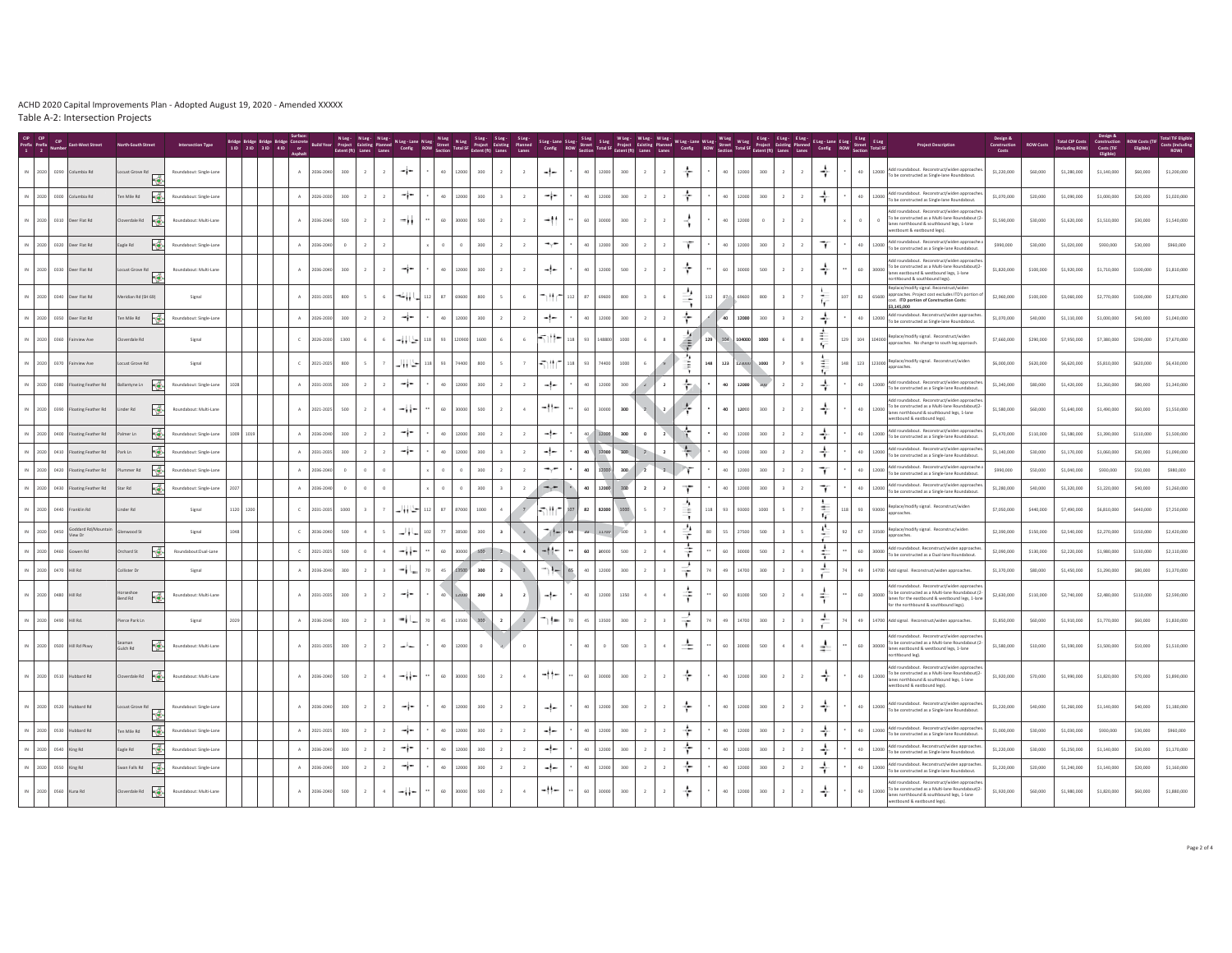|                       | <b>CIP</b>    | <b>Fact-Mest Stree</b>          |                                   |                         |      | Bridge Bridge Bridge Bridge Concrete<br>11D 21D 31D 41D or |              |             | Extent (ft) Lanes Lanes |                |              |     | NLeg- NLeg- NLeg- NLeg-Lane NLeg- NLeg SLeg- SLeg- SLeg-<br>Project Existing Planned Config ROW Street Total SF Project Existing Planned<br>Extent (ft) Lanes Lanes Config ROW Section Total SF Extent (ft) Lanes Lanes |         |                          |                         |                               |     |             |         |                         |                |                      |           |                 |                  | Steg-Lane Steg: Steg: Wileg- Wileg- Wileg- Wileg- Wileg-Lane Wileg- Wileg: Wileg: Eleg- Eleg- Eleg- Eleg- Eleg<br>Config: ROW Street Total SF Project Existing Planned Config: ROW Street Total SF Project Existing Planned Confi |                |                                     |     |                                     |                                                                                                                                                                                                                       | Construction<br>Costs | <b>ROW Costs</b> | <b>Total CIP Costs</b><br>(Including ROW) | Construction<br>Costs (TIF | <b>ROW Costs (TI</b><br><b>Eligible</b> | <b>Total TIF Elig</b><br><b>Costs (Inclu</b><br>ROW) |
|-----------------------|---------------|---------------------------------|-----------------------------------|-------------------------|------|------------------------------------------------------------|--------------|-------------|-------------------------|----------------|--------------|-----|-------------------------------------------------------------------------------------------------------------------------------------------------------------------------------------------------------------------------|---------|--------------------------|-------------------------|-------------------------------|-----|-------------|---------|-------------------------|----------------|----------------------|-----------|-----------------|------------------|-----------------------------------------------------------------------------------------------------------------------------------------------------------------------------------------------------------------------------------|----------------|-------------------------------------|-----|-------------------------------------|-----------------------------------------------------------------------------------------------------------------------------------------------------------------------------------------------------------------------|-----------------------|------------------|-------------------------------------------|----------------------------|-----------------------------------------|------------------------------------------------------|
| IN 2020 0570          |               | Lake Hazel Rd                   | ¦∦¥<br>lack Cat Rd                | Roundabout: Single-Land |      |                                                            |              | A 2036-2040 | 300                     | $\overline{2}$ | ÷            |     | 40<br>12000                                                                                                                                                                                                             | 300     | $\overline{2}$           | $\overline{2}$          | -1-                           |     | 12000<br>40 | 300     | $\overline{2}$          |                | ÷                    | $\bullet$ | $40 -$          | 12000            | 300                                                                                                                                                                                                                               | $\overline{2}$ | ÷                                   |     | $40\,$<br>12000                     | Add roundabout. Reconstruct/widen approach<br>To be constructed as a Single-lane Roundabout                                                                                                                           | \$1,220,000           | \$40,000         | \$1,260,000                               | \$1,140,000                | \$40,000                                | \$1,180,000                                          |
|                       |               | 2020 0580 Lake Hazel Rd         | verdale Rd                        | Signal                  |      |                                                            | $\mathbb C$  | 2021-2025   | 800                     | 7              | حیا اوار     |     | 89<br>71200                                                                                                                                                                                                             | 800     |                          | $\overline{7}$          | のせく                           |     | 71200<br>89 | $800\,$ |                         |                | 슾<br>n.              | 114       | 89              | 71200            | 800                                                                                                                                                                                                                               |                | $\sim$<br>٠,                        |     | 89<br>71200                         | Replace/modify signal. Reconstruct/widen<br>proaches.                                                                                                                                                                 | \$4,560,000           | \$230,000        | \$4,790,000                               | \$4,390,000                | \$230,000                               | \$4,620,000                                          |
|                       |               | 2020 0590 Lake Hazel Rd         | gle Rd                            | Signal                  |      |                                                            | $\mathbb C$  | 2021-202    | 500                     |                | مناواء       |     | $\scriptstyle{71}$<br>35500                                                                                                                                                                                             | 500     |                          | $6\overline{6}$         | モサト                           |     | 67<br>33500 | 500     |                         |                | ÷,<br>$\frac{1}{2}$  | 114       | 89              |                  | 500                                                                                                                                                                                                                               |                | ÷                                   |     | 89                                  | 44500 Add signal. Reconstruct/widen approaches                                                                                                                                                                        | \$2,830,000           | \$90,000         | \$2,920,000                               | \$2,720,000                | \$90,000                                | \$2,810,000                                          |
|                       |               | IN 2020 0600 Lake Hazel Rd      | Feb<br>enman Rd                   | Roundabout: Multi-Lane  |      |                                                            | A            | 2036-204    | 300                     |                |              |     | 40<br>12000                                                                                                                                                                                                             | $\circ$ |                          |                         |                               |     |             | 500     |                         |                | ÷                    |           | 60              | 30000            | 500                                                                                                                                                                                                                               |                | ÷                                   |     | 60                                  | 30000 Add roundabout. NEW INTERSECTION. To be<br>constructed as a Multi-lane Roundabout.                                                                                                                              | \$1,690,000           | \$170,000        | \$1,860,000                               | \$1,610,000                | \$170,000                               | \$1,780,000                                          |
|                       |               | 2020 0610 Lake Hazel Rd         | ve Mile Rd                        | Signal                  |      |                                                            | A            | 2021-202    | 800                     | 6              | 当日           |     | 89<br>71200                                                                                                                                                                                                             | 800     | $\overline{2}$           | 6                       | $-20.14-1.0$                  |     | 89<br>71200 | 800     |                         |                | ٠<br>÷               | 114       | 89              | 71200            | 800                                                                                                                                                                                                                               |                | 荃<br>ĸ                              |     | 89<br>71200                         | Replace/modify signal. Reconstruct/widen<br>proaches.                                                                                                                                                                 | \$4,550,000           | \$370,000        | \$4,920,000                               | \$4,380,000                | \$370,000                               | \$4,750,000                                          |
|                       |               | 2020 0620 Lake Hazel Rd         | Ā.<br>nder Rd                     | Roundabout: Single-Land |      |                                                            | A            | 2036-204    | 300                     |                | ÷            |     | 40<br>12000                                                                                                                                                                                                             | 300     |                          | $\overline{2}$          | -!-                           |     | 40<br>12000 | 300     | $\mathbf{2}$            |                | ÷                    |           | 40              | 12000            | 300                                                                                                                                                                                                                               |                | ÷                                   |     | 40<br>12000                         | Add roundabout. To be constructed as a Single<br>lane Roundahout                                                                                                                                                      | \$1,220,000           | \$30,000         | \$1,250,000                               | \$1,140,000                | \$30,000                                | \$1,170,000                                          |
|                       |               | IN 2020 0630 Lake Hazel Rd      | Locust Grove Rd                   | Roundabout: Multi-Lane  |      |                                                            | A            | 2036-2040   | 300                     |                | ⊸i−          |     | 40<br>12000                                                                                                                                                                                                             | 300     |                          | $\overline{2}$          | -1-                           |     | 12000<br>40 | 500     | $\overline{2}$          |                | 수                    |           | 60 <sup>1</sup> | 30000            | 500<br>$\overline{2}$                                                                                                                                                                                                             |                | $\overrightarrow{\tau}$             |     | 60<br>30000                         | Add roundabout. Reconstruct/widen approache<br>To be constructed as a Multi-lane Roundabout(2-<br>lanes eastbound & westbound legs, 1-lane<br>thbound & southbound legs).                                             | \$1,920,000           | \$180,000        | \$2,100,000                               | \$1,820,000                | \$180,000                               | \$2,000,000                                          |
|                       |               | 2020 0640 Lake Hazel Rd         | Maple Grove Rd<br>慘               | Roundabout: Multi-Lane  |      |                                                            | $\subset$    | 2021-2025   | 300                     | $2^{\circ}$    | -ال-         |     | 40<br>12000                                                                                                                                                                                                             | 300     |                          | $\overline{2}$          | -1-                           |     | 12000<br>40 | 500     | $\overline{\mathbf{3}}$ |                | ÷                    |           | 60              | 30000            | 500                                                                                                                                                                                                                               | $\sim$         | ÷                                   |     | 60                                  | Add roundabout. Reconstruct/widen approache<br>To be constructed as a Multi-lane Roundabout(2-<br>30000 lanes eastbound & westbound legs, 1-lane<br>rthbound & southbound legs with southbour<br>right-turn by-pass). | \$1,580,000           | \$80,000         | \$1,660,000                               | \$1,490,000                | \$80,000                                | \$1,570,000                                          |
|                       |               | 2020 0650 Lake Hazel Rd         | McDermott Rd                      | Roundabout: Single-Lane |      |                                                            | A            | 2036-2040   | 300                     | $2^{\circ}$    | ≁j∼          |     | 40<br>12000                                                                                                                                                                                                             | 300     | $\overline{2}$           | $\overline{2}$          | -1-                           |     | 40<br>12000 | $300\,$ | $\overline{2}$          |                | ÷                    |           | 40              | 12000            | 300                                                                                                                                                                                                                               | $\overline{2}$ | ÷                                   |     | $40\,$                              | Add roundabout. Reconstruct/widen approache<br>onstruct Single-lane Roundabout. Project cost<br>12000 excludes Canyon County's portion of cost.<br>Canyon County portion of Construction Costs:<br>\$615,000          | \$840,000             | \$20,000         | \$860,000                                 | \$760,000                  | \$20,000                                | \$780,000                                            |
|                       |               | 2020 0655 Lake Hazel Rd         | ridian Rd (SH 69)                 | Signal                  |      |                                                            |              | 2036-204    | 800                     | 6              | n th         |     | 99<br>79200                                                                                                                                                                                                             | 800     |                          | 6                       | hĦr                           | 124 | 79200<br>99 | 1000    |                         |                | $\equiv$             | as.       | 71              | 71000            | 1000                                                                                                                                                                                                                              |                | $\sim$<br>ĸ                         |     | 82<br>82000                         | eplace/modify signal. Reconstruct/wide<br>proaches. Project cost excludes ITD's portion o<br>cost. ITD portion of Construction Costs:<br>\$3,921,000                                                                  | \$3,500,000           | \$250,000        | \$3,750,000                               | \$3,260,000                | \$250,000                               | \$3,510,000                                          |
|                       |               | 2020 0660 Lake Hazel Rd         | rchard<br>۱¢                      | Roundabout:Dual-Lane    |      |                                                            | $\mathbb C$  | 2036-204    | 500                     |                | -زۇ-         |     | 60<br>30000                                                                                                                                                                                                             |         |                          | $\circ$                 |                               |     | $\circ$     | 500     |                         |                | ÷                    |           | 60              |                  | 500                                                                                                                                                                                                                               |                | ÷                                   |     | 60<br>30000                         | Add roundabout. Reconstruct/widen approaches<br>To be constructed as a Dual-lane Roundabout.                                                                                                                          | \$2,000,000           | \$120,000        | \$2,120,000                               | \$1,900,000                | \$120,000                               | \$2,020,000                                          |
|                       |               | 2020 0670 Lake Hazel Rd         | tnezes<br>l∲.<br>Valley Rd        | Roundabout:Dual-Lane    |      |                                                            | $\mathbb C$  | 2036-204    | 500                     |                | -ii-         |     | 60<br>30000                                                                                                                                                                                                             | 500     |                          | 4                       | $-11-$                        |     |             | 500     | $\mathbf 0$             |                | Ŧ                    |           | 60              |                  | 500                                                                                                                                                                                                                               |                | ÷                                   |     | 60<br>30000                         | Add roundabout. NEW INTERSECTION. To be<br>onstructed as a Dual-lane Roundabout.                                                                                                                                      | \$2,550,000           | \$150,000        | \$2,700,000                               | \$2,410,000                | \$150,000                               | \$2,560,000                                          |
|                       |               | 2020 0680 Lake Hazel Rd         | Ten Mile Rd                       | Signal                  |      | 1183 2120                                                  | A            | 2021-2025   | 500                     | $\overline{3}$ | -11          |     | 63<br>31500                                                                                                                                                                                                             | 300     | $\overline{2}$           | $\overline{\mathbf{3}}$ | ⇒ (−                          | 74  | 14700<br>49 | 300     | $\overline{2}$          |                | $\frac{\sqrt{2}}{1}$ |           | 51              | 15300            | 500                                                                                                                                                                                                                               |                | ÷                                   |     | 63                                  | 31500 Add signal. Reconstruct/widen approaches.                                                                                                                                                                       | \$2,700,000           | \$40,000         | \$2,740,000                               | \$2,610,000                | \$40,000                                | \$2,650,000                                          |
|                       |               | 2020 0690 McMillan Rd           | H≉.<br>Black Cat Rd               | Roundabout: Multi-Lane  | 1393 |                                                            | A            | 2031-203    | 500                     |                | つうらい         |     | 60<br>coons                                                                                                                                                                                                             | 500     |                          | $\Delta$                | $-11-$                        |     | 60          | 300     | $2^{\circ}$             | $\overline{2}$ | ÷                    |           | 40              | 12000            | 300                                                                                                                                                                                                                               |                | $\div$                              |     | 40<br>12000                         | Add roundabout. Reconstruct/widen approach<br>To be constructed as a Multi-lane Roundabout (2-<br>anes on northbound & southbound legs, 1-lane<br>westbound & eastbound legs.                                         | \$1,950,000           | \$70,000         | \$2,020,000                               | \$1,850,000                | \$70,000                                | \$1,920,000                                          |
|                       |               | IN 2020 0700 McMillan Rd        | F.<br>Star Rd                     | Roundabout: Multi-Lane  |      |                                                            | A            | 2031-2035   | 500                     | $\mathbf{a}$   | -ii-         |     | 60<br>30000                                                                                                                                                                                                             | 500     |                          | $\overline{a}$          | -11-                          |     | 60 30000    | 300     | $\overline{2}$          | $\overline{z}$ | ÷                    |           | 40              | 12000            | 300<br>$\overline{\phantom{a}}$                                                                                                                                                                                                   | $\overline{2}$ |                                     |     | 40<br>12000                         | Add roundabout. Reconstruct/widen approache<br>To be constructed as a Multi-lane Roundabout<br>with 2-lanes for northbound & southbound legs,<br>lane for eastbound & westbound legs                                  | \$1,800,000           | \$100,000        | \$1,900,000                               | \$1,700,000                | \$100,000                               | \$1,800,000                                          |
|                       |               | 2020 0710 New Hope Rd           | ls≸.<br>Munger Rd                 | Roundabout: Single-Lane |      |                                                            | $\mathbb{A}$ | 2036-204    | 300                     |                | −i−          |     | 40<br>12000                                                                                                                                                                                                             | 300     | $\overline{2}$           |                         | 45                            |     | 40<br>12000 | 300     | $\overline{2}$          |                | ÷                    |           | 40              | 12000            | 300                                                                                                                                                                                                                               |                | ÷                                   |     | 40<br>12000                         | Add roundabout. Reconstruct/widen approache<br>o construct a Single-lane Roundabout                                                                                                                                   | \$1,220,000           | \$100,000        | \$1,320,000                               | \$1,140,000                | \$100,000                               | \$1,240,000                                          |
| 2020 0720             |               | Overland Rd Ext<br>Airport Rd   | ack Cat Rd                        | Signal                  |      |                                                            | A            | 2036-204    | 500                     |                | -11          |     | 71<br>35500                                                                                                                                                                                                             | 500     |                          |                         | mitte                         |     | 71<br>35500 | 500     | $\circ$                 |                | ÷                    |           | 67              | 22500            | 500                                                                                                                                                                                                                               |                | 노                                   |     | 67                                  | 33500 Add signal. Reconstruct/widen approaches.                                                                                                                                                                       | \$2,820,000           | \$180,000        | \$3,000,000                               | \$2,690,000                | \$180,000                               | \$2,870,000                                          |
|                       |               | 2020 0730 Overland Rd           | erdale Rd                         | Signal                  |      | 1217 2102 2103 2112                                        | $\mathbb C$  | 2026-203    | 800                     |                | حیا وباعة    |     | 74400                                                                                                                                                                                                                   | 800     | $\overline{\phantom{a}}$ |                         | ا المستقبل                    |     | 74400       | 1000    | 5                       |                | ÷                    | 136       | 111             | 11000            | 1000                                                                                                                                                                                                                              | $\mathbf 8$    | $\pm$<br>$\mathcal{F}_{\mathbf{r}}$ | 136 | $111\,$                             | Replace/modify signal. Reconstruct/widen<br>proaches.                                                                                                                                                                 | \$9,550,000           | \$500,000        | \$10,050,000                              | \$9,340,000                | \$500,000                               | \$9,840,000                                          |
|                       |               | 2020 0740 Overland Rd           | agle Rd                           | Signal                  |      |                                                            | $\mathbb C$  | 2031-2035   | 1000                    |                | میں اور ب    |     | 82<br>82000                                                                                                                                                                                                             | 1000    | 6                        |                         | م الرجا                       | 118 | 93000<br>93 | 1000    |                         |                | ÷.<br>≢              | 148       | 123             | 123000           | 1000                                                                                                                                                                                                                              |                | ÷<br>1.                             | 148 | 123<br>123000                       | Replace/modify signal. Reconstruct/wider<br>approaches. No change to north leg approach                                                                                                                               | \$7,250,000           | \$620,000        | \$7,870,000                               | \$7,010,000                | \$620,000                               | \$7,630,000                                          |
| 2020                  | 0750          | Overland Rd                     | ve Mile Rd                        | Signal                  |      |                                                            |              | 2026-203    | 800                     |                | من اوار      |     | 93<br>74400                                                                                                                                                                                                             | $500 -$ |                          |                         | والمنافذ                      |     | 74400       | 1000    | $\epsilon$              |                | 条                    |           | 111             |                  | 1000                                                                                                                                                                                                                              |                | ÷<br>$\mathbf{r}$                   |     | 111                                 | Replace/modify signal. Reconstruct/wider<br>annoughes.                                                                                                                                                                | \$6,090,000           | \$890,000        | \$6,980,000                               | \$5,890,000                | \$890,000                               | \$6,780,000                                          |
|                       |               | 2020 0760 Overland Rd           | nder Rd                           | Signal                  |      |                                                            | $\mathbb C$  | 2036-204    | 800                     | 6              | معنا والمد   | 114 | 89<br>71200                                                                                                                                                                                                             | 500     |                          | $\,$ 6                  | -11                           | 102 | 77<br>38500 | 1000    | $\sf S$                 |                | ÷                    | 114       | 89              | 89000            | 1000                                                                                                                                                                                                                              |                | $\equiv$                            |     | 89                                  | 89000 Add signal. Reconstruct/widen approaches                                                                                                                                                                        | \$5,600,000           | \$120,000        | \$5,720,000                               | \$5,390,000                | \$120,000                               | \$5,510,000                                          |
|                       |               | IN 2020 0770 Overland Rd        | ocust Grove Rd                    | Signal                  |      |                                                            | $\mathbb C$  | 2026-2030   | 800                     | 2、副体学          |              | 118 | 93<br>74400                                                                                                                                                                                                             | 800     |                          | $\tau$                  | 45.997                        | 118 | 74400<br>93 | 1000    |                         |                | ⇞                    | 124       | 99              | 99000            | 1000                                                                                                                                                                                                                              | $\mathbf{g}$   | $\sim$                              | 136 |                                     | 111 111000 Replace/modify signal. Reconstruct/widen<br>approaches                                                                                                                                                     | \$5,920,000           | \$450,000        | \$6,370,000                               | \$5,720,000                | \$450,000                               | \$6,170,000                                          |
| 2020 0780             |               | verland Rd                      | laple Grove Rd                    | Signal                  |      |                                                            | $\epsilon$   | 2026-203    | 800                     |                | تا الما      |     | 93<br>74400                                                                                                                                                                                                             | 800     |                          |                         | والموالي                      |     | 4400        | 1000    |                         |                | ⇞                    |           | $111$           |                  | 1000                                                                                                                                                                                                                              |                | ÷                                   |     | 111                                 | Replace/modify signal. Reconstruct/wider<br>pproaches.                                                                                                                                                                | \$6,090,000           | \$640,000        | \$6,730,000                               | \$5,890,000                | \$640,000                               | \$6,530,000                                          |
|                       |               | IN 2020 0790 Pleasant Valley Rd | rchard<br>$\mathcal{A}$<br>ension | Roundabout:Dual-Lane    |      |                                                            | $\mathbb{C}$ | 2036-204    | 500                     |                | $\mathbf{r}$ |     | 60<br>30000                                                                                                                                                                                                             | 500     |                          | $\ddot{4}$              | $^{\prime\prime\prime\prime}$ |     | 60<br>30000 | 500     | $\circ$                 |                |                      |           | 60              | $\circ$<br>30000 |                                                                                                                                                                                                                                   |                | $\sqrt{2}$                          |     | $\circ$<br>$\overline{\phantom{0}}$ | Add roundabout. NEW INTERSECTION. To be<br>onstructed as a Dual-lane Roundabout                                                                                                                                       | \$2,000,000           | \$120,000        | \$2,120,000                               | \$1,900,000                | \$120,000                               | \$2,020,000                                          |
| 2020 0800 State St    |               |                                 | agle Rd                           | Quadrant                | 1033 |                                                            | $\mathbb{C}$ | 2021-2025   | 400                     | $\overline{z}$ | ۰u           |     | 60<br>24000                                                                                                                                                                                                             | 1000    |                          | $\Delta$                | ١t٢                           |     | 60<br>conna | 400     | $4 -$                   |                | ₹                    |           | 50              | zonog            | 800                                                                                                                                                                                                                               | $\overline{3}$ | $\ddot{\phantom{1}}$                |     | 45<br>36000                         | onstruct quadrant intersection per Concept                                                                                                                                                                            | \$2,590,000           | \$140,000        | \$2,730,000                               | \$2,450,000                | \$140,000                               | \$2,590,000                                          |
| IN 2020 0810 State St |               |                                 | enwood St (SH 44)/<br>Gary Ln     | Signal                  |      |                                                            | $\epsilon$   | 2026-2030   | 800                     | $\mathbb{R}$   | -11          | 118 | 93<br>74400                                                                                                                                                                                                             | 1000    |                          | 8                       | 通出口                           | 124 | 99000<br>99 | 1000    |                         |                | ÷                    | 136       | 111             | 11000            | 1000                                                                                                                                                                                                                              |                | 壬                                   | 136 | 111                                 | Replace/modify signal, Recnstruct/widen<br>proaches. Project cost excludes ITD's portion<br>111000 app<br>cost. ITD portion of Construction Costs:<br>\$3,834,000                                                     | \$3,380,000           | \$320,000        | \$3,700,000                               | \$3,170,000                | \$320,000                               | \$3,490,000                                          |
| 2020                  | 0820 State St |                                 | erce Park Ln                      |                         |      |                                                            |              | 2026-203    | 500                     |                |              |     |                                                                                                                                                                                                                         |         |                          |                         |                               |     |             |         |                         |                | Ξ                    |           |                 |                  | 800                                                                                                                                                                                                                               |                | $\ddot{\phantom{1}}$<br>$\equiv$    |     |                                     | place/modify signal. Reconstruct/wide<br>proaches                                                                                                                                                                     | \$3,630,000           | \$190,000        | \$3,820,000                               | \$3,510,000                | \$190,000                               | \$3,700,000                                          |